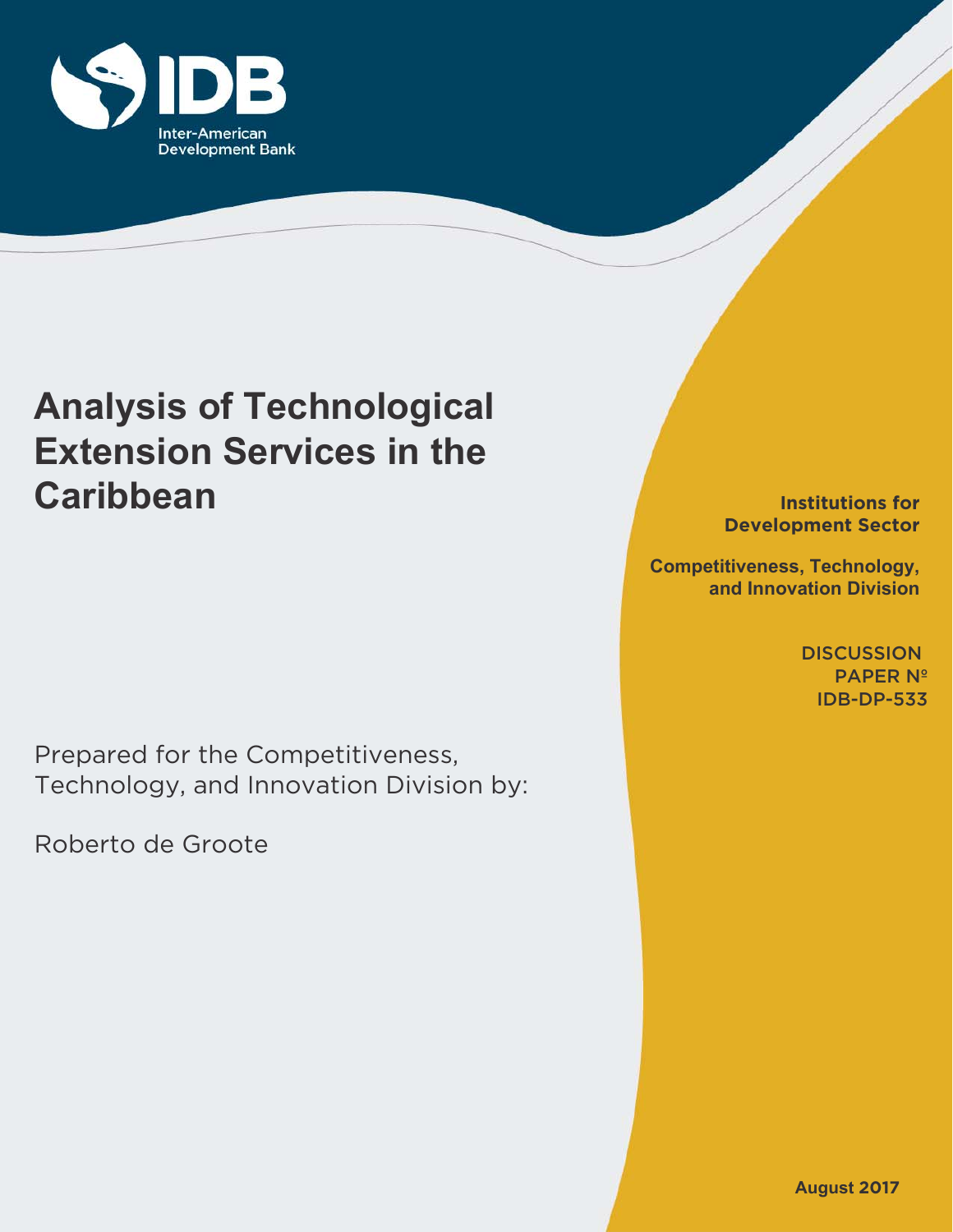# **Analysis of Technological Extension Services in the Caribbean**

Prepared for the Competitiveness, Technology, and Innovation Division by:

Roberto de Groote

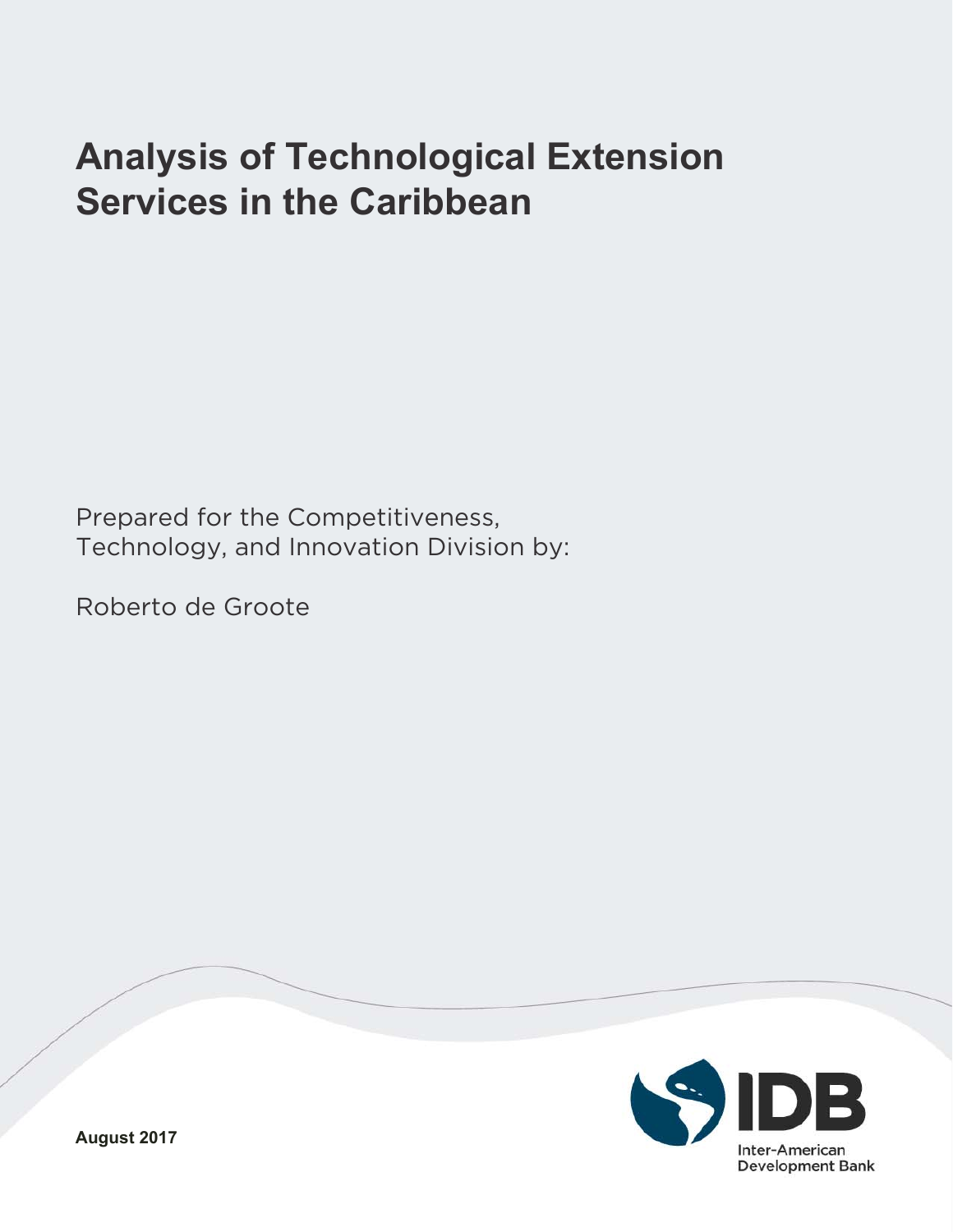#### http://www.iadb.org

Copyright © 2017 Inter-American Development Bank. This work is licensed under a Creative Commons IGO 3.0 Attribution-NonCommercial-NoDerivatives (CC-IGO BY-NC-ND 3.0 IGO) license (http://creativecommons.org/ licenses/by-nc-nd/3.0/igo/legalcode) and may be reproduced with attribution to the IDB and for any noncommercial purpose. No derivative work is allowed.

Any dispute related to the use of the works of the IDB that cannot be settled amicably shall be submitted to arbitration pursuant to the UNCITRAL rules. The use of the IDB's name for any purpose other than for attribution, and the use of IDB's logo shall be subject to a separate written license agreement between the IDB and the user and is not authorized as part of this CC-IGO license.

Note that link provided above includes additional terms and conditions of the license.

The opinions expressed in this publication are those of the authors and do not necessarily reflect the views of the Inter-American Development Bank, its Board of Directors, or the countries they represent.



Contacts: Gustavo Crespi, gcrespi@iadb.org.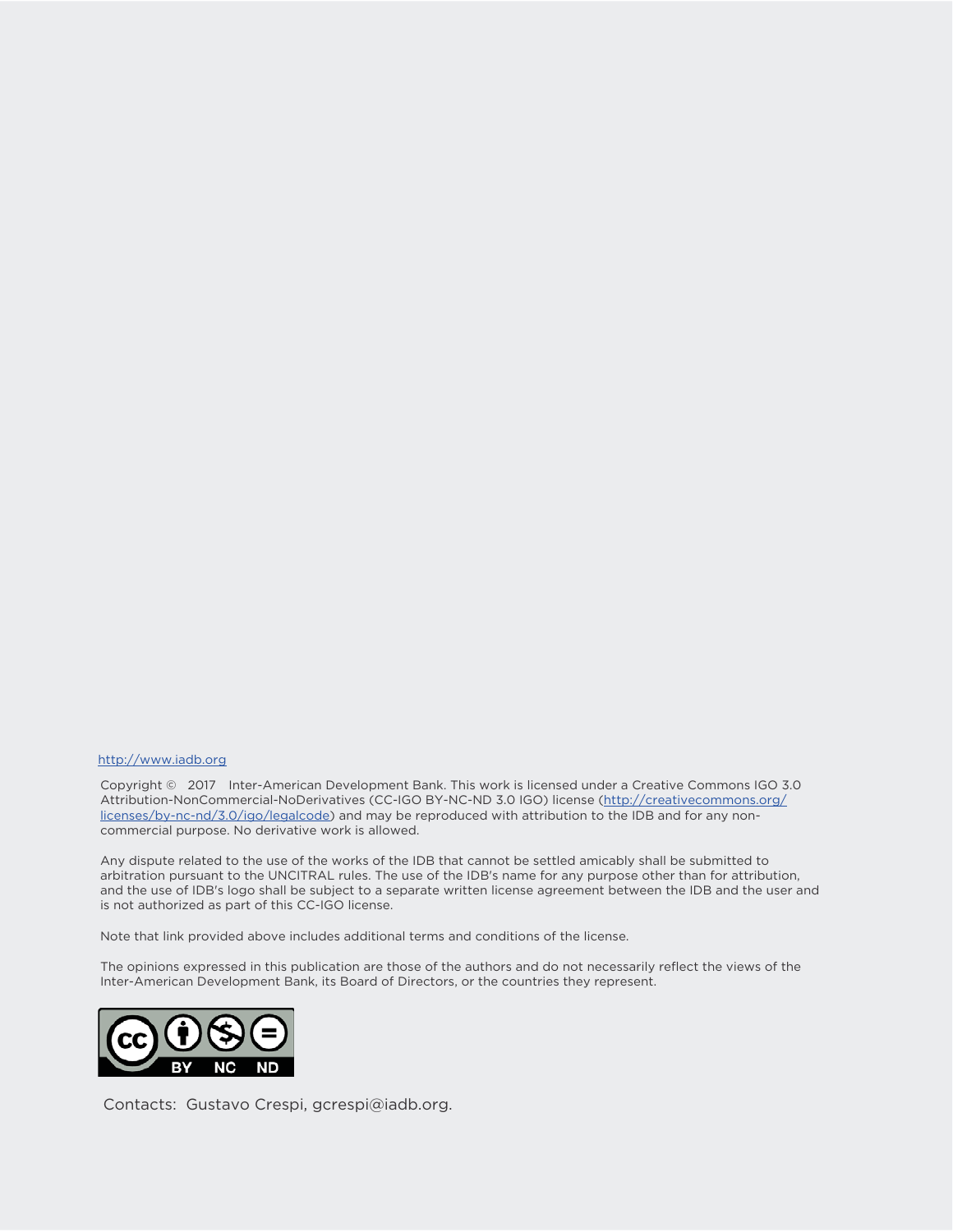#### **Abstract**

The Caribbean countries have experienced positive economic growth rates and significant increases in their exports, but GDP remains relatively low, and indicators of poverty, productivity, and innovation reflect significant lags. Incorporating knowledge and technology through technological extension policies could help increase productivity and competitiveness, especially of small and medium-sized enterprises (SMEs). These policies consist of the adaptation and adoption of technologies already developed elsewhere, delivered through a variety of business development services (tools). Implementing them requires: (i) institutions with leadership and coordination capacities; (ii) instruments that meet the needs of business; (iii) human capital to execute projects; and (iv) capabilities to deliver technology services. Although the countries visited for this consultancy have different degrees of capacity to develop and implement technological extension programs, it is recommend that they carry out the policies using the same methodology and support platform, which could generate technical and financial benefits for the countries of the Caribbean region. The document proposes ways to further strengthen national (regional) systems to improve firm competitiveness.

#### **JEL codes: O2, O33, O38, P5**

Keywords: Barbados, Belize, Caribbean, competitiveness, Jamaica, OECS, productivity, programs, public institutions, SMES, technological diffusion, technology centers, technology extension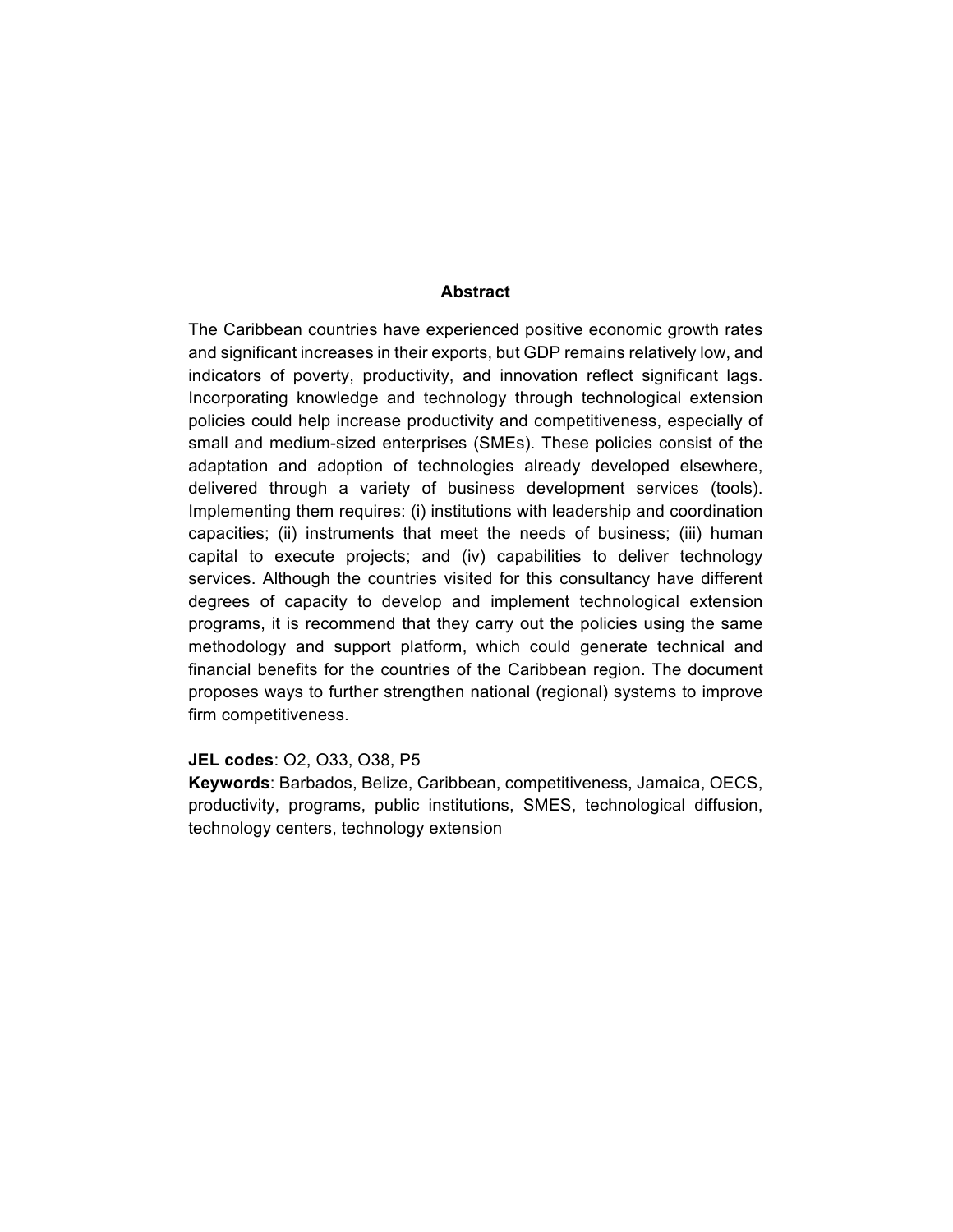# **1. Public!Policies!on Technology Extension Services**

## *1.1. Conceptual#Aspects*

According to the studies requested by the Inter-American Development Bank in 2013 to the Program of Policies of Science, Technology and Innovation of the Technological Institute of Georgia and to the Institute of Manchester of Innovation and Research, and in 2014 to IDOM Consulting, Technological extension services (TES) are support services provided directly to companies to improve their management and modernize their technologies, focusing mainly on already established small and medium-sized enterprises (SMEs). Their objective is to improve companies' productivity to make them more competitive and integrate them into value chains. Delivering TES is intended to achieve the following main objectives:

- Improve productive efficiency (i.e., competitiveness), especially of SMEs
- Facilitate the management and integration of value chains involving the beneficiary companies
- Facilitate the adoption and use of technologies developed outside the firms receiving the TES

The essence of TES is the delivery of support services to firms, especially SMEs, to enable them to implement activities that are innovative from the receiving companies' standpoint (even if these activities are not new in other parts of the world or in other firms). These innovations consist of changes in business management processes and production processes (i.e., technology). The services typically provided include the following:

- Measures that improve corporate governance and the production processes of firms. Examples include the following:
	- **o** Greater access to sources of information to facilitate decision-making processes with increased knowledge and at lower cost
	- **o** Access to consulting services and technical assistance in various aspects of business management, such as accounting, finance, marketing, human resources, and production, among others
	- **o** Training of company employees, including executives
	- **o** Incorporation of national and international best practices, quality norms and standards in technical aspects such as its business management, often required by markets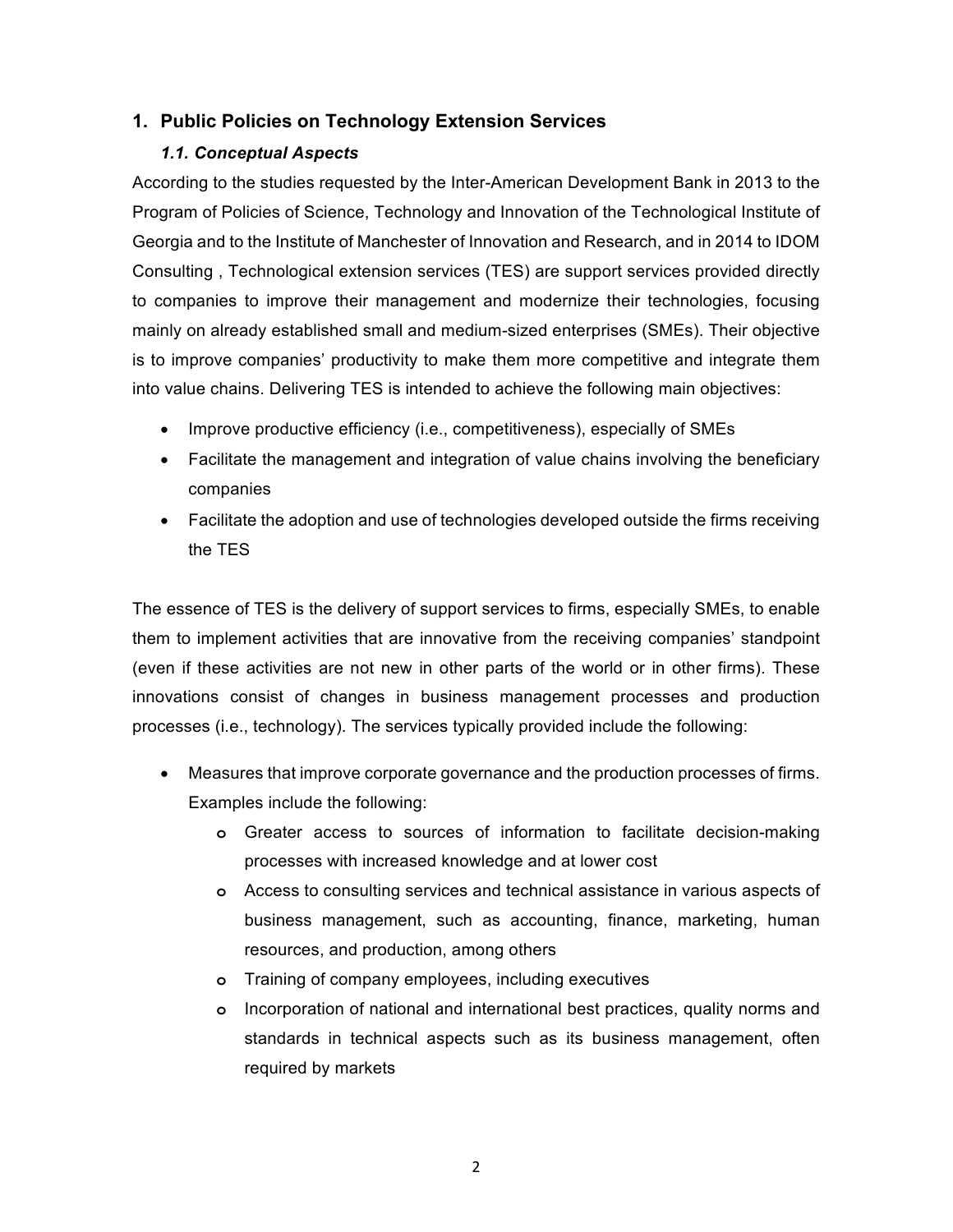- **o** Support services to incorporate new forms of business management, such as the establishment of vertical (development of suppliers or buyers) and horizontal (integration with other companies) business alliances, as well as their participation and integration in clusters and value chains
- **o** Export support services, such as studies of market and trade missions, for prospecting, developing, and penetrating international markets
- **The identification, adaptation, and incorporation of new technologies** in all aspects required for this—that is, staff training, participation in practical applications of the technology to be incorporated, technical advice on its proper adoption, accompaniment in the various stages of the adoption process, and access to financing to make the required investments

TES are targeted to meet the needs of firms, especially SMEs, by supplying services that help firms improve their competitiveness by incorporating technologies already tested elsewhere. Their implementation is based on the transfer of knowledge by experts with experience and capacity in the industrial sector.

#### **1.2. The TES and the Competitiveness of Enterprises**

There are various ways to support the improvement of entrepreneurial competitiveness through public policies. One of the most important ways is support to business innovation in its broadest sense, including the development of new or significantly improved products and processes and new forms of management and marketing.<sup>1</sup> However, while public policies in support of innovation of individual enterprises can contribute significantly to the improvement of the production competitiveness units that run innovation projects, the overall results of these policies tend to be costly, concentrated in larger companies or those that have higher levels of technological development and management capabilities, and they do not necessarily improve a country's aggregate productivity.

In general, public policies in support of business innovation in the Latin American and Caribbean (LAC) region have concentrated their efforts on promoting investment in innovation and development (I+D), and have devoted less attention and fewer resources to programs designed to disseminate and promote adoption of existing technologies from other places in the world in the local companies, especially in SMEs (IDB, 2014). That is, public policies have tended to prioritize spending on promotion of innovation and development at

Porter (1990) states "A nation's competitiveness depends on the capacity of its industry to innovate and upgrade. Companies gain advantage against the world's best competitors because of pressure and challenge."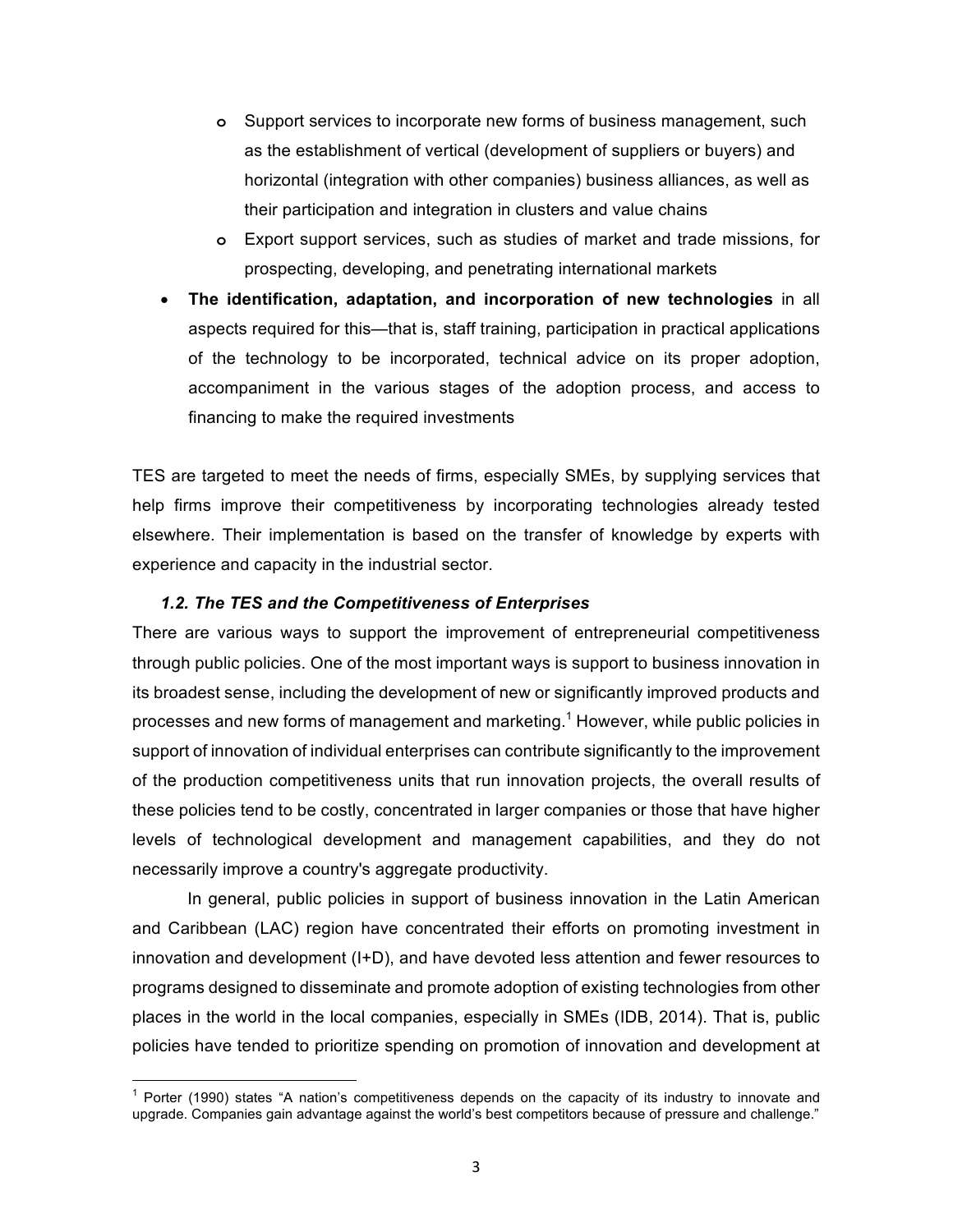the expense of efforts to promote technology transfer, its adaptation to local corporate reality, and dissemination to the local technology industry already developed and in full operation in companies elsewhere in the world.

Achieving an impact on aggregate economy productivity requires a massive incorporation of technological knowledge and management skills by firms, especially SMEs, at a cost commensurate with the financial possibilities of these companies. An interesting alternative to increase the competitiveness of SMEs in LAC is the design and implementation of public policies to support technological extension to reduce technology and knowledge gaps, thus improving their competitiveness and integration into the value chains in which they participate.

#### **1.3. Public Policies to Support Technological Extension**

Basically, public policies to support technological extension provide firms, especially SMEs, with mechanisms or instruments to provide direct external assistance that improve their management and modernize their technologies with the aim of increasing their competitiveness. These instruments include mechanisms to facilitate the improvement of business management and production processes, access to information, specialized consultancies, technical assistance and training, development of joint projects between companies, accompaniments in processes of technological adaptation, and access to financing. All these mechanisms are designed to lead to the identification, adaptation and incorporation of new technologies in companies.

It is important to clarify that technological extension programs do not support the new knowledge generation (innovations) to be applied in companies; rather, they use existing technological knowledge, adapting it to the reality of companies and industrial sectors that they are intended to benefit, and making available instruments that facilitate the adoption, adaptation, and use of technologies developed outside these companies. It is highly likely that the benefits that companies observe while incorporating new technologies in their operations will prepare and motivate them to carry out their own innovations later.

#### *1.4. TES#and#BDS*

TES activities can be delivered through traditional business development services (BDS), whose purpose is to incorporate existing management methods and technologies that are new (innovative) to the company that adopts them. For this reason, a TES-focused program does not necessarily have to develop instruments or services distinct from those already in existence; rather, it focuses them on innovative activities for the companies that use them.

4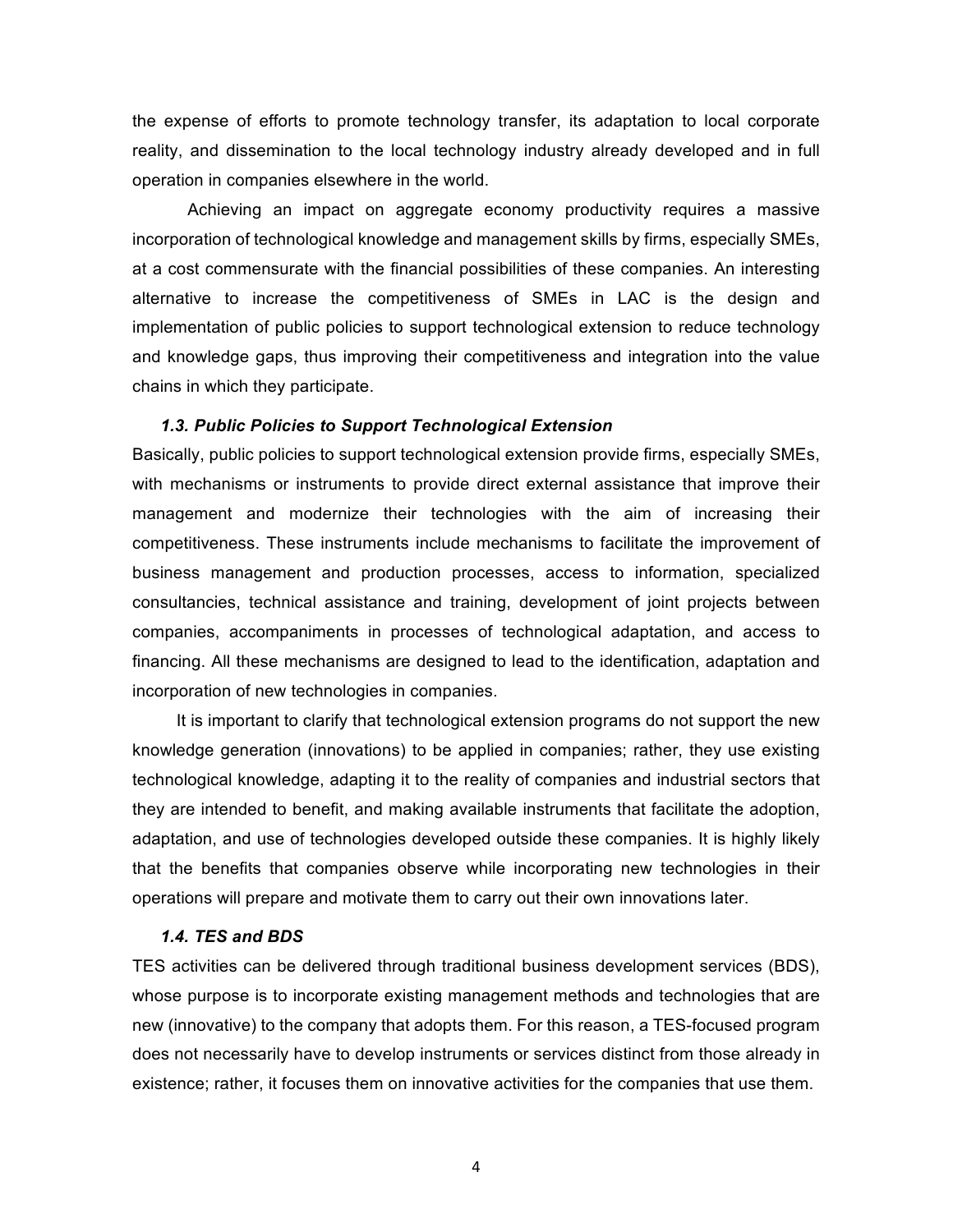# *1.5. Advancing in# the# Development# of# Public# Policies# to# Support# Business#* **Competitiveness, Including TES**

To execute public policies that support the improvement of companies' competitiveness, national systems of support to business development need to be strengthened. These systems are based on the following four main elements:

- 1. Institutional strengthening (governance), specifically, establishing clearly and precisely the leadership roles and mechanisms of coordination among public agencies, and between these and the organized private sector, in both strategic and operational areas. Defining roles for the private sector will depend on the levels of trust, willingness to dialogue, and existing collaboration between the public and private sector in each country, taking into account that the active participation of the organized private sector is essential for the success of the policies to support enterprise development. Institutions must guarantee transparency in the administration of resources and must be able to coordination public and private actors and academia.
- 2. The development of financial and nonfinancial instruments to assist companies according to the needs of productive units within the productive sectors and/or territories receiving the support. Companies have different needs which evolve over time; thus, generic tools should be developed that can be adjusted to the needs of the companies These tools should be reviewed and updated on an ongoing basis. Support for companies should be gradual and should address their technological and business management weaknesses. In countries where there is little experience in supporting companies through the development of projects with nonreimbursable financial contributions, these instruments should be implemented gradually, in line with locally acquired experience.
- 3. The strengthening of human capital to create the technical and professional capacities necessary to support companies. Transferring knowledge in business management and technology is a permanent process. Thus, the productive sectors and territories in where they are located should be prioritized in order to optimize the use of resources. In this process, is essential to actively involve the productive sectors, universities, and technology centers in each country.
- 4. The strengthening of technological services, especially those related to the prioritized economic sectors and regions. To do this, an inventory of capacities of the  $technological and academic centers to provide services  $(e.g.,\ metric)$$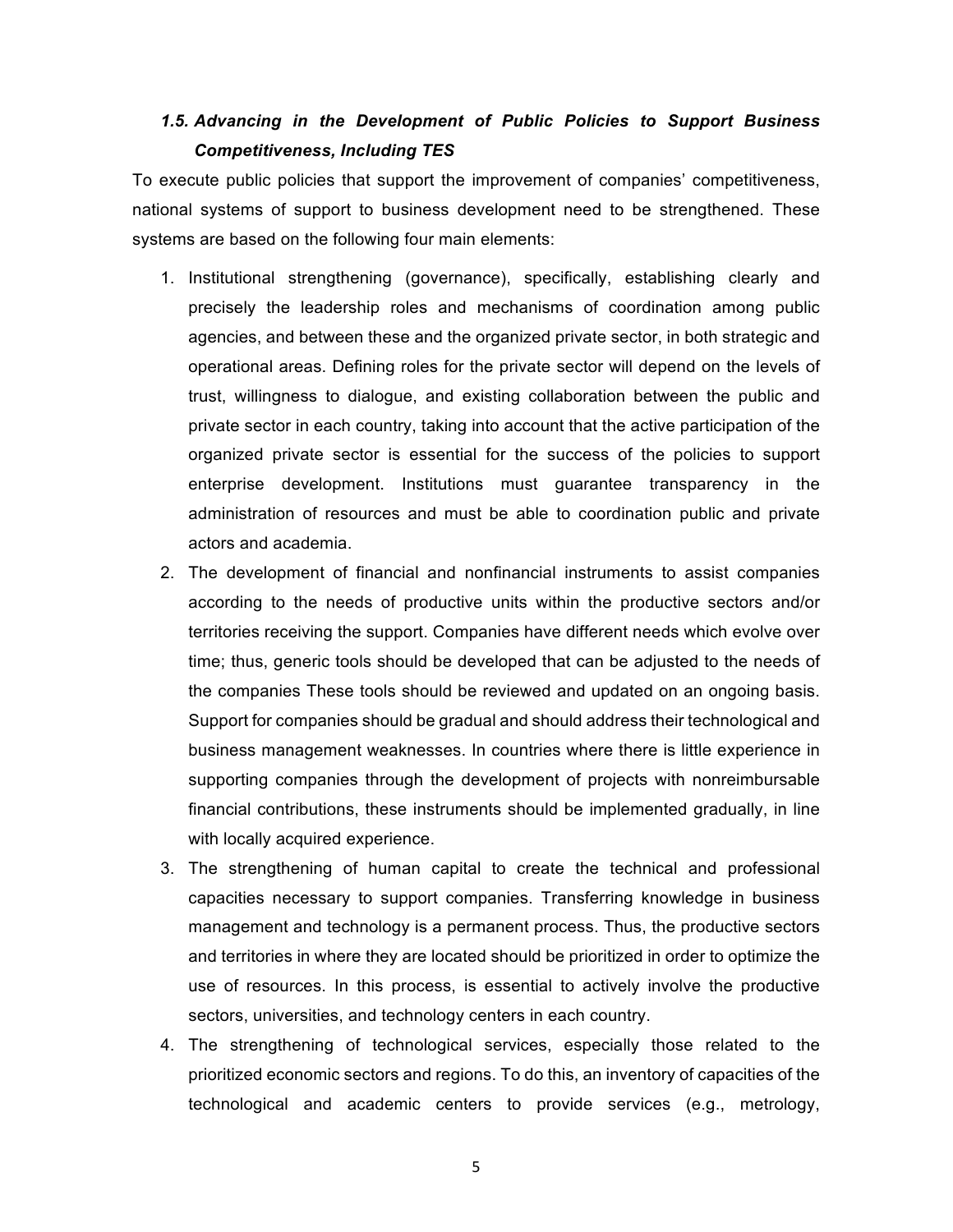laboratories, certifications, training, among others) should be conducted in each country. Based on this inventory, a plan should be established to improve the infrastructure, equipment and the capabilities of its technicians and professionals. The professional services provided should include building the capacity to prepare and formulate business projects that require financial resources for the adoption of new technologies and knowledge, and evaluation capacities by those who allocate resources to the projects.

## **Box 1. PROINNOVA and CORFO**

The PROINNOVA Program implemented by the Salvadoran Foundation for Economic and Social Development (FUSADES), a private business organization, has as its main objective the improvement of the competitiveness of the food industry sector of El Salvador, through innovation in products, production processes, and management models of companies in this sector. The program considered technology transference as an essential instrument, understood as the incorporation and adaptation of technology developed abroad to the reality of local companies. The Program supports companies in the preparation of projects and in the financing of activities through the nonreimbursable partial co-financing mechanism (NRA), either directly or through public funds of the Fund for Productive Development (FONDEPRO), under the Ministry of Economy. Initially (2008–2014), the Program received financial support from the IDB's Multilateral Investment Fund (MIF) and subsequently received support from other international organizations (USAID and USDA). To date, more than 100 projects have been carried out in Salvadoran companies in the food industry sector. The Corporation for the Promotion of Production (CORFO) is a Chilean state agency, under the Ministry of Economy, whose main objective is to support the productive development of the country through multiple instruments or BDS in the areas of management and innovation including entrepreneurship, aimed at all productive sectors. Businesses are supported through partial co-financing of nonreimbursable business projects, including project preparation, evaluation, and execution.

One of the instruments widely used by companies to improve their competitiveness is technology transfer, including activities such as technological missions, internships abroad, and experts. This has allowed new products, processes, and management models to be incorporated in different productive sectors of the country such as tourism, agriculture, agroindustry, and fisheries. Although the instruments are aimed at companies in all productive sectors, it is possible to prioritize sectors, areas, populations, and territories through better incentives (i.e., more co-financing). In both cases, the TES were carried out using the traditional BDS: consultancies, foreign missions, and internships. The services focused on the incorporation of new technology and new methods of management in companies.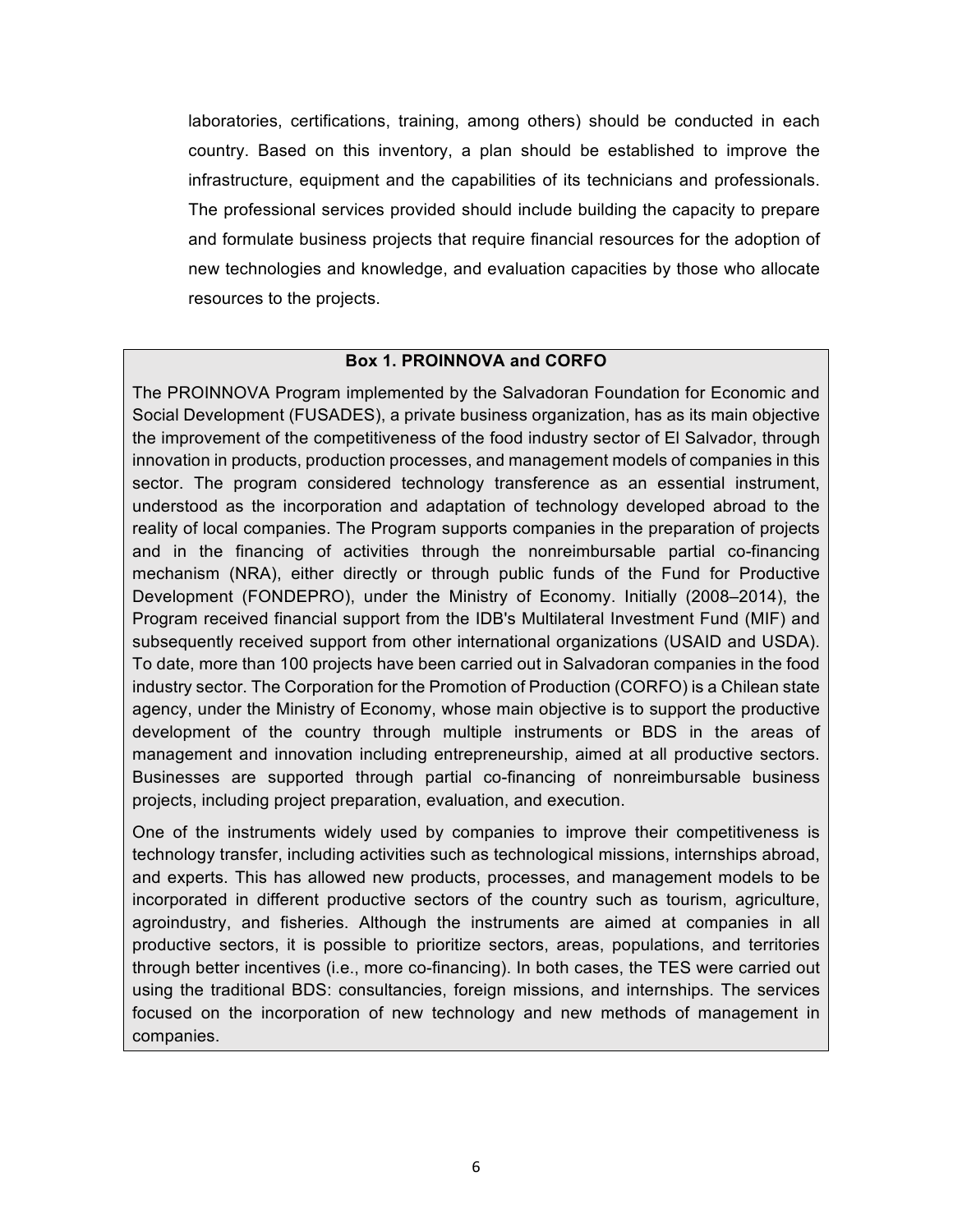# **2. Background to Competitiveness and Innovation in the Caribbean**

This section presents the main economic, competitiveness, and innovation indicators of the Caribbean countries considered in this study.

## *2.1. Population#and#Territory*

Two countries in the Caribbean region, the Dominican Republic and Haiti, have populations of more than 10 million inhabitants, and only two have populations between 1 and 10 million inhabitants: Jamaica and Trinidad and Tobago. The remaining countries have relatively small populations, including three countries with less than 100,000 inhabitants: Antigua and Barbuda, Dominica, and Saint Kitts and Nevis. All countries are relatively small, except the Dominican Republic, Guyana, and Suriname, with areas of  $48,442$  km<sup>2</sup>, 214,970 km<sup>2</sup>, 163,821  $km^2$ , respectively (Table 1). The rest have areas ranging from 261  $km^2$  to 27,750  $km<sup>2</sup>$ .

| Country                          | <b>Population</b> | <b>Surface</b> |
|----------------------------------|-------------------|----------------|
|                                  | (miles)           | (km2)          |
| Antigua and Barbuda              | 92                | 440            |
| The Bahamas                      | 388               | 13,878         |
| <b>Barbados</b>                  | 284               | 431            |
| <b>Belize</b>                    | 359               | 22,966         |
| Dominica                         | 73                | 750            |
| Dominican Republic               | 10,528            | 48,442         |
| Grenada                          | 107               | 344            |
| Guyana                           | 767               | 214,970        |
| Haiti                            | 10,711            | 27,750         |
| Jamaica                          | 2,726             | 10,991         |
| Saint Kitts and Nevis            | 56                | 261            |
| Saint Lucia                      | 185               | 617            |
| Saint Vincent and the Grenadines | 110               | 389            |
| Suriname                         | 543               | 163,821        |
| <b>Trinidad and Tobago</b>       | 1,360             | 5,131          |

Table 1. Population and Territory Size, Compete Caribbean Program Countries, 2016

Source: World Bank (2016).

## *2.2. Economies*

The economy of the Dominican Republic is the largest among the countries considered in this study, followed by Trinidad Tobago and Jamaica. The economies with the lowest gross domestic product (GDP) are Dominica and Saint Vincent and the Grenadines, Grenada, and Saint Kitts and Nevis (Table 2).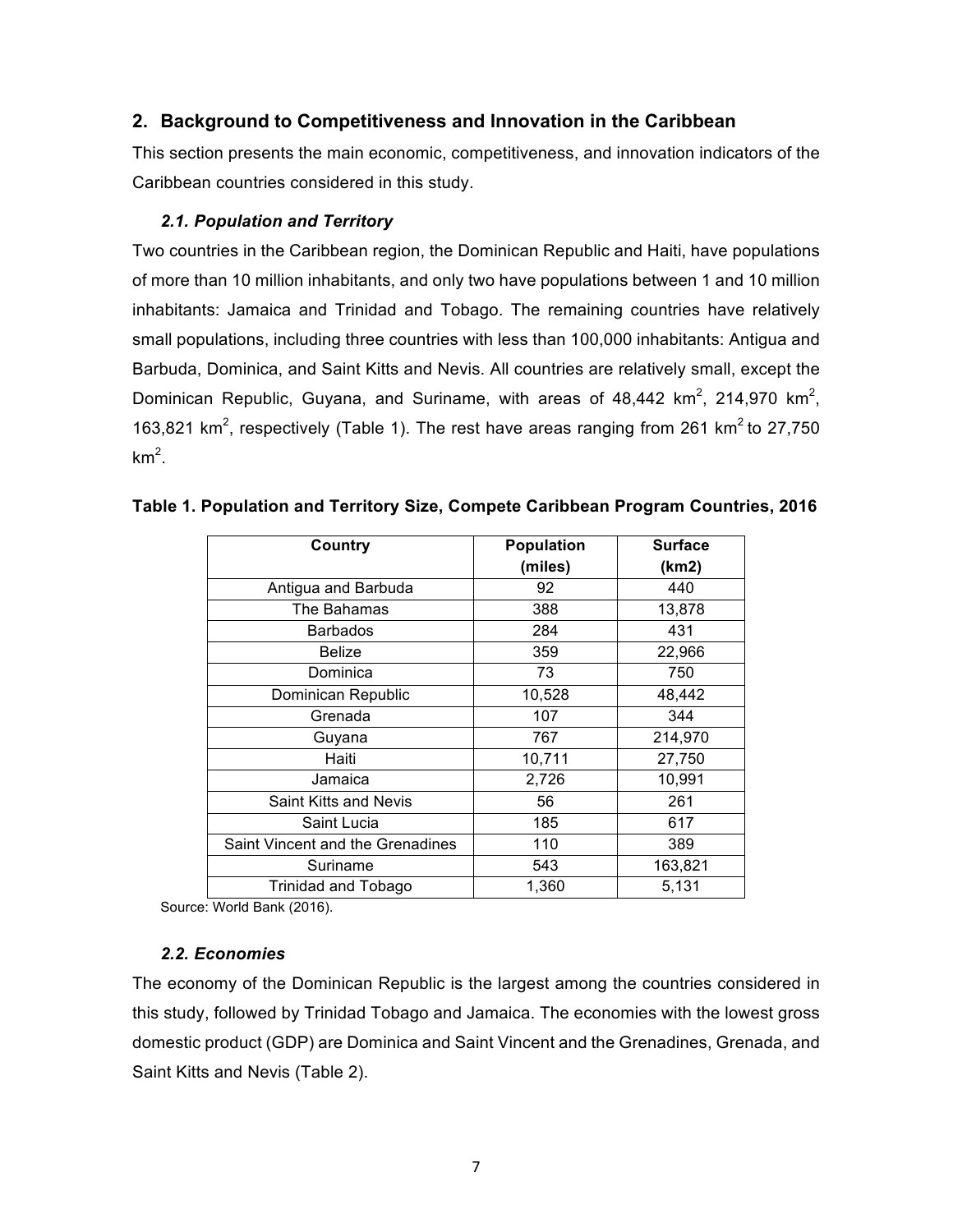|                   | GDP at     | Per Capita    |                    | <b>GDP</b> distribution |                 |
|-------------------|------------|---------------|--------------------|-------------------------|-----------------|
| <b>Country</b>    | current    | <b>Income</b> |                    | (percentage)            |                 |
|                   | prices     | (in US\$ PPP) |                    |                         |                 |
|                   | $(in$ US\$ |               |                    |                         |                 |
|                   | millions)  |               |                    |                         |                 |
|                   |            |               | <b>Agriculture</b> | <b>Industry</b>         | <b>Services</b> |
| Antigua and       | 1,259      | 23,062        | 2.1                | 20.2                    | 77.6            |
| <b>Barbuda</b>    |            |               |                    |                         |                 |
| The Bahamas       | 8,854      | 23,001        | 1.7                | 13.7                    | 84.6            |
| <b>Barbados</b>   | 4,385      | 16,406        | 1.4                | 9.5                     | 73.3            |
| <b>Belize</b>     | 1,753      | 8,484         | 14.3               | 18.3                    | 67.4            |
| Dominica          | 517        | 10,865        | 15.6               | 13.3                    | 71.1            |
| Dominican         | 68,103     | 14,237        | 5.8                | 27.3                    | 66.9            |
| Republic          |            |               |                    |                         |                 |
| Grenada           | 984        | 13,559        | 8.9                | 14.7                    | 76.4            |
| Guyana            | 3,166      | 7,528         | 19.6               | 21.8                    | 58.7            |
| Haiti             | 8,765      | 1,757         | s/i                | s/i                     | s/i             |
| Jamaica           | 14,262     | 8,873         | 7.4                | 23.2                    | 69.3            |
| Saint Kitts and   | 876        | 25,088        | 1.2                | 28.3                    | 70.4            |
| <b>Nevis</b>      |            |               |                    |                         |                 |
| Saint Lucia       | 1.431      | 10,944        | 2.9                | 13.5                    | 83.6            |
| Saint Vincent and | 738        | 11,140        | 7.6                | 17.4                    | 75.0            |
| the Grenadines    |            |               |                    |                         |                 |
| Suriname          | 5,150      | 16,703        | 10.6               | 30.8                    | 58.6            |
| Trinidad and      | 23,855     | 33,309        | 0.5                | 40.6                    | 58.9            |
| Tobago            |            |               |                    |                         |                 |

#### Table 2. GDP and Per Capita Income, Compete Caribbean Program Countries, 2016

Source: World Bank (2016).

In 2016, Trinidad and Tobago had the highest per capita income at purchasing power parity (PPP) in the Caribbean, amounting to US\$33,309, followed by Saint Kitts and Nevis, at US\$25,088, and Antigua and Barbuda and The Bahamas at US\$23,062 and US\$23,001, respectively. Haiti had the lowest per capita income in the region (US\$1,757), followed by Guyana (US\$7,528), Belize (US\$8,484), and Jamaica (US\$8,873) (Table 2).

In most of the Caribbean countries considered in this study, the most important economic sector is services, which in some cases (Antigua and Barbuda, Barbados, Dominica, Grenada, Saint Kitts and Nevis, The Bahamas and Saint Lucia, and Saint Vincent and the Grenadines) represents more than 80 percent of national GDP. The exceptions are Guyana, Suriname, and Trinidad and Tobago, where the contribution of the services sector to GDP is slightly below 60 percent.

As Table 2 shows, the industrial sector accounts for more than 30 percent of GDP in only two countries: Trinidad and Tobago and Suriname, at 40.6 percent and 30.8 percent,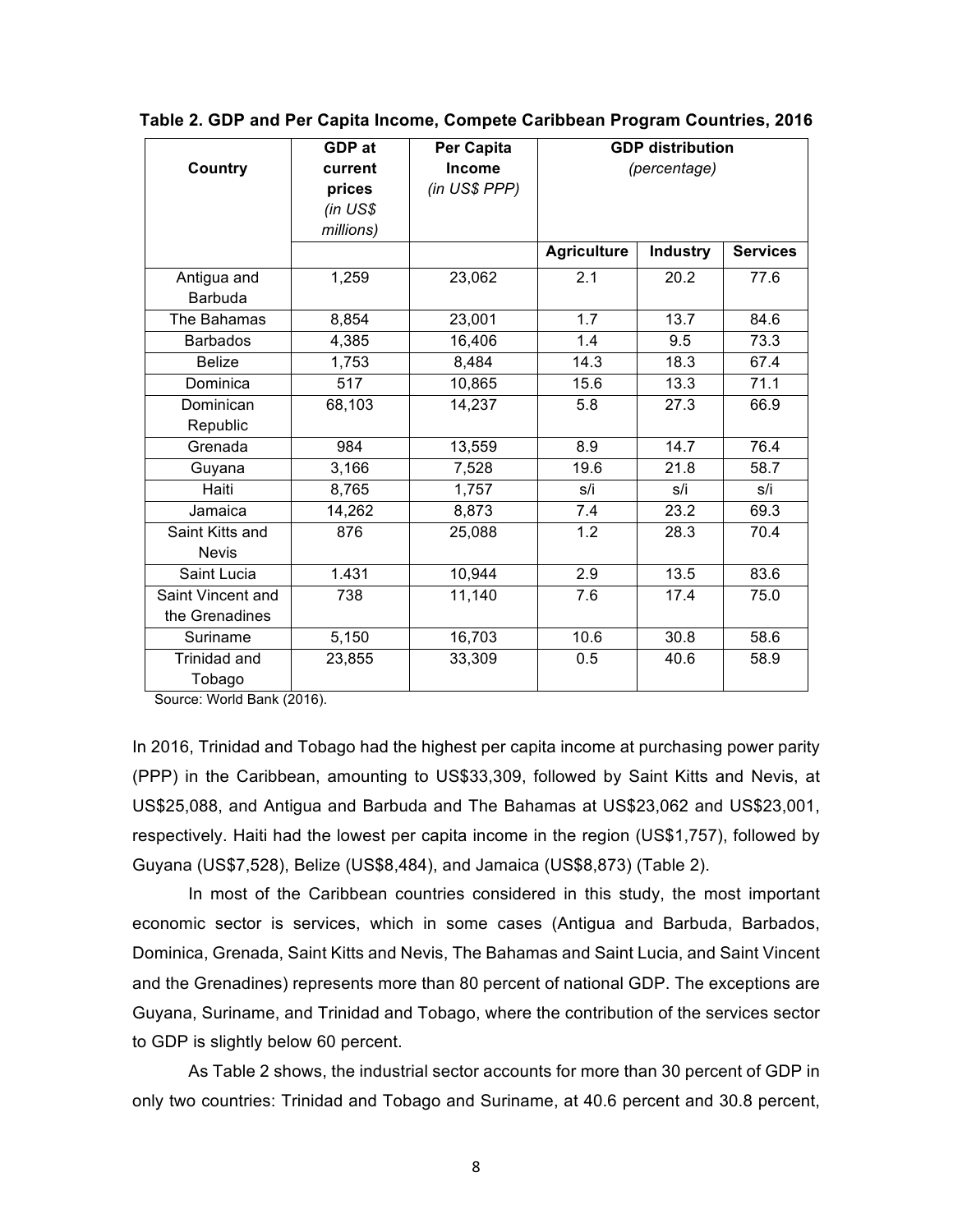respectively. Barbados is the country where industrial activity has the smallest share of GDP, at 9.5 percent. The table also shows that the main economic activity in Guyana, Dominica, Belize and Suriname is agriculture, representing 19.6 percent, 15.6 percent, 14.3 percent, and 10.6 percent of local GDP, respectively. In The Bahamas, Barbados, Saint Kitts and Nevis, and Trinidad and Tobago, the contribution of agriculture to GDP is less than 2 percent.

## *2.3. Economic#Growth*

All countries in the LAC region experienced an average annual rate of positive economic growth between 2006 and 2015, albeit at different levels (Table 3).

| Country               | <b>GDP 2006</b>  | <b>GDP 2015</b>  | Average annual growth |
|-----------------------|------------------|------------------|-----------------------|
|                       | (in current US\$ | (in current US\$ | rate 2006-15          |
|                       | millions)        | millions)        | (percent)             |
| Antigua and Barbuda   | 1,135            | 1,259            | 1.1                   |
| The Bahamas           | 7,966            | 8,854            | 1.1                   |
| <b>Barbados</b>       | 4,303            | 4,385            | 0.2                   |
| <b>Belize</b>         | 1,217            | 1,753            | 4.4                   |
| Dominica              | 390              | 517              | 3.3                   |
| Dominican Republic    | 35,953           | 68,103           | 8.9                   |
| Grenada               | 696              | 984              | 4.1                   |
| Guyana                | 1,458            | 3,166            | 11.7                  |
| Haiti                 | 4,756            | 8,765            | 8.4                   |
| Jamaica               | 11,906           | 14,262           | 2.0                   |
| Saint Kitts and Nevis | 636              | 876              | 3.8                   |
| Saint Lucia           | 1,075            | 1,431            | 3.3                   |
| Saint Vincent and the | 611              | 738              | 2.1                   |
| Grenadines            |                  |                  |                       |
| Suriname              | 2,626            | 5,150            | 9.6                   |
| Trinidad and Tobago   | 18,369           | 23,559           | 2.8                   |

**Table 3. Average Annual Growth Rate, Compete Caribbean Program Countries, 2006–15**

Source: World Bank (2016).

Among the LAC countries under analysis, the following have relatively high annual growth rates: the Dominican Republic (8.9 percent), Guyana (11.4 percent), Haiti (8.4 percent), and Suriname (9.6 percent). The lowest growth rates were experienced in Antigua and Barbuda and The Bahamas (each with 1.1 percent) and Barbados (0.2 percent).

## *2.4. Trade#Openness#and#Connectivity*

Caribbean countries generally exhibit relatively high rates of trade liberalization (calculated as the value of international trade as a share of GDP). The highest rates are Belize and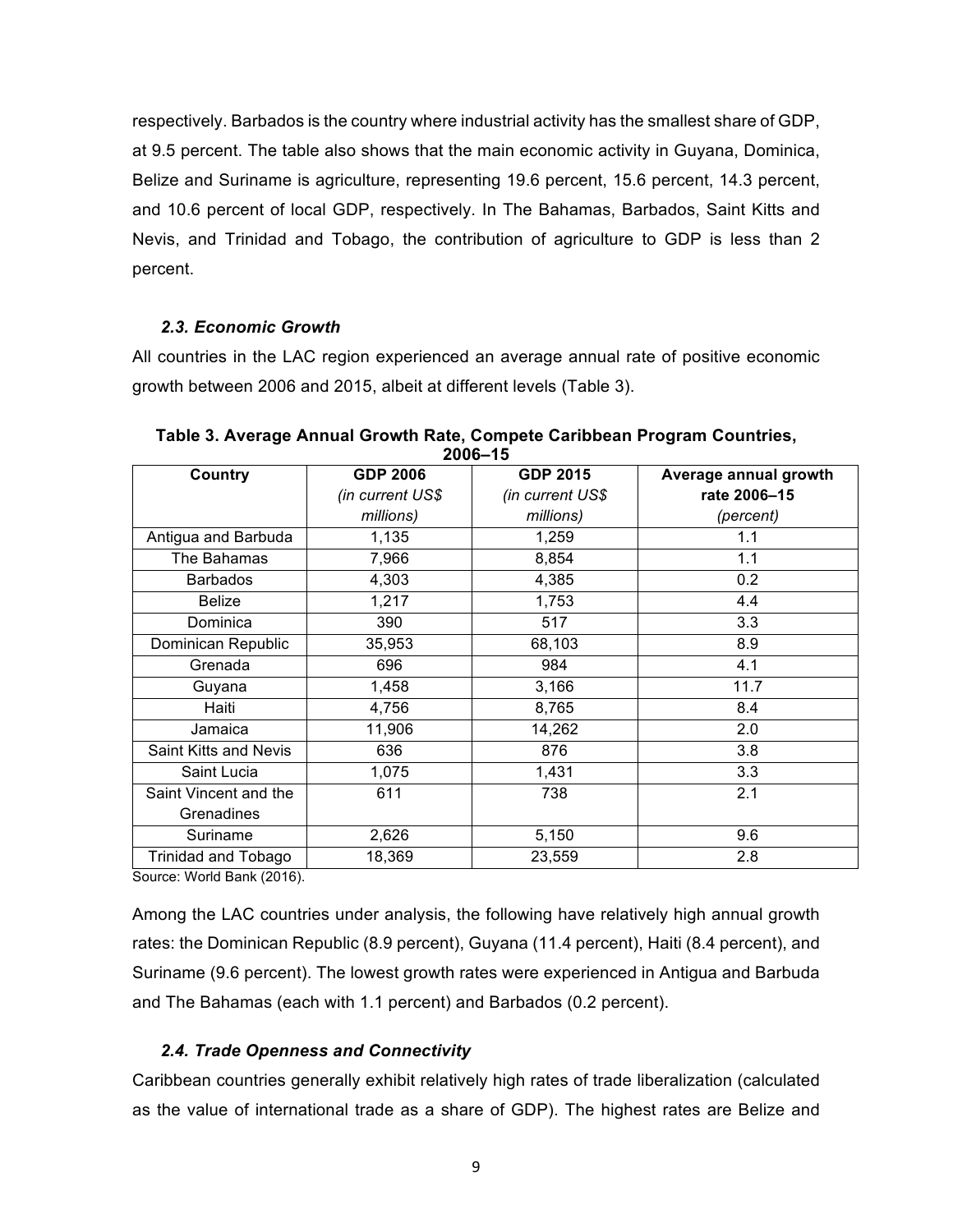Guyana, at 125.6 percent and 120.5 percent of GDP, respectively. The countries with the lowest rates of trade liberalization in the Caribbean are the Dominican Republic and Trinidad and Tobago, which in 2016 were 53.6 percent and 59.9 percent, respectively. Caribbean countries are widely divergent in degree of connectivity. While the percentage of Internet users is high in The Bahamas (78 percent), Barbados 76.1 percent), and Saint Kitts and Nevis (75.7 percent), Belize and Haiti have relatively low rates of Internet users: 25.4 percent and 12.2 percent, respectively. Similarly, with respect to access to mobile phones, Suriname and Trinidad and Tobago have a very high number of mobile phones per 100 inhabitants, reaching 180.7 and 157.7 respectively, while Belize and Guyana had 58.5 and 67.2 mobile phones per 200 inhabitants, respectively (Table 4).

**Table 4. Commercial Opening and Connectivity, Compete Caribbean Program** Countries 2016

| Country               | <b>Trade opening</b> | Internet users    | Mobile phones per |
|-----------------------|----------------------|-------------------|-------------------|
|                       |                      |                   | 100 inhabitants   |
|                       | (imports / GDP +     | (% of population) |                   |
|                       | exports / GDP)       |                   |                   |
| Antigua and Barbuda   | 97.8                 | 65.2              | 137.2             |
| The Bahamas           | 93.4                 | 78.0              | 80.3              |
| <b>Barbados</b>       | 81.2                 | 76.1              | 116.5             |
| <b>Belize</b>         | 125.6                | 25.4              | 58.5              |
| Dominica              | 80.7                 | 67.6              | 106.3             |
| Dominican Republic    | 53.6                 | 51.9              | 82.6              |
| Grenada               | 68.7                 | 53.8              | 112.3             |
| Guyana                | 120.5                | 38.2              | 67.2              |
| Haiti                 | 69.5                 | 12.2              | 69.9              |
| Jamaica               | 77.1                 | 43.2              | 111.5             |
| Saint Kitts and Nevis | 79.0                 | 75.7              | 131.8             |
| Saint Lucia           | 96.3                 | 52.4              | 101.5             |
| Saint Vincent and the | 78.1                 | 51.8              | 103.7             |
| Grenadines            |                      |                   |                   |
| Suriname              | 91.1                 | 42.8              | 180.7             |
| Trinidad and Tobago   | 59.9                 | 69.2              | 157.7             |

Source: World Bank (2016).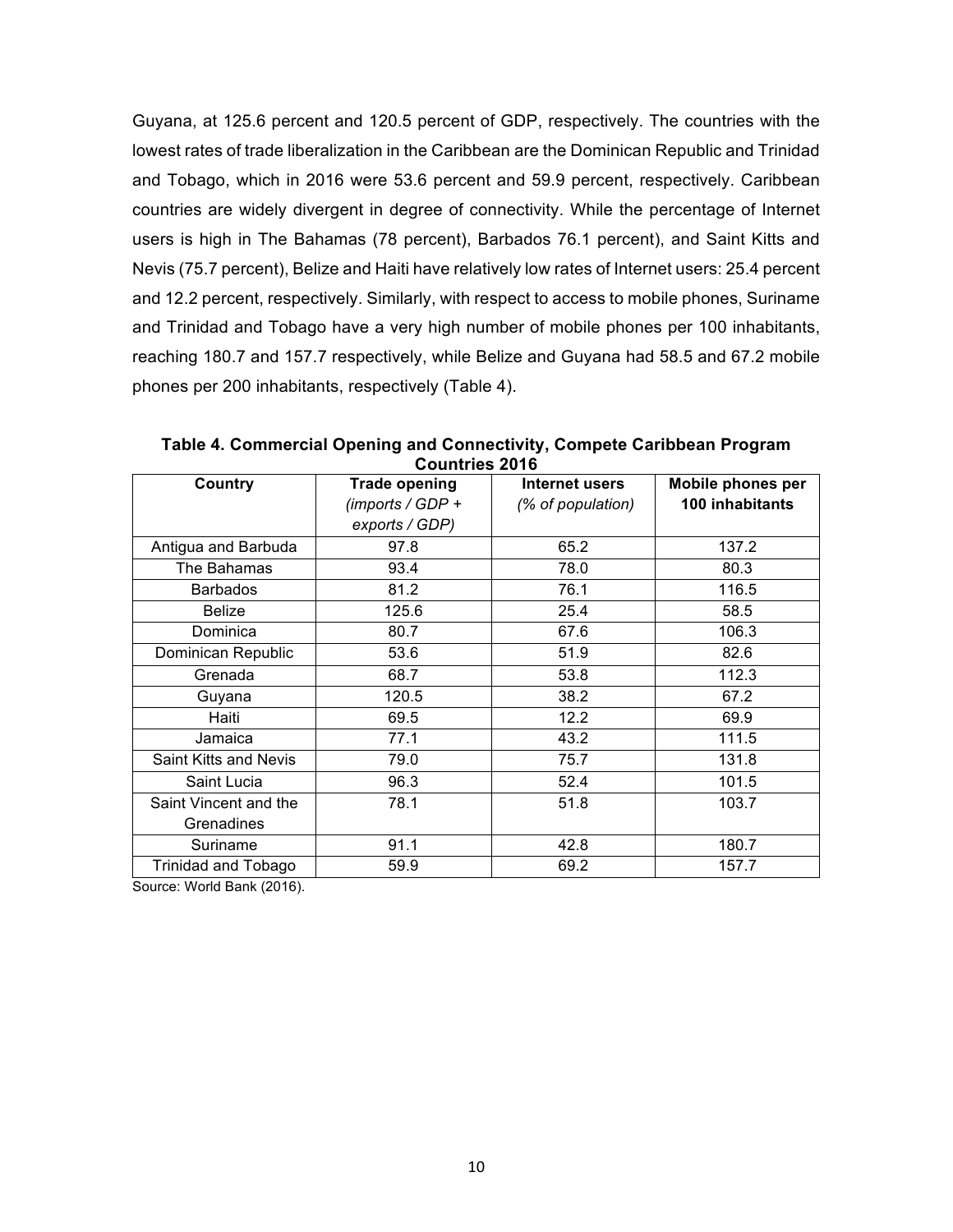## *2.5. Human#Development Index*

The Human Development Index (HDI) rankings of the Caribbean countries in 2015 were generally low when compared to countries outside the region.<sup>2</sup> In fact, among the 188 economies analyzed, Barbados is ranked  $54<sup>th</sup>$ , The Bahamas is ranked  $58<sup>th</sup>$ , and Antigua and Barbuda is ranked 62<sup>nd</sup>. Belize ranks 103<sup>rd</sup>, Guyana ranks 127<sup>th</sup>, and Haiti ranks 163<sup>rd</sup>  $(Table 5)$ .

| Country               | $1$ abic J. HDI, Odinpete Oaribbean I Togram Odditiles, Z010–13<br><b>Ranking year 2015</b> | Value year 2015 | Value year 2010 |
|-----------------------|---------------------------------------------------------------------------------------------|-----------------|-----------------|
| Antigua and Barbuda   | 62                                                                                          | 0.786           | 0.782           |
| The Bahamas           | 58                                                                                          | 0.792           | 0.788           |
| <b>Barbados</b>       | 54                                                                                          | 0.795           | 0.780           |
| Belize                | 103                                                                                         | 0.706           | 0.700           |
| Dominica              | 96                                                                                          | 0.726           | 0.722           |
| Dominican Republic    | 99                                                                                          | 0.722           | 0.703           |
| Grenada               | 79                                                                                          | 0.754           | 0.741           |
| Guyana                | 127                                                                                         | 0.638           | 0.624           |
| Haiti                 | 163                                                                                         | 0.493           | 0.470           |
| Jamaica               | 94                                                                                          | 0.730           | 0.722           |
| Saint Kitts and Nevis | 74                                                                                          | 0.765           | 0.741           |
| Saint Lucia           | 92                                                                                          | 0.735           | 0.733           |
| Saint Vincent and the | 99                                                                                          | 0.722           | 0.712           |
| Grenadines            |                                                                                             |                 |                 |
| Suriname              | 97                                                                                          | 0.725           | 0.704           |
| Trinidad and Tobago   | 65                                                                                          | 0.780           | 0.774           |

**Table!5.!HDI,!Compete!Caribbean!Program!Countries,!2010–15**

Source: UNDP (2016).

In the 2010–15 period, all countries in the region increased their scores on the HDI, with Haiti  $(0.023)$ , Saint Kitts and Nevis  $(0.024)$ , and Suriname  $(0.021)$  showing the greatest improvement. The least-improved countries were Antigua and Barbuda (0.004), The Bahamas (0.004), Dominica (0.004), and Saint Lucia (0.002).

## *2.6. Global#Competitiveness*

The World Economic Forum's (WEF) Global Competitiveness Index (WEF, 2017) only has information for six of the 15 countries considered in this study: Barbados, Dominican

 $2$  The Human Development Index (HDI) was created to emphasize that people and their capabilities—and not just economic growth—should be the most important criterion for assessing a country's development.

The HDI is a synthetic indicator of the average achievement achieved in the fundamental dimensions of human development, namely, having a long and healthy life, acquiring knowledge, and enjoying a decent standard of living. The HDI is the geometric mean of the normalized indices of each of the three dimensions.

The HDI simplifies and reflects only part of what human development entails, since it does not address inequalities, poverty, human security, or empowerment.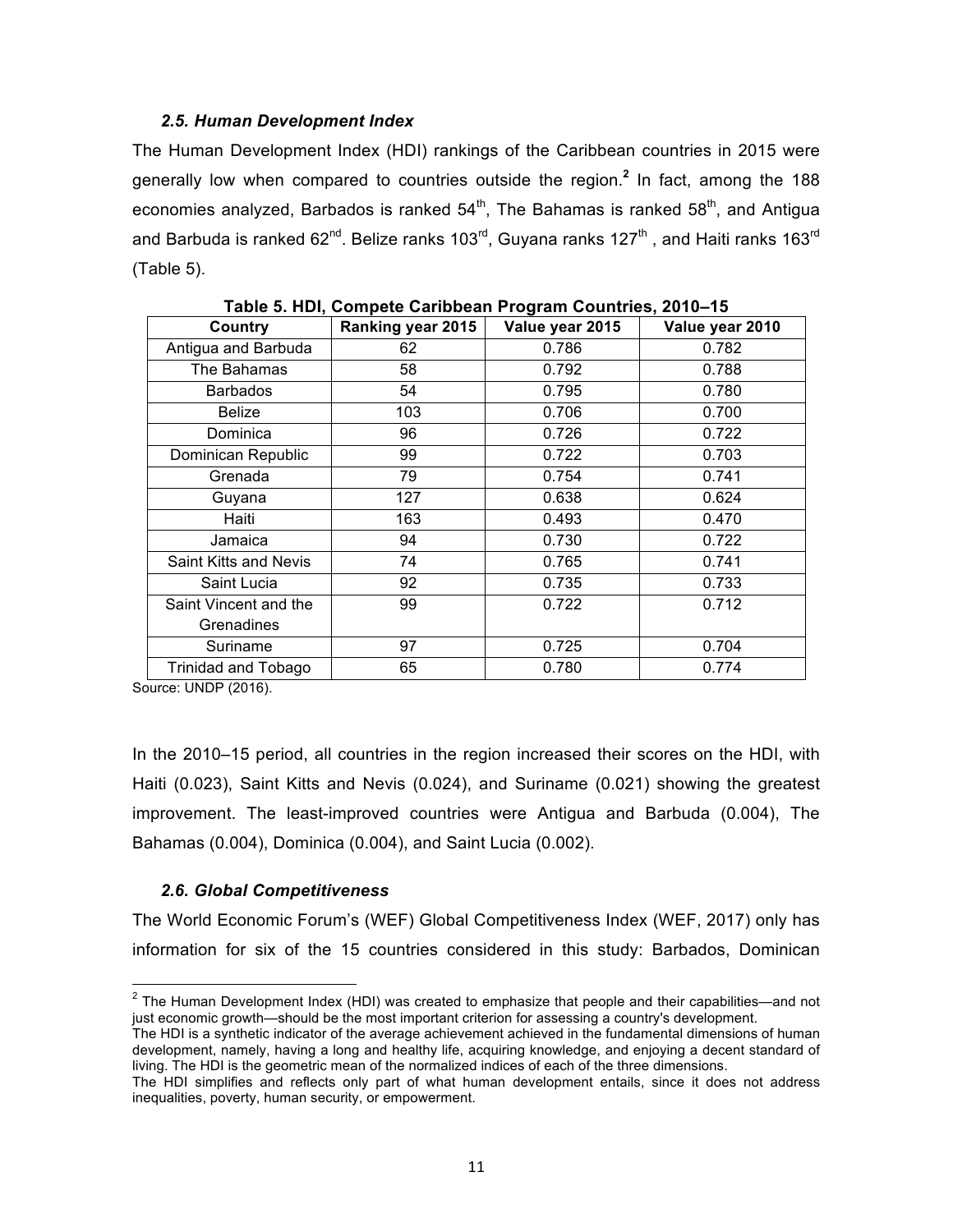Republic, Guyana, Haiti, Jamaica, and Trinidad and Tobago. For Belize and Suriname, the latest information available from the WEF is for 2012. For the other seven economies analyzed in this study, no background information on global competitiveness is available.

Table 6 presents the relative position of the countries of the region on the Global Competitiveness Index (GCI), among 138 economies analyzed. Caribbean countries for which information is available lag behind those in other regions. Barbados (72) and Jamaica  $(75)$  score the highest, while Guyana  $(121)$  and Haiti  $(134)$  score the lowest. Table 6 shows that between 2011 and 2017, several Caribbean countries improved their score. The Dominican Republic improved by 0.1 percentage point and Jamaica and Haiti each improved by 0.3 points, while Guyana and Trinidad and Tobago maintained the same score. Barbados decreased by 0.2 points with respect to 2010–11.

Table 6. Global Competitiveness Index, Compete Caribbean Program Countries, **2017**

| Country                    | Ranking | <b>Value 2017</b> | Value 2010/2011 |
|----------------------------|---------|-------------------|-----------------|
| <b>Barbados</b>            | 72      | 4.2               | 4,4             |
| <b>Belize</b>              | 123     |                   | 3,5             |
| Dominican Republic         | 92      | 3.9               | 3,8             |
| Guyana                     | 121     | 3.6               | 3,6             |
| Haiti                      | 134     | 3.2               | 2,9             |
| Jamaica                    | 75      | 4.1               | 3,8             |
| Surinam                    | 112     | -                 | 3,7             |
| <b>Trinidad and Tobago</b> | 94      | 3.9               | 3,9             |

Source: World Economic Forum (2017).

Note: Figures for Belize and Suriname are for 2012. Thereafter, no information is available.

## *2.7. Challenges#of Doing#Business*

According to the information available in the Annual Global Competitiveness Report of the World Economic Forum (WEF, 2017), the main difficulties for doing business in the Caribbean countries for which information is available are those presented in Table 7. It shows that the greatest challenges are inefficient government bureaucracy, corruption, tax rates, access to financing, and crime and theft.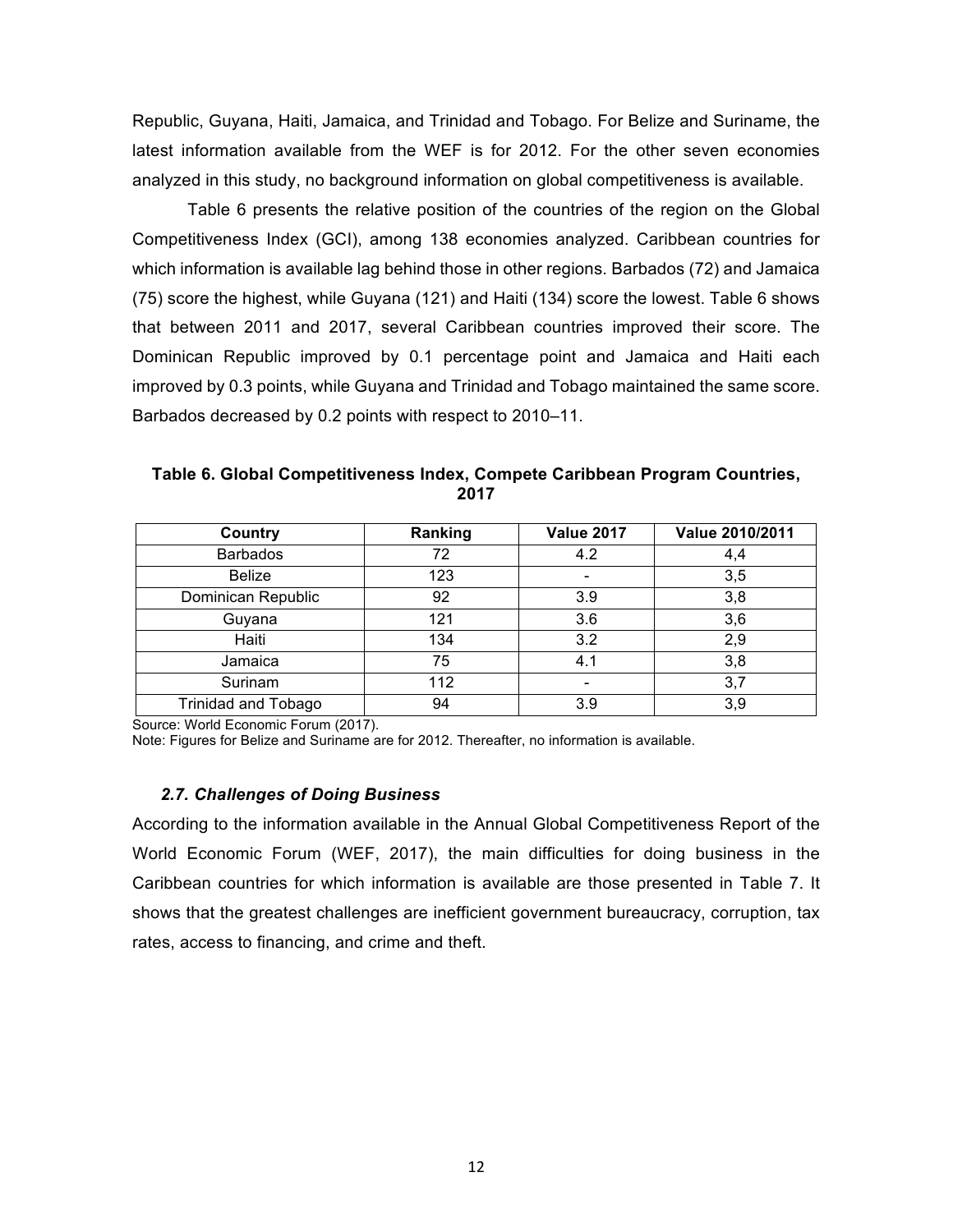|                 |                                          |                                               | - 3 - -      |                                     | –,         |                                     |                         | <u>- ສ. – –</u>    |           |                                           |                       |
|-----------------|------------------------------------------|-----------------------------------------------|--------------|-------------------------------------|------------|-------------------------------------|-------------------------|--------------------|-----------|-------------------------------------------|-----------------------|
| Country         | Inefficient<br>government<br>bureaucracy | Poor work<br>ethic<br>national<br>labor force | Tax<br>rates | Restrictive<br>labor<br>regulations | Corruption | Inadequate<br>educated<br>workforce | Access<br>to<br>finance | Crime and<br>theft | Inflation | Inadequate<br>supply of<br>infrastructure | Policy<br>instability |
| <b>Barbados</b> | X                                        | x                                             | x            | X                                   |            |                                     |                         |                    |           |                                           |                       |
| Belize          |                                          |                                               | X            |                                     | X          |                                     | X                       | X                  |           |                                           |                       |
| Dominican       | X                                        |                                               | X            |                                     | X          | X                                   |                         |                    |           |                                           |                       |
| Republic        |                                          |                                               |              |                                     |            |                                     |                         |                    |           |                                           |                       |
| Guyana          | X                                        |                                               |              |                                     | X          |                                     | x                       | X                  |           |                                           |                       |
| Haiti           |                                          |                                               |              |                                     |            |                                     | X                       |                    | x         | X                                         | X                     |
| Jamaica         | X                                        |                                               | X            |                                     | X          |                                     |                         | X                  |           |                                           |                       |
| Suriname        | X                                        |                                               |              |                                     | X          |                                     | X                       |                    | X         |                                           |                       |
| Trinidad        | X                                        | x                                             |              |                                     | X          |                                     |                         | X                  |           |                                           |                       |
| and             |                                          |                                               |              |                                     |            |                                     |                         |                    |           |                                           |                       |
| Tobago          | $\cdots$ $\cdots$ $\cdots$               |                                               |              |                                     |            |                                     |                         |                    |           |                                           |                       |

## **Table 7. Challenges of Doing Business, Compete Caribbean Program Countries, 2017**

Source: WEF (2017).

Notes: The figures for Belize and Suriname are for the year 2012. There are no figures available after that year for both countries.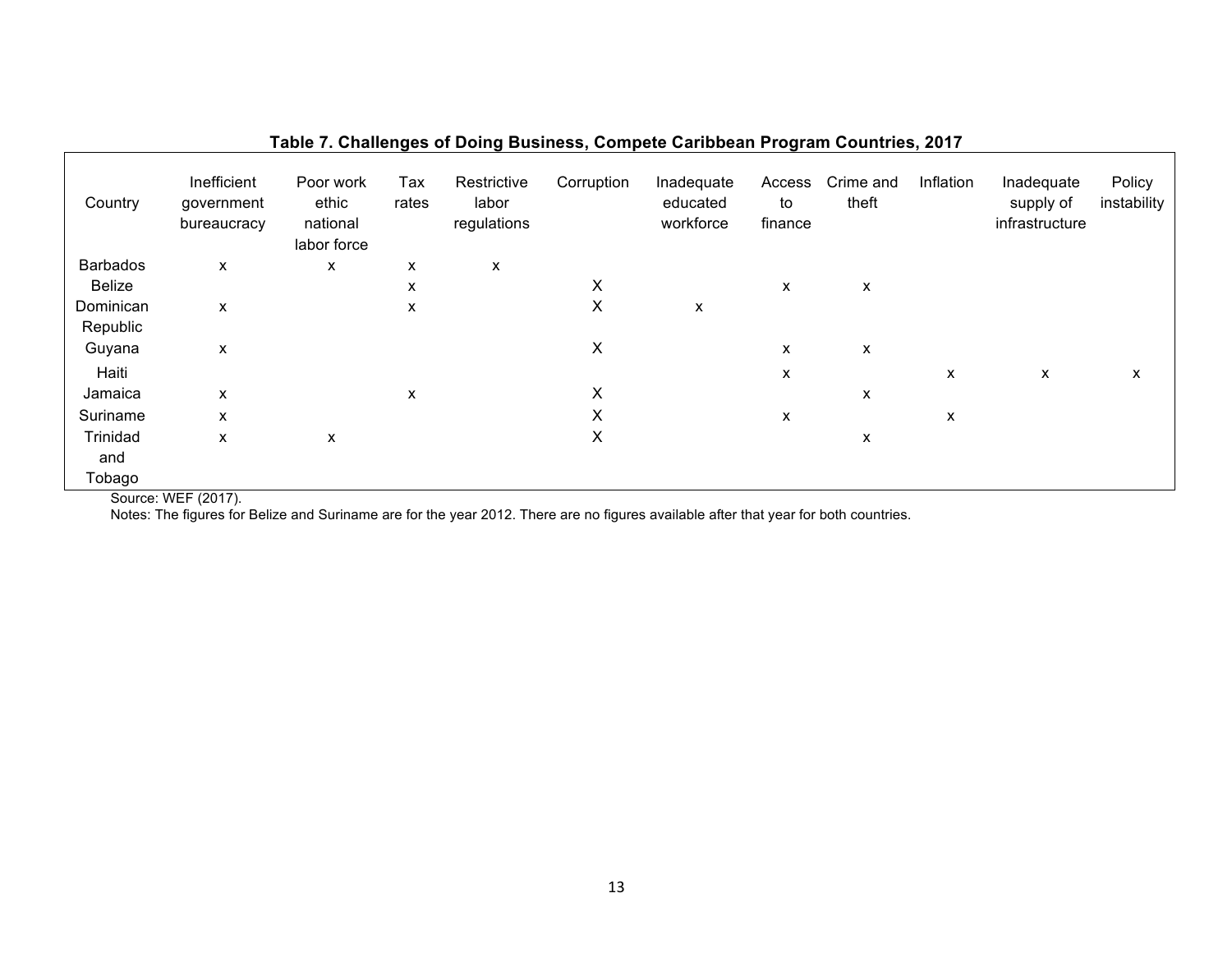## *2.8. Innovation*

Table 8 shows the relative scores and positions of Caribbean countries in 2017, among 138 economies analyzed, in terms of innovation. In general, the region lags behind other regions, with Barbados, Jamaica, and Guyana scoring the highest in the Caribbean, at 53, 70, and 71, respectively, while the Dominican Republic and Haiti lag far behind, at 114<sup>th</sup> and 138<sup>th</sup> places, respectively (in 2016, out of 140 economies).

| 49 I I                     |         |                   |                   |  |  |  |
|----------------------------|---------|-------------------|-------------------|--|--|--|
| Country                    | Ranking | <b>Value 2017</b> | <b>Value 2010</b> |  |  |  |
| <b>Barbados</b>            | 53      | 3.4               | 3.3               |  |  |  |
| <b>Belize</b>              | 135     | $\qquad \qquad$   | 2.3               |  |  |  |
| Dominican Republic         | 114     | 2.9               | 2.6               |  |  |  |
| Guyana                     | 71      | 3.3               | 2,6               |  |  |  |
| Haiti                      | 138     | 2.3               | s/i               |  |  |  |
| Jamaica                    | 70      | 3.3               | 2.9               |  |  |  |
| <b>Trinidad and Tobago</b> | 105     | 3.0               | 2.9               |  |  |  |

Table 8. Innovation Index, Compete Caribbean Program Countries, **2017**

Source: WEF (2017).

Notes: Figures for Guyana and Haiti are for 2016, which show data for 140 countries. The figures for Belize and Suriname are for the year 2012 (no figures available after that year).

Table 9 presents details on those aspects that most affect measurement of the capacity of Caribbean countries to innovate, according to the Global Competitiveness Index of the World Economic Forum 2017 (WEF, 2017). In general, the region lags behind, except for Barbados on the indicator of PCT patents applications. It occupies 25th place in the world on this indicator, while Guyana occupies 41st place in company spending on research and development (R&D).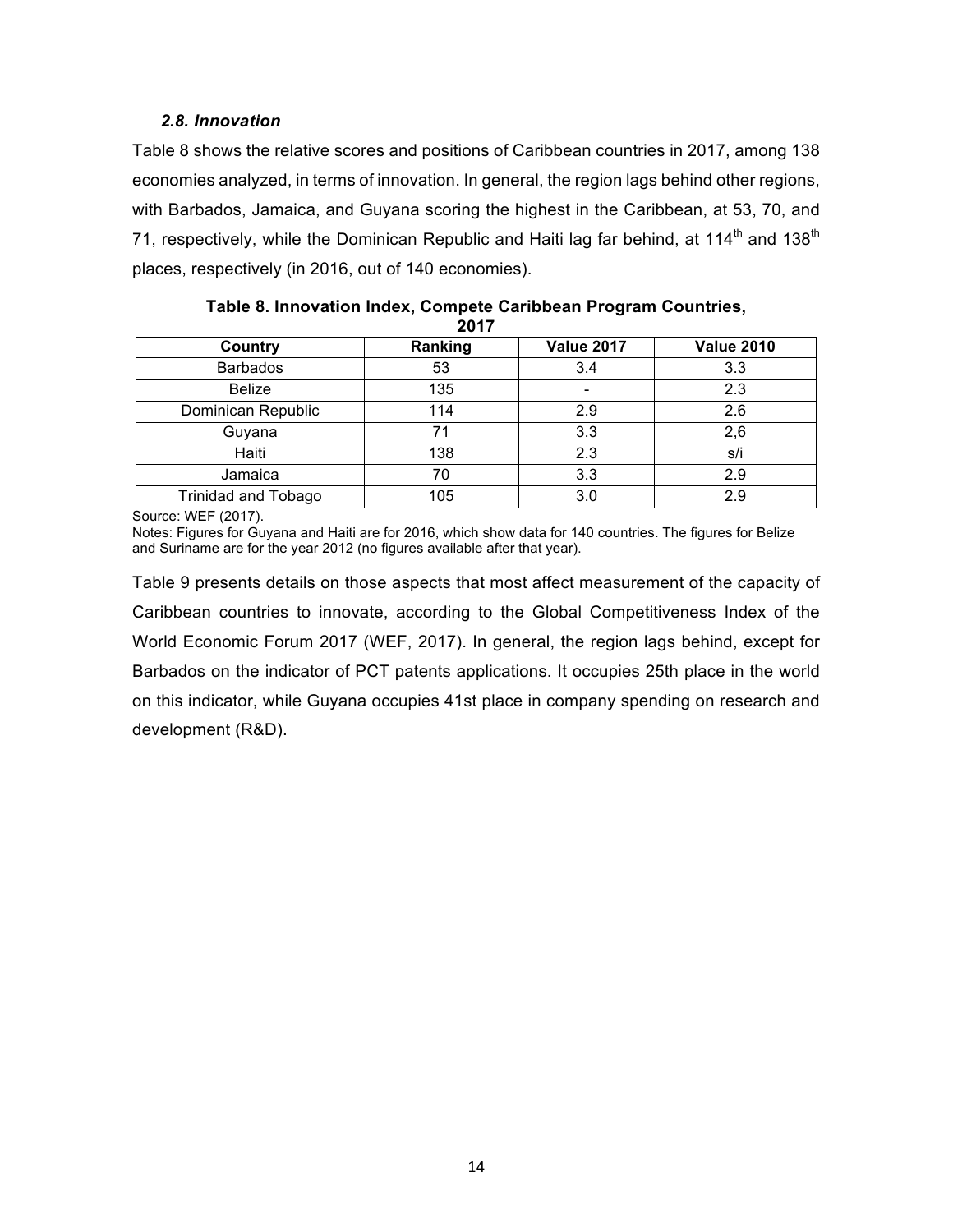| Country                   | Capacity<br>for<br>innovation<br>85 | <b>Quality of</b><br>scientific<br>research<br>institutions | Company<br>spending<br>on R&D | University-<br>industry<br>collaboration<br>on R&D | <b>Government</b><br>procurement<br>of advanced<br>tech<br>products | <b>Availability</b><br>оf<br>scientists<br>and<br>engineers | <b>PCT</b> patent<br>applications |
|---------------------------|-------------------------------------|-------------------------------------------------------------|-------------------------------|----------------------------------------------------|---------------------------------------------------------------------|-------------------------------------------------------------|-----------------------------------|
| <b>Barbados</b>           |                                     | 76                                                          | 93                            | 83                                                 | 100                                                                 | 63                                                          | 25                                |
| <b>Belize</b>             | 131                                 | 128                                                         | 140                           | 132                                                | 125                                                                 | 140                                                         | 90                                |
| Dominican<br>Republic     | 90                                  | 124                                                         | 119                           | 111                                                | 104                                                                 | 108                                                         | 83                                |
| Guyana                    | 76                                  | 83                                                          | 41                            | 58                                                 | 62                                                                  | 89                                                          | 119                               |
| Haiti                     | 128                                 | 139                                                         | 138                           | 135                                                | 136                                                                 | 139                                                         | 119                               |
| Jamaica                   | 55                                  | 52                                                          | 72                            | 67                                                 | 106                                                                 | 97                                                          | 78                                |
| Surinam                   | 100                                 | 120                                                         | 116                           | 117                                                | 120                                                                 | 103                                                         | 90                                |
| Trinidad<br>and<br>Tobago | 110                                 | 77                                                          | 124                           | 112                                                | 120                                                                 | 54                                                          | 84                                |

Table 9. Main Indicators in Innovation, Compete Caribbean Program Countries **2017**

Source: Global Competitiveness Index, World Economic Forum (2017).

Notes: Figures for Guyana and Haiti are for 2016, which show data for 140 countries. The figures for Belize and Suriname are for the year 2012 (no figures available after that year).

#### *2.9. Conclusions*

The main economic indicators presented above show that, in recent years, the countries of the Caribbean region have achieved relatively high rates of economic growth, which has generally resulted in a sustained increase in GDP and income levels. However, the figures also show that despite the advances in economic growth, Caribbean countries continue to have relatively low per capita incomes and human development indicators. They lag behind in competitiveness and innovation, manifested in relatively lean positions at the international level in the indicators that measure these aspects.

Accelerating economic growth in the Caribbean region and improving incomes will require the design and implementation of a system to increase firm productivity. This would improve their capacity to compete with greater chances of success in international markets in an increasingly globalized economy.

In this regard, it is necessary to assess existing capacity in Caribbean countries and in the region. Such an assessment will contribute to the design and execution of a set of public policies that promote, encourage, and facilitate improvement in the competitiveness of companies in the region. This includes the alternative of incorporating public policies to support the business sector through the delivery of TES.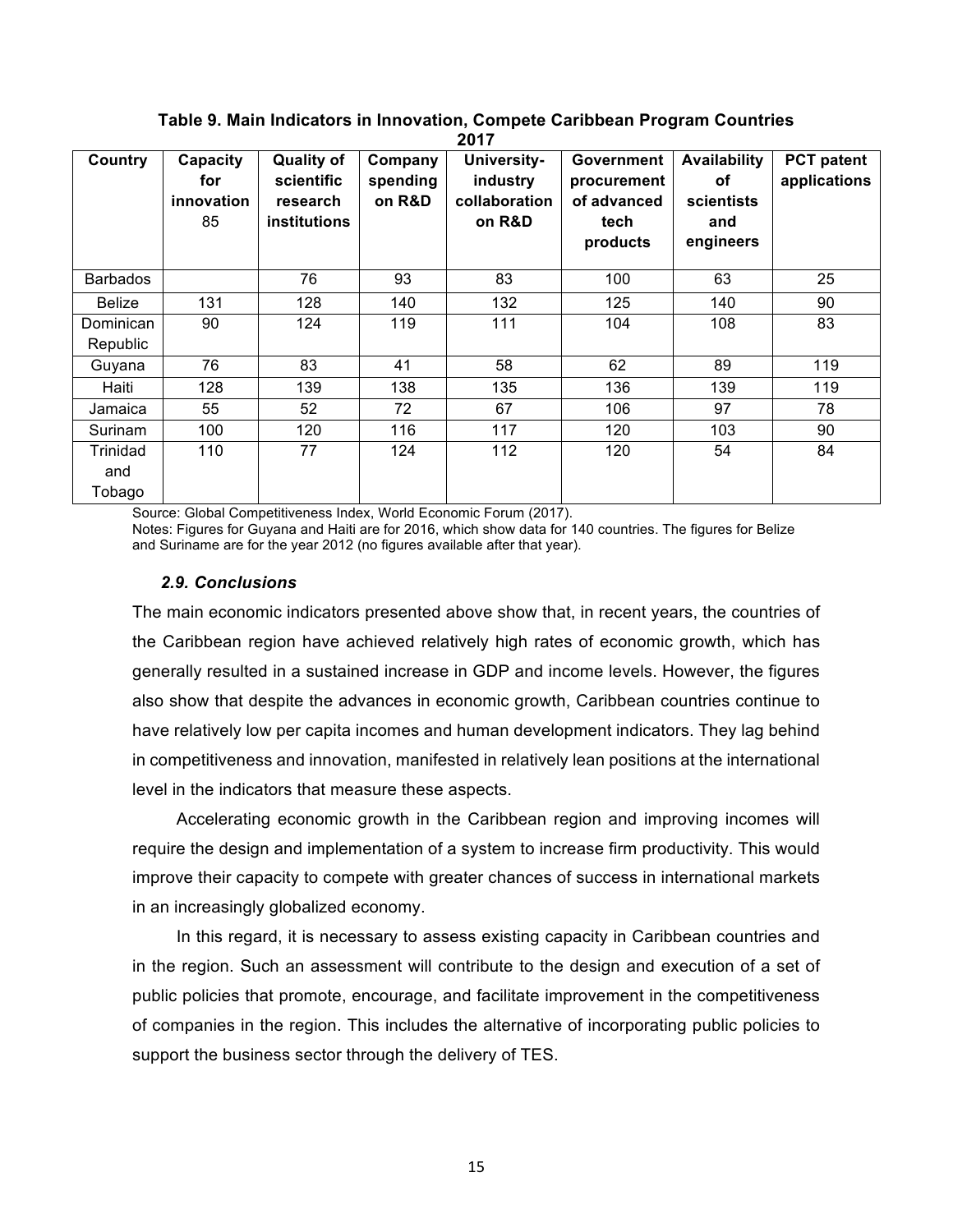## **3. Public Policies Analysis to Support Competitiveness**

In response to the IDB's request to analyze the conditions prevailing in the Caribbean countries for the implementation of public policies to support business competitiveness through TES, it was necessary to conduct an assessment of the countries' readiness to promote public policies (including TES) to support the improvement of business competitiveness. Interviews were conducted with representatives of the public and private sectors and academia in Barbados, Belize, Jamaica, and Saint Lucia.

## *3.1. Barbados*

## **3.1.1. Background**

In the last 10 years, Barbados has experienced average annual growth of 0.2 percent per achieving GDP per capita (at PPP) of US\$16,406, which puts it slightly above the median (US\$15,000) of all Caribbean countries. The services sector represents 73.3 percent of national value-added, with tourism services being the country's main economic activity. The agricultural and industrial sectors contribute very little to GDP.

Barbados, with a population of 288,000 inhabitants, is a highly globalized country: it has a high rate of commercial opening<sup>3</sup> (81.2 percent),<sup>4</sup> a high rate of Internet users (76.1) percent of the population), and a high number of mobile phones per 100 inhabitants (116.5). Notwithstanding these indicators, Barbados ranks 55<sup>th</sup> out of 188 economies on the HDI, which, while the highest in the Caribbean, is far from a privileged position.

Similarly, Barbados ranks 72 out of 138 countries on the Global Competitiveness Index estimate. While this is the best position among all Caribbean countries, it is still a low ranking, considering that the absolute score reached in 2010 was higher than that of 2015. That is, in absolute terms, the country's competitiveness has deteriorated. Finally, Barbados ranks  $53<sup>rd</sup>$  out of 138 economies on the Innovation Index. Again, it while it scores highest among all Caribbean countries, this is far from being considered a good position. However, its absolute score has improved, from 3.3 in 2010 to 3.4 in 2015.

## **3.1.2. Institutions and instruments to support the private sector**

Barbados has a public institution charged with covering most of the important issues related to the design of public policies on competitiveness issues. However, this does not necessarily translate into concrete measures of direct support to companies (services or business support instruments) to carry out their competitiveness improvement projects,

 $3$  Corresponds to exports/GDP + imports/GDP.<br> $4$  That value is higher than any of South American countries.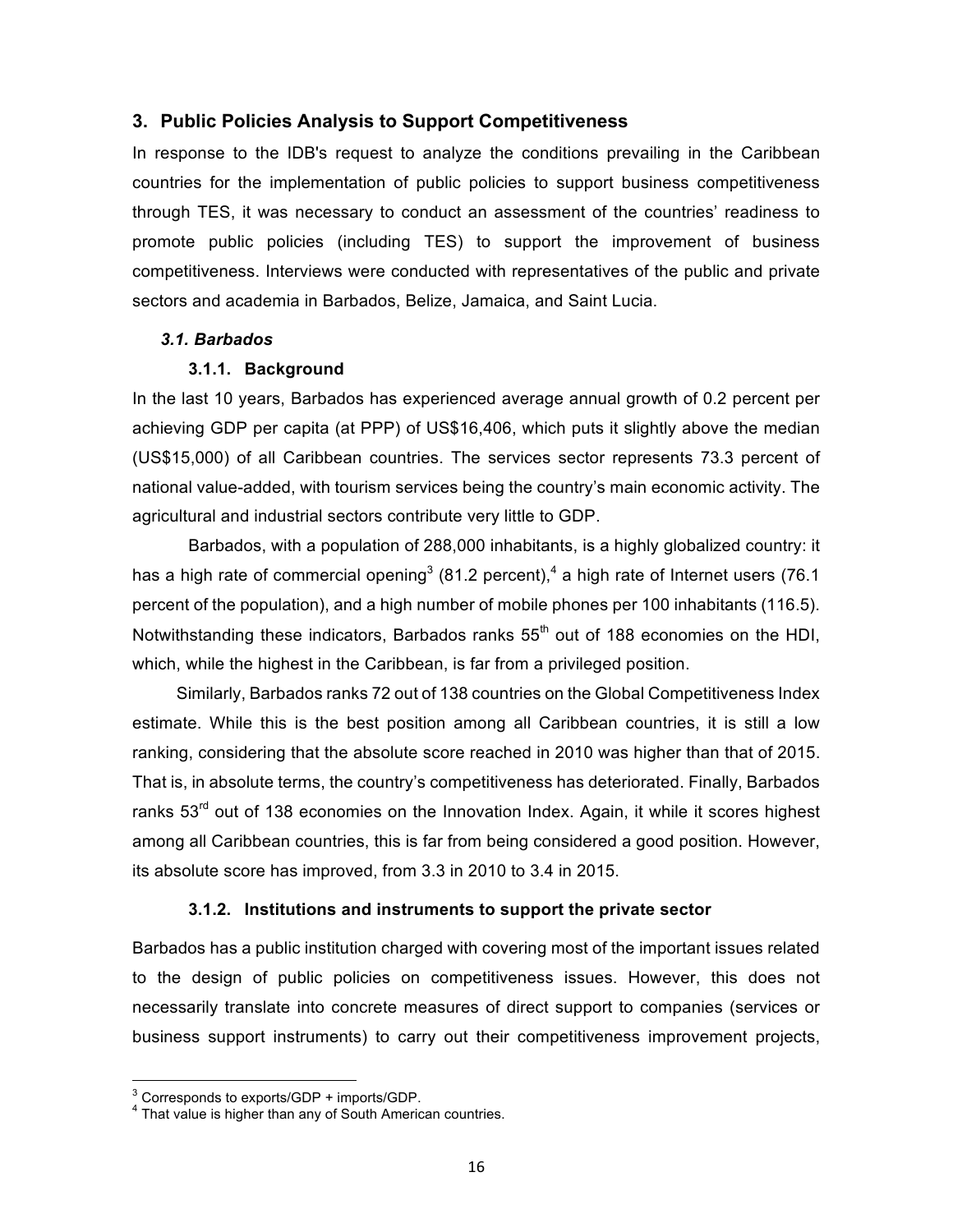because it lacks either the financial resources or the practical knowledge to help the private sector improve its competitiveness. In other words, there is good disposition to support the productive sectors, but this is not sufficient to provide direct support to enterprises.

The private sector, for its part, focuses its actions on decisions that favor profitability based on cost reduction rather than activities that would add value by strengthening value chains. Therefore, there is a lack demand for business development services that foster association and long-term, collective efforts of the various links of value chains with a longterm vision. This is particularly important in the case of tourism development. In the hotel sector, there is little demand for deepening the work carried out through supplier development programs that incorporate a broader spectrum of local actors in the value chain, such as music, dance, gastronomy and handicrafts, among others.

As a result, there is a shortage of revealed demand for business development services by the private sector, and scant supply by the public sector to encourages it. This keeps the local market for business development services underdeveloped. Symptomatic of this is the shortage of consultants and technology centers in support of business development activities.

One area where Barbados has developed business services is public-private partnerships (Devlin and Moguillansky, 2010). These partnerships are an important strength for the design and implementation of public policies to support the development of business competitiveness. The following institutions, among others, participate in the policies to support business development:

- Barbados Investment and Development Corporation, a public agency focused on the development of local businesses (food clusters, call centers, furniture, sugar, sauces and spices, among others) and export promotion
- Invest Barbados, a public investment attraction agency focused essentially on finding investors in the United States and Canada in areas considered sustainable, such as technology, call centers, software, insurance and information and communication technology (ICT), among others
- Barbados National Standards Institution, an agency specializing in working with standards and certification processes for companies,<sup>5</sup> especially in the services and tourism sectors. Their aim is to support the food and renewable energy sector. In general, they seek to adapt international standards to local conditions and attempt

 $<sup>5</sup>$  Thev support companies in certification processes. They have two ISO consultants, who come from abroad.</sup>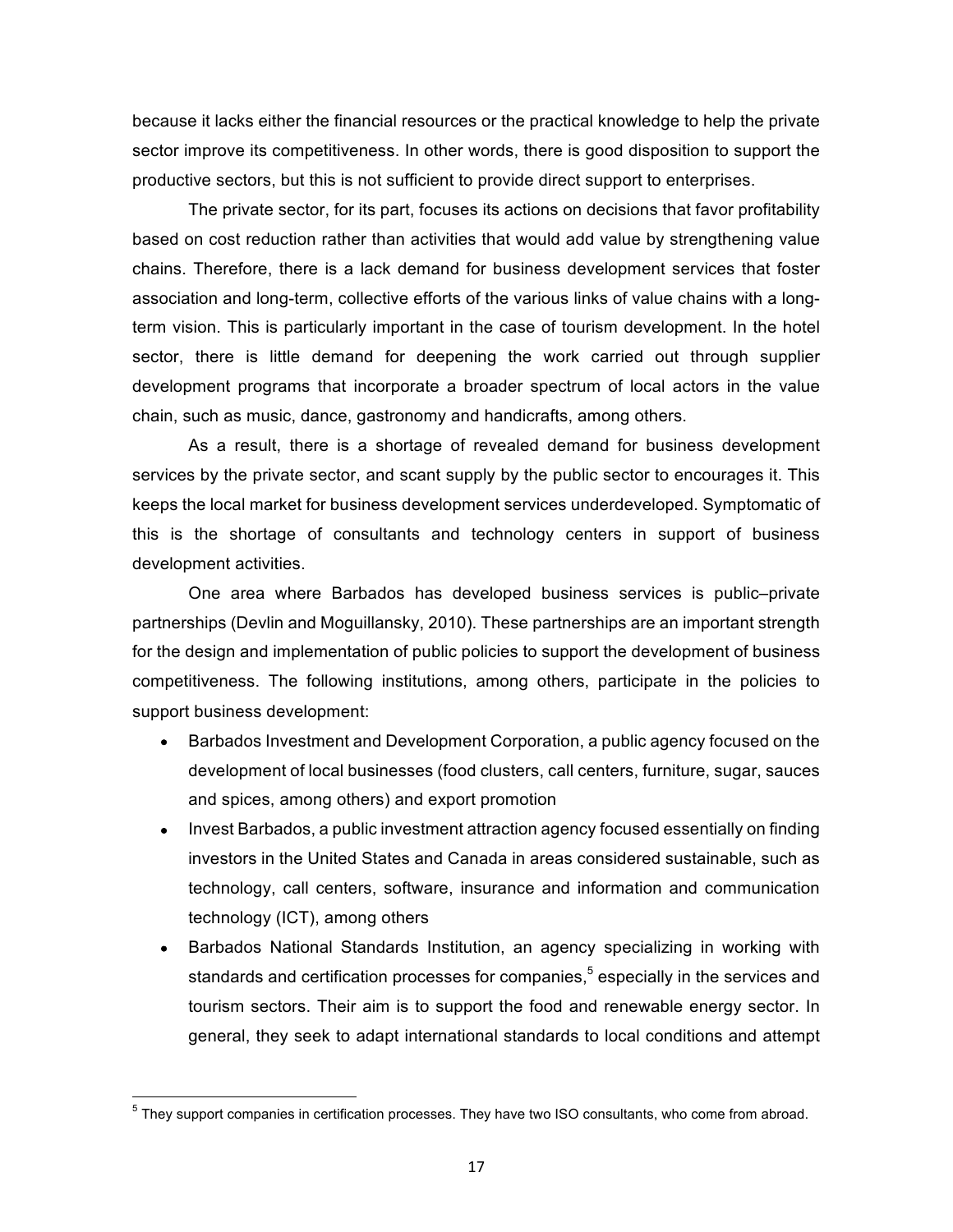to approximate international standards. They help micro, small, and medium-sized enterprises (MSMEs) understand business by achieving standards.

Barbados Renewable Energy Association, a public–private agency in charge of promoting the use of renewable energies: biogas, biomass, solar, and wind. It also promotes energy efficiency.

## **3.1.3. Human and technological capabilities**

Most of the human resources required by the country's most important economic sectors are trained locally. The University of the West Indies (UWI) trains professionals to develop the tourism and financial services sectors. The UWI is strong in the administrative, legal, and financial areas. In addition, local institutions, such as the Hospitality Institute, trains technicians, especially those required by the tourism sector. This institute, along with Barbados Community College, offers a wide range of technical careers. The UWI is mainly concerned with the training of technicians and professionals; it does not conduct research, which significantly restricts the possibility of developing innovation and greater linkage between academia and the productive sectors. The country needs managers and investment in areas such as medical laboratories, test laboratories, tests, analytical services, traceability systems, metrology systems, temperature, and others.

In general, the consulting market is underdeveloped and lacks skills. This is essential for improving the services delivered to entrepreneurs through programs or instruments that could be implemented to improve competitiveness. This is due both to a scarce supply of training for professionals specialized in consulting and to a low demand for these services by the business sector, especially MSMEs. It is frequent to find companies, especially MSMEs, that require support from specialized professionals, but they are not able to obtain it or, consequently, to generate demand for these services. For this reason, in many cases, public policies are needed to stimulate development of the specialized consulting market in the areas required by the country's productive sectors. Such policies should provide incentives to trainers (universities, technology centers), and strengthen the demand for professional services by promoting them and providing monetary incentives for contracting these services. That is, the policies should seek to foster the development of both the supply and the demand for the specialized consulting market.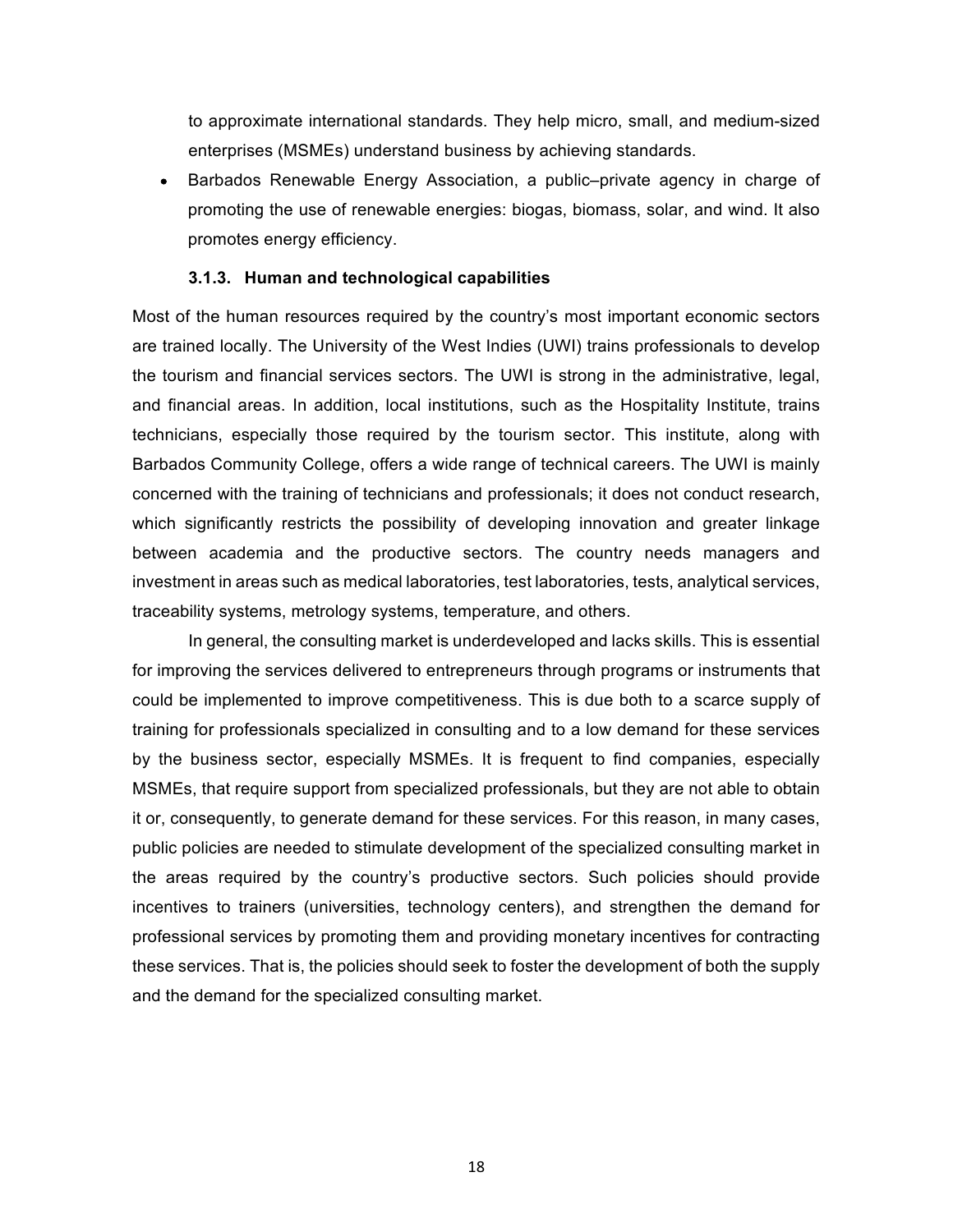## **3.1.4. Productive&sectors**

The economic sectors where there are significant possibilities of improving competitiveness are the following:

- **Tourism:** Tourism is the most important economic sector in the country. Barbados has many hotels, restaurants, and associated services (e.g., travel, tours, sports, and others) that purchase a significant amount of inputs (goods and services for their operation) locally. This provides significant employment opportunities related to the development and strengthening of value chains. In general, tourism in Barbados is not the all-inclusive type developed by large companies, which generally have few links to the local economy. Some segments of the tourism sector, such as restaurants and handicrafts (garments, jewelry, and ceramics) have significant room to grow. In addition to reinforcing national identity, they contribute significantly to the local economy.
- **Financial services:** The financial services sector is important to the economy of Barbados. It developed from the tax advantages offered to foreign companies located in the country. Globalization and the accelerated development of ICT offer both important challenges and attractive opportunities for the development of this sector.
- **Global services:** Global services, especially those related to software development and the creative industries, with emphasis on musical development, are another opportunity to develop the local economy. The country's important competitive advantages, including high Internet access and mobile telephony, facilitate the development of these services. In the creative industries, the possibilities for the development of music and dance, in great demand in the world, and associated in an important way to the development of tourism, are significant. There are indications of possibilities to develop the audiovisual industry, especially animation, which should be explored.
- **Renewable energy:** The country has set ambitious targets for energy generation<sup>6</sup> through nontraditional sources, which offers important opportunities for the development of solar, wind, and biomass energy, among others. To advance in this area, public–private collaboration is required to carry out legal reforms, work plans,

 $6$  Barbados has set itself the goal of achieving 100 percent use of renewable energy. By 2030, it is expected to reach 65 percent.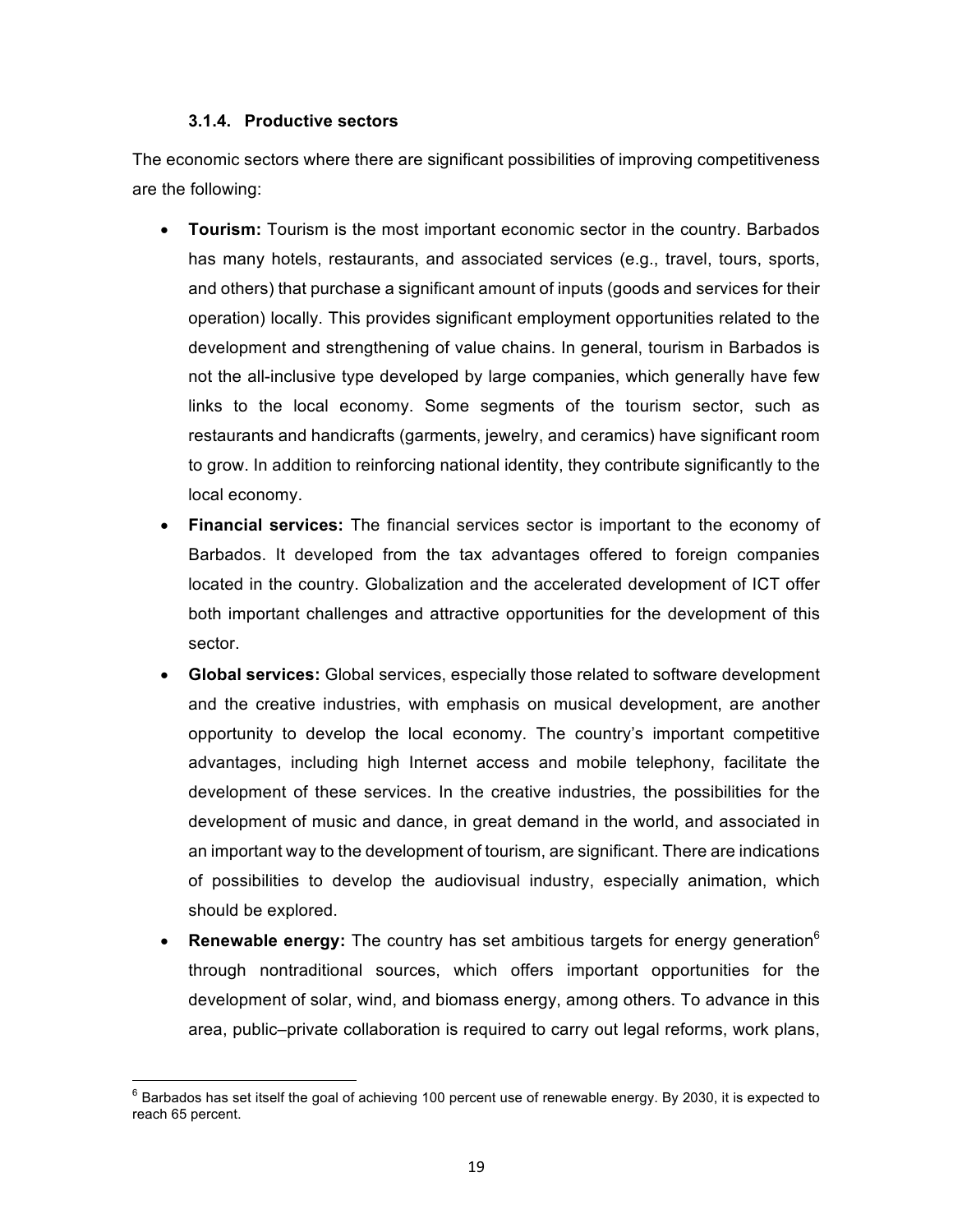tax incentives, and specialized development in aspects such as technical assistance, specialized consulting, attraction of investments and innovation. It is a developing sector, which requires new ways of working. Appropriate coordination is required among the ministries of energy and telecommunications, transportation, agriculture, and environment, among others.

- **Agriculture:** The agriculture sector is small and offers few possibilities for development that could generate significant impact. However, it seems feasible to develop niche markets with processed agricultural products (agribusiness) on a reduced scale but of high quality and high value added. It would also appear feasible to improve the competitiveness of the sugar sector, which is of traditional importance to the country's agricultural development and therefore of broad productive knowledge, through a process of adding value to products that use sugar cane or sugar as inputs. In relation to the productive sectors, it is important to note the following:
	- $\circ$  There is an important need to incorporate aspects such as traceability, good practices, quality controls and certifications, technical assistance, and training, for which it is possible to incorporate collective or associative mechanisms that enable the development of value chains and the aggregation of value in them.
	- $\circ$  In general, the tourism sector is very well organized and has significant state support. Generally, this is not the case with other productive initiatives that have less state support and depend more on private initiative and organization.

In general, it is difficult to make progress on export promotion on a massive scale due to the reduced scale of the country's productive capacities. Thus, it is necessary to produce goods and services for domestic consumption, for consumption by the tourism sector, and to meet international demand that can be identified in niche markets with high value added.

## **3.1.5.** Joint services or instruments

In general, in the public, private, and academic sectors, there is a willingness to perform joint work related to institutional design and technical content for the development of instruments or services to support the improvement of business competitiveness in member countries of the Caribbean Community (CARICOM), but not their implementation. They explicitly believe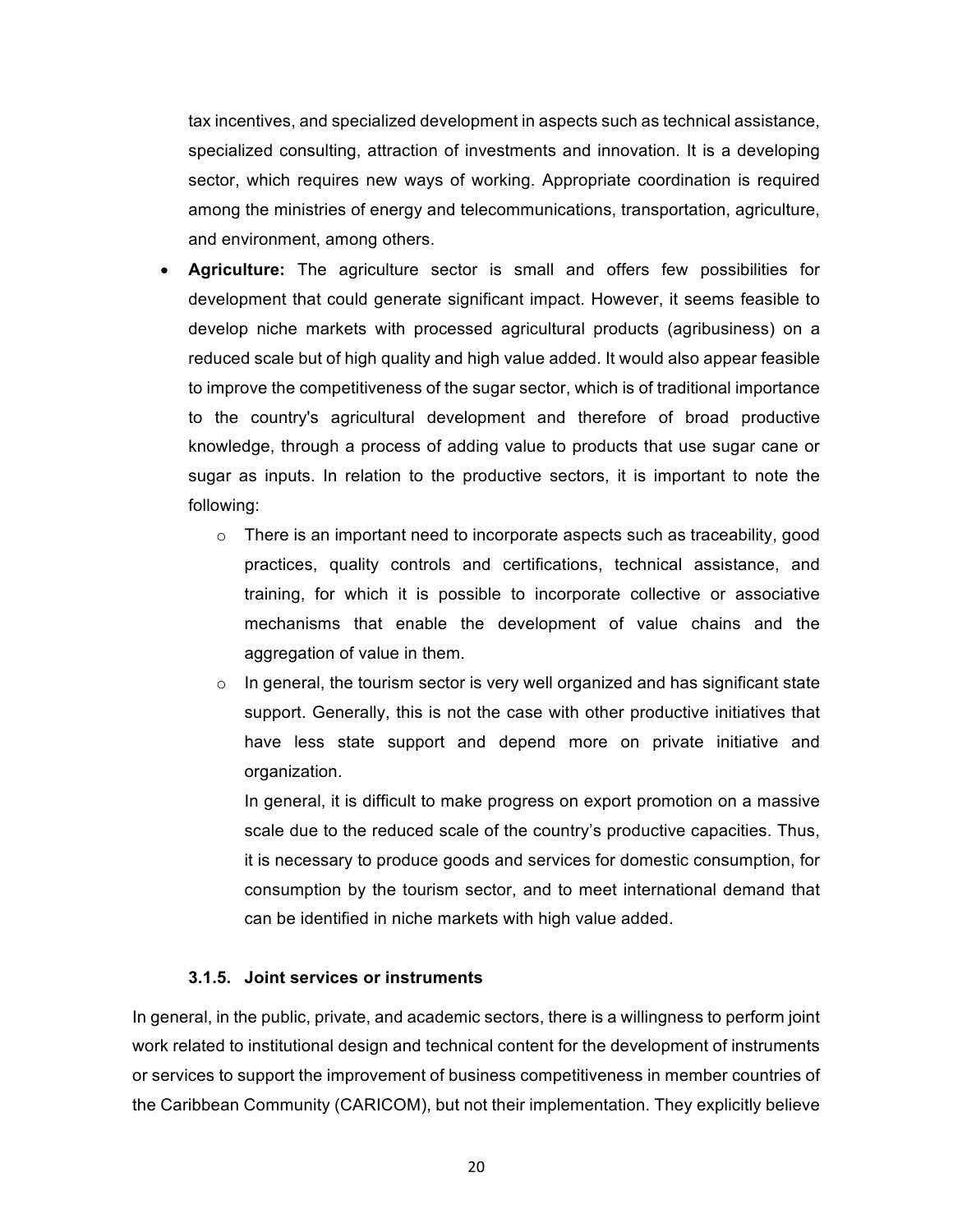and say that individual countries themselves should implement public policies to support business development.

## **3.1.6. Women in the workforce**

The participation of women in business is relatively high in Barbados, especially in services sector activities such as restaurants and hotels, healthcare, education, financial and administrative services, and professional services. In these activities, a relatively high percentage of businesses are women-owned, especially those companies classified as microenterprises (fewer than five workers).<sup>7</sup> According to a 2015 study by the International Labour Organization (ILO) entitled "Women in Business Management," Barbados ranks 13th among all countries in terms of women in managerial positions, reaching 43.4 percent.

## **3.1.7. Sustainability**

Frequently, programs to support the development of competitiveness in the business sector, especially those sponsored by international cooperation, seek to be financially selfsustaining. That is, they tend to seek financing that does not depend permanently on external agencies, but rather comes from the national budget. However, for this to happen, several important conditions must be in place. These include: (i) public and private institutional capacity to manage the services and the resources; (Ii) the permanent capacity to design and implement ad hoc services or instruments to strengthen business competitiveness; (iii) the presence of specialized human capital and its constant expansion according to the needs of the country's productive sectors; and (iv) the presence of technology and knowledge centers in the most important areas of the national economy. The institutional system must also operate at reasonable cost, which can be defrayed by the local budget. However, in small economies, such as that Barbados, with a small number of businesses able to demand such services, the unit costs of providing specialized services to the business sector are expected to be high and, therefore, can hardly be covered in the national budget. Operating costs tend to be high, due in part to the high specialization required to provide business development support services and at the same time to low demand from the business sector for each type of service, given the low number of businesses

 $^7$  The State of Small Business in Barbados, Summary of the National Survey of the Micro, Small & Medium Enterprise Sector, Small Business Association, September 2016.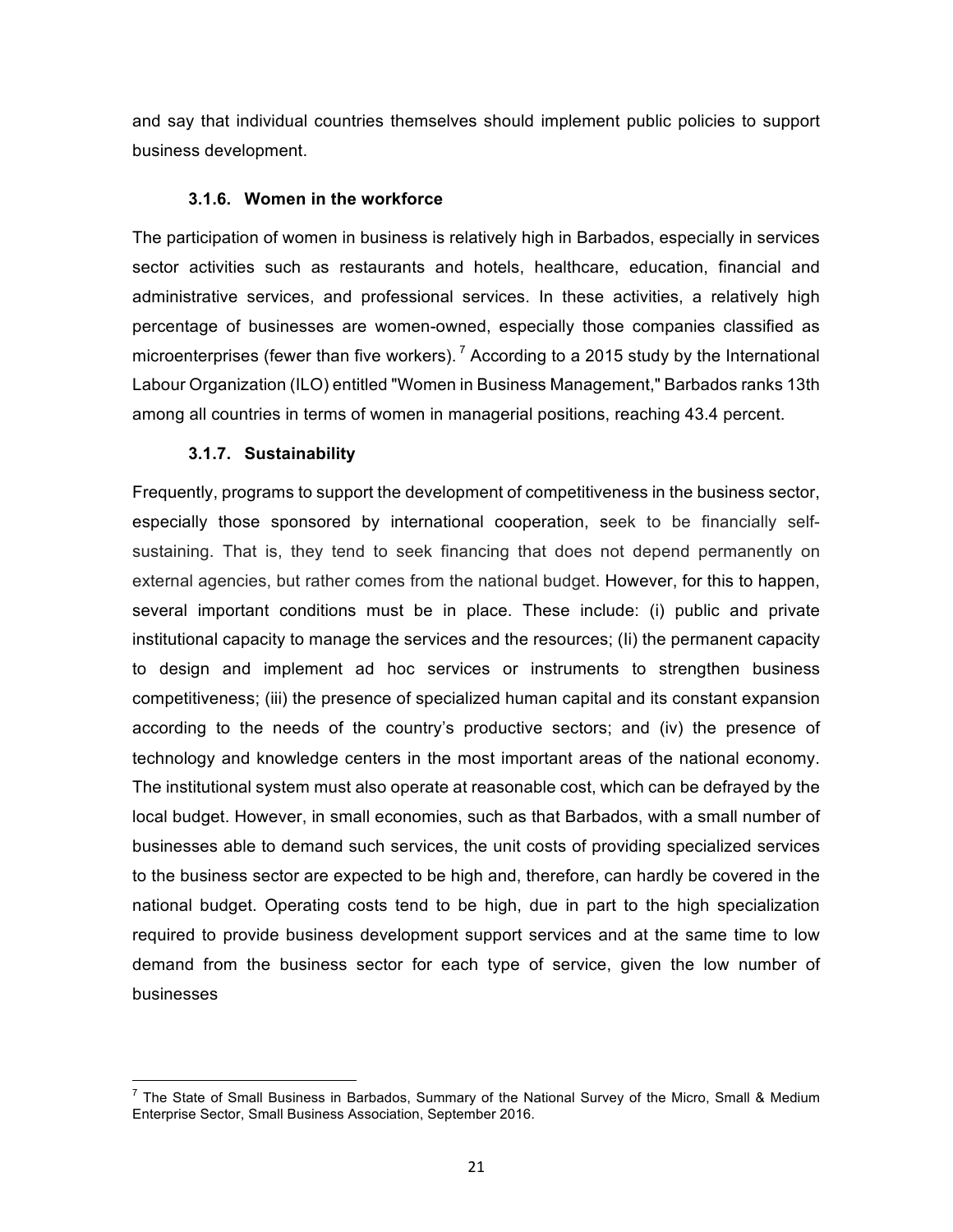## *3.2.* **Belize**

#### **3.2.1. Background**

In the last 10 years, Belize has experienced significant economic growth, averaging 4.4 percent per year and achieving a per capita GDP (at PPP) of US\$8,484. This is considerably below the regional average (US\$15,000), higher only than Guyana and Haiti. The services sector, especially tourism, has added the most to national GDP, reaching 73 percent. The industrial sector contributes 18.3 percent, while the agricultural sector contributes 14.3 percent. Around 60 percent of the territory is under different forms of preservation and controlled management. Belize, which has a population of 359,000 inhabitants, has high rates of trade opening, $^8$  which at 125.6 percent is the highest in the region. It also has a low rate of Internet users, with 25.4 percent of the population, surpassing only Haiti, and only 58.5 mobile phones per 100 inhabitants, the lowest in the Caribbean. Regarding the HDI, the country ranks 103 out of 188 economies, surpassing only Guyana and Haiti among the countries of the Caribbean. Nevertheless, its absolute score in that index has improved, from 0.700 in 2010 to 0.706 in 2105. The Global Competitiveness and Innovation studies conducted by the WEF do not contain figures from Belize.

#### **3.2.2.** Institutions and instruments to support the private sector

The Ministry of Economic Development, Investment, Trade, and Commerce is the public institution charged with ensuring the permanent improvement of the competitiveness of the country and its companies. To fulfill its mission, this ministry depends on the Belize Trade and Investment Development Service (BELTRAIDE), which seeks to stimulate investment, entrepreneurship, business growth, and innovation. For this purpose, it has four work areas: (i) generation of investments and business facilitation; (ii) skills training<sup>9</sup>; (iii) business development; and (iv) trade promotion and export development.

In addition, the ministry has an Economic Development Council, whose mission is to create a permanent dialogue between the public and private sectors. This enables the country to create an enabling environment for better business development. In this dialogue, there is a notable absence of the academic sector.

Another important organization is the Belize Tourism Board (BTB). Under the Ministry of Tourism and Civil Aviation, it seeks to govern, improve, and promote tourism in

 $\frac{8}{9}$  Corresponds to exports/GDP + imports/GDP.<br> $\frac{9}{9}$  To date, it has carried out important training processes based on the demand of the productive sectors, in four areas: (i) business process outsourcing (BPO) industry; (ii) tourism industry; (iii) home-health care; and (iv) professional development.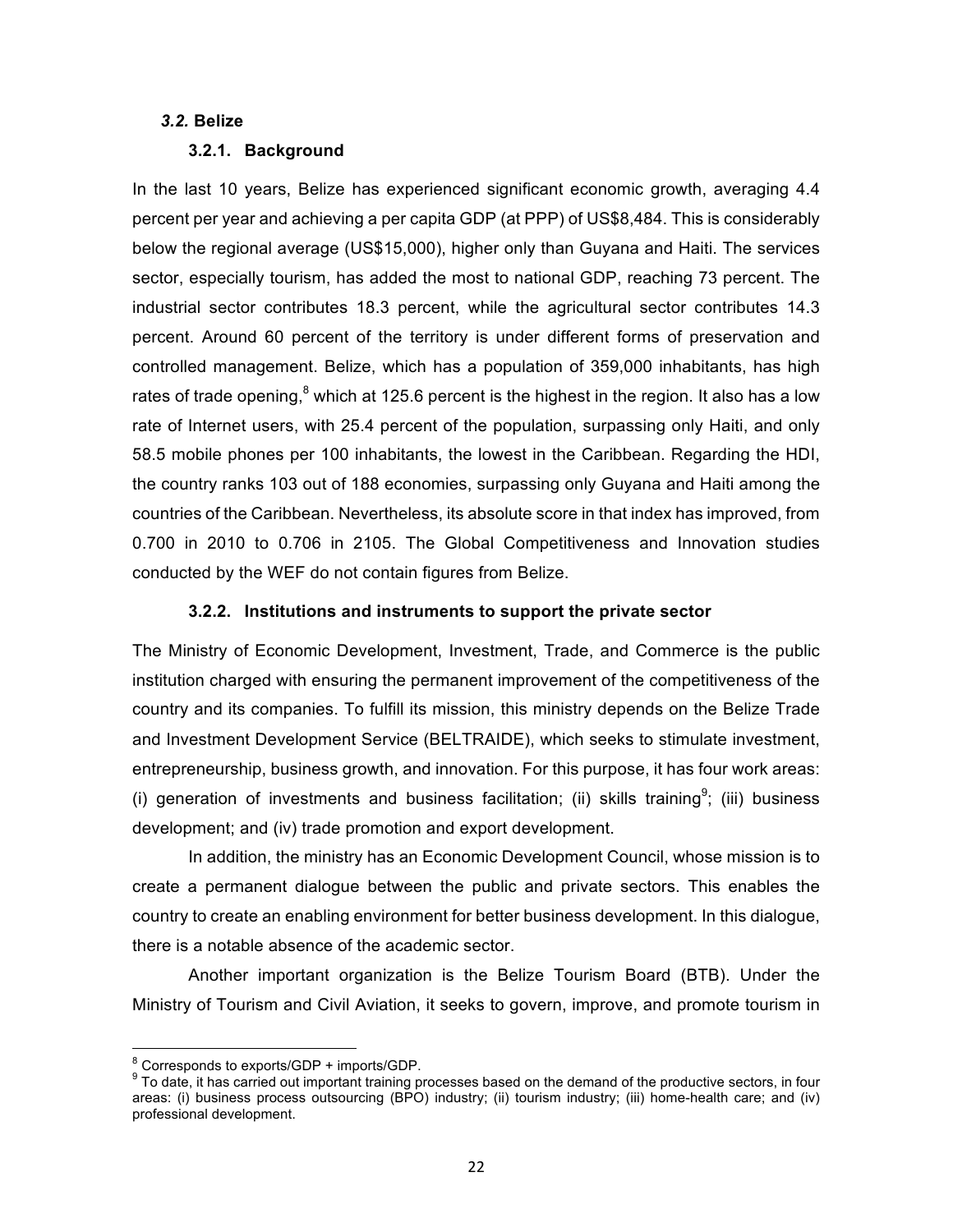Belize. It undertakes strategic initiatives and implements policies to meet the needs of the tourism industry. The BTB's goal is to ensure Belize's socioeconomic growth through prudent, transparent, and effective governance.

The private sector has important organizations that represent the most important productive sectors of the country, among them the Belize Tourism Industry Association (BTIA), the Belize Agro Productive Sector Association (BAS Group)<sup>10</sup> in the agricultural and agro industrial sector, and the Belize Coalition of Service Providers (BCSP), among others. The most important of the organizations that brings together the private sector is the Belize Chamber of Commerce and Industry (BCCI). These organizations maintain a permanent dialogue with representatives of the public sector to improve the business environment in their respective sectors and in the country.

With respect to agricultural development, the Belize Agricultural Health Authority (BAHA) has a board composed of representatives of the public and private sector. Its objective is the modernization of the country's agricultural, fishing, and food production sector.

## **3.2.3. Human and technological capabilities**

There is strong consensus in the country that the main obstacle to business development is the scarcity of human capital, especially personnel highly skilled in both management and technology. There is a shortage of professionals required by the business sector. In addition, there is unanimous opinion that local universities, including the University of Belize, which operates with public resources and grants subsidized enrollment, and the private Galena University, are training professionals in fields that do not necessarily match the needs of the country's most important productive sectors. Specifically, the representatives of the productive sectors interviewed point to a shortage of engineers. In addition, the universities do not engage in research and development, training of technology centers, or extension activities. There is consensus among the public sector and the organized private sector, that it is imperative to carry out educational reform that considers and includes the entire formal education system of the country: primary, secondary, technological, and university education.

The scarcity of statistical information about the economic activity of the productive sectors is another important weakness observed in the country. There is also a need to

 $10$  Important entity that represents the interests of the tourism sector throughout the country, which has three main objectives: (i) identify and promote market opportunities for the sector; (Ii) to train the different participants of the tourism sector that require it, and (iii) to defend the interests of the sector.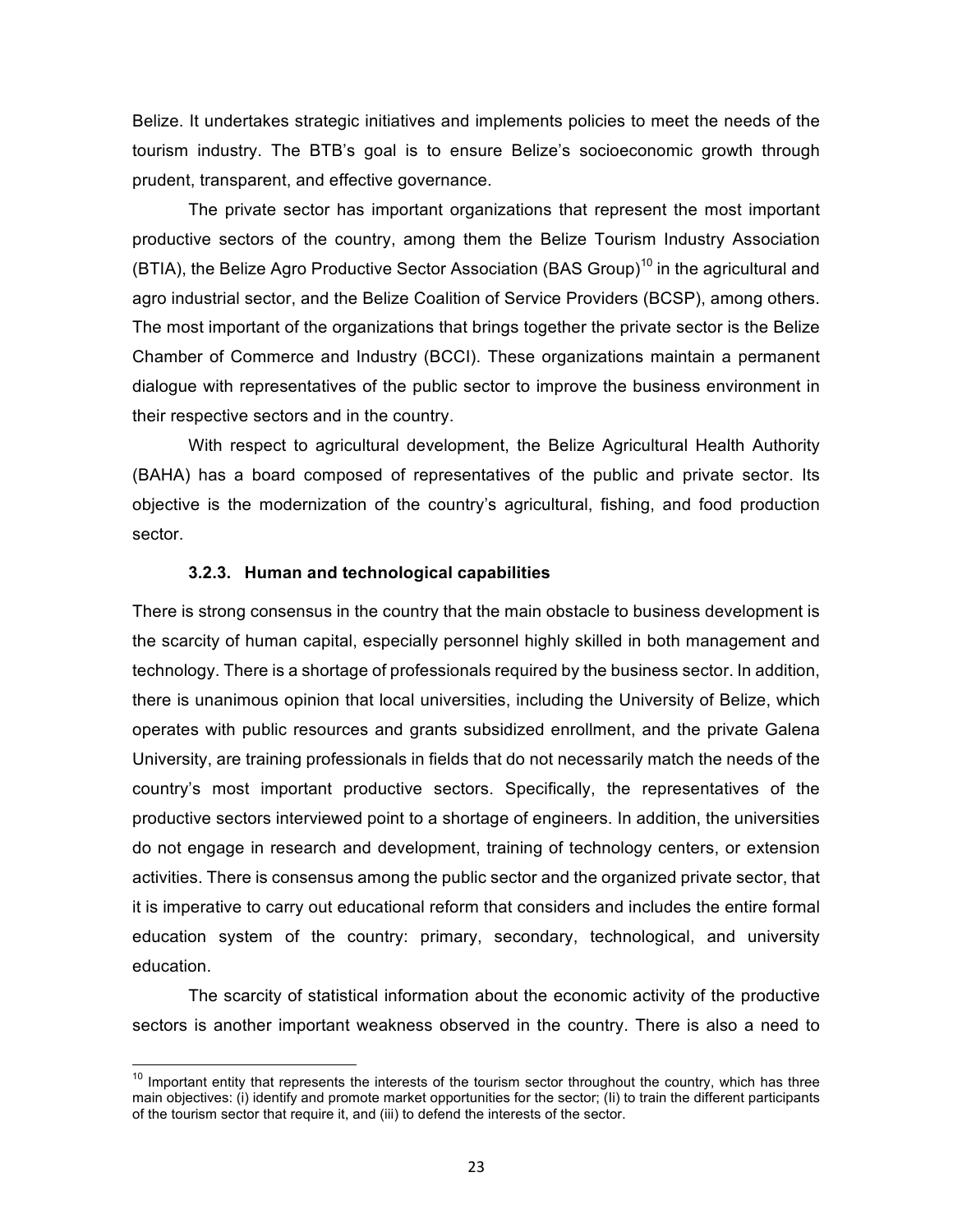massively introduce ICT into government processes so that they can conducted online (egovernment), making them more efficient and more transparent.

# **3.2.4. Productive&sectors**

The main economic sectors in which there appear to be significant possibilities of improving competitiveness are the following:

- **Tourism:** Tourism is the country's main economic activity. It is carried out under the modality of cruises and visits to the country. In general, tourism is developed by many small hotel entrepreneurs who do not use the "all inclusive" modality. This sector has great possibilities to continue growing due to the great amount of tourist attractions that the country offers: beach, sun, entertainment, national parks and forest reserves, handicrafts, archeology, and Mayan and Garifuna culture. Recently, medical tourism has begun to develop. The country has great ethnic diversity and has a characteristic that gives it an important competitive advantage: it is a bilingual country. Although English is the official language, a large majority of its population speaks or understands Spanish.
- **Agriculture:** Agriculture has been a traditionally important productive sector. Belize exports sugar, bananas, and citrus. In recent years, new agricultural products such as cocoa, papayas, legumes, rice, livestock, and poultry have been incorporated, with ample possibilities of producing new goods for a tropical climate, both for domestic consumption and for export.
- **Agroindustry:** Agricultural producers are making important contributions to the process of change, from the export of bulk products to their processing, adding more value and obtaining better prices. Among the products being produced are rum and spirits, paprika sauces, poultry, and chocolate products, among others.
- **Fishing and marine production:** Belize has traditionally exported crustaceans, including lobsters. It now exports shrimp, whole fish, fish fillets, and crab. Artisanal fishing, high seas fishing, and aquaculture (tilapia) offer significant growth possibilities.&
- **Offshore outsourcing:** Belize has been selling services to other countries. Its competitive advantages include lower wages than many of its competitors and a bilingual workforce. A large part of its population speaks English and Spanish.
- **Renewable energy: A priority of Belize is to increase its production and supply of renewable** energy, especially through the generation of energy from biomass and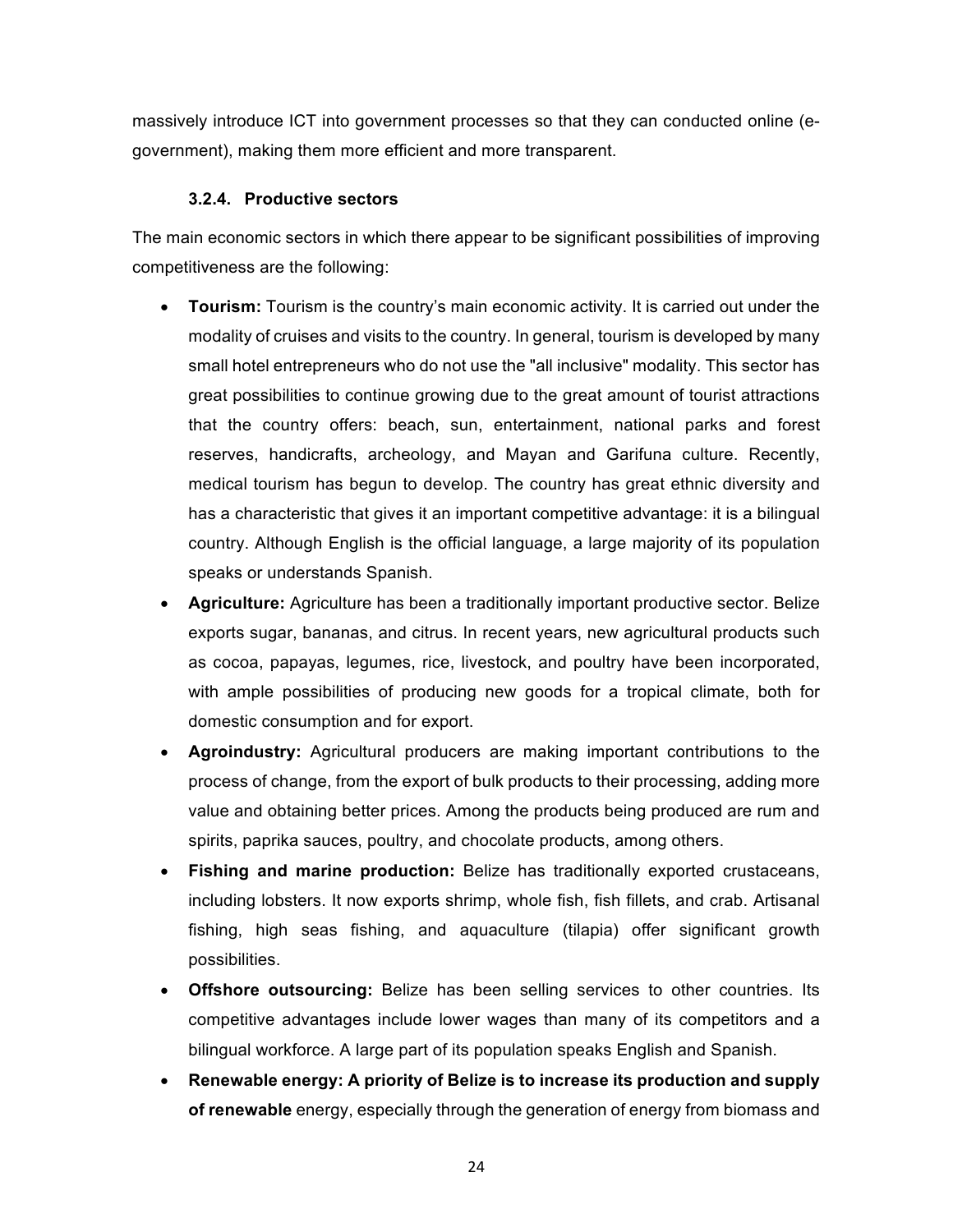water. Strategies are being developed to incorporate solar and wind power generation.

## **3.2.5.** Shared services or instruments

As in the other countries visited for this consultancy, most of those interviewed expressed the need for forums for discussion and analysis of the development of public policies that meet the needs of the countries of the Caribbean region, implemented individually by the countries themselves. Clearly, the joint implementation of public policies is not seen as politically viable for the moment.

## **3.2.6.** Women in the workforce

In Belize, women participate broadly in the country's productive activities, especially in management, in both the public and the private sectors. According to the 2015 International Labor Organization (ILO) study entitled "Women in Business Management," Belize occupies the 18th place in the world in terms of female participation in managerial positions in companies, reaching 41.3 percent of such positions.

## **3.2.7. Sustainability**

Although Belize has the same difficulties as other countries in the Caribbean with respect to the high unit cost of supporting companies in their individual projects, it has been able to design and launch an organization such as BELTRAIDE, which has been growing gradually in the area of generating the services needed to support the private sector, since it is constituted as an entity that could provide new support services to the productive sectors. Business development and innovation are among BELTRADE's strategic areas in which the work required for the implementation of TES policies could be inserted.

## *3.3. Jamaica*

## **3.3.1. Background**

Jamaica, with a population of  $2,726,000$ , has had an average annual growth rate of only 2.0 percent in the last 10 years, achieving a per capita GDP (at PPP) of US\$8,873, which is below the average (US\$15,000) of the countries analyzed here. The services sector represents 69.3 percent of national value added, with tourism being the most important economic activity. The country has relatively high rates of globalization, reaching a commercial opening rate of 77.1 percent, an Internet users rate of 43.2 percent of the population, and a high number of mobile phones per 100 inhabitants, of 111.5 percent. The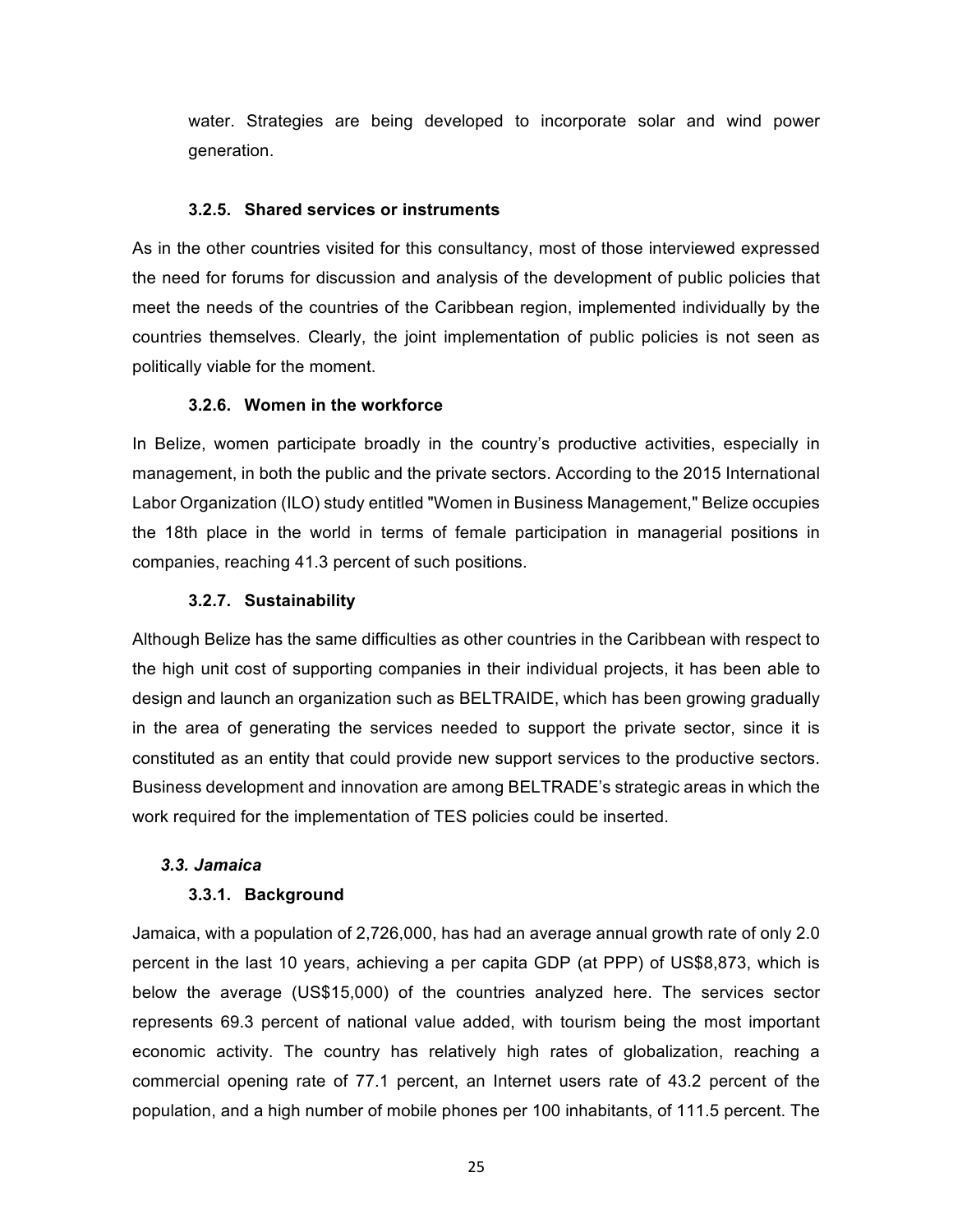country ranks 94 among the 188 economies on the HDI, with an increase of 0.722 points to 0.730 between 2010 and 2015. Jamaica ranks 75th out of 138 countries in the Global Competitiveness Index. Its score has risen 3.8 to 4.1 between 2005 and 2010. In terms of innovation, the country is in 70th place among 138 economies on the Innovation Index, with its score rising from 2.9 in 2005 to 3.33 in 2010. Among the best innovation indicators are the quality of scientific research institutions (52) and the capacity for innovation (55). These are the best positions in the Caribbean, but are still low on a global scale.

## **3.3.2.** Institutions and instruments to support the private sector

Jamaica has several public institutions that support business development, including the following:

- **Development Bank of Jamaica:** This is a state institution that provides credit for business development and for companies to export. The bank works with value chains in sectors such as coffee, pepper, oils, and energy. It is especially concerned with supporting the development of the creative industries sector and innovation projects, especially startups.
- **Jamaica Promotion Corporation:** The Jamaica Promotion Corporation (JAMPRO) is an agency of the Ministry of Economic Growth and Job Creation that promotes business opportunities in export and investment to the local and international private sector. By facilitating the implementation of investment and export projects, the organization is a key policy advocate and advisor to the government in matters pertaining to the improvement of Jamaica's business environment and the development of new industries. JAMPRO has the traditional tools of promotion in both aspects (exports and attraction of investments). It does not have direct support instruments for exporting companies that would allow them to improve the quality of their products and their competitiveness.
- **Jamaica Business Development Corporation (JBDC):** The Jamaica Business Development Corporation (JBDC) was established in 2001 as the premier government agency providing business development services to Jamaican MSMEs. It provides guidance for business startups and expansion, offering business advice and consultation, research services, business monitoring, training and capacity building, project management services, financial advice, design and product development, as well as market penetration support and access. It operates throughout the country through five offices, with a staff of 120. It has an Incubator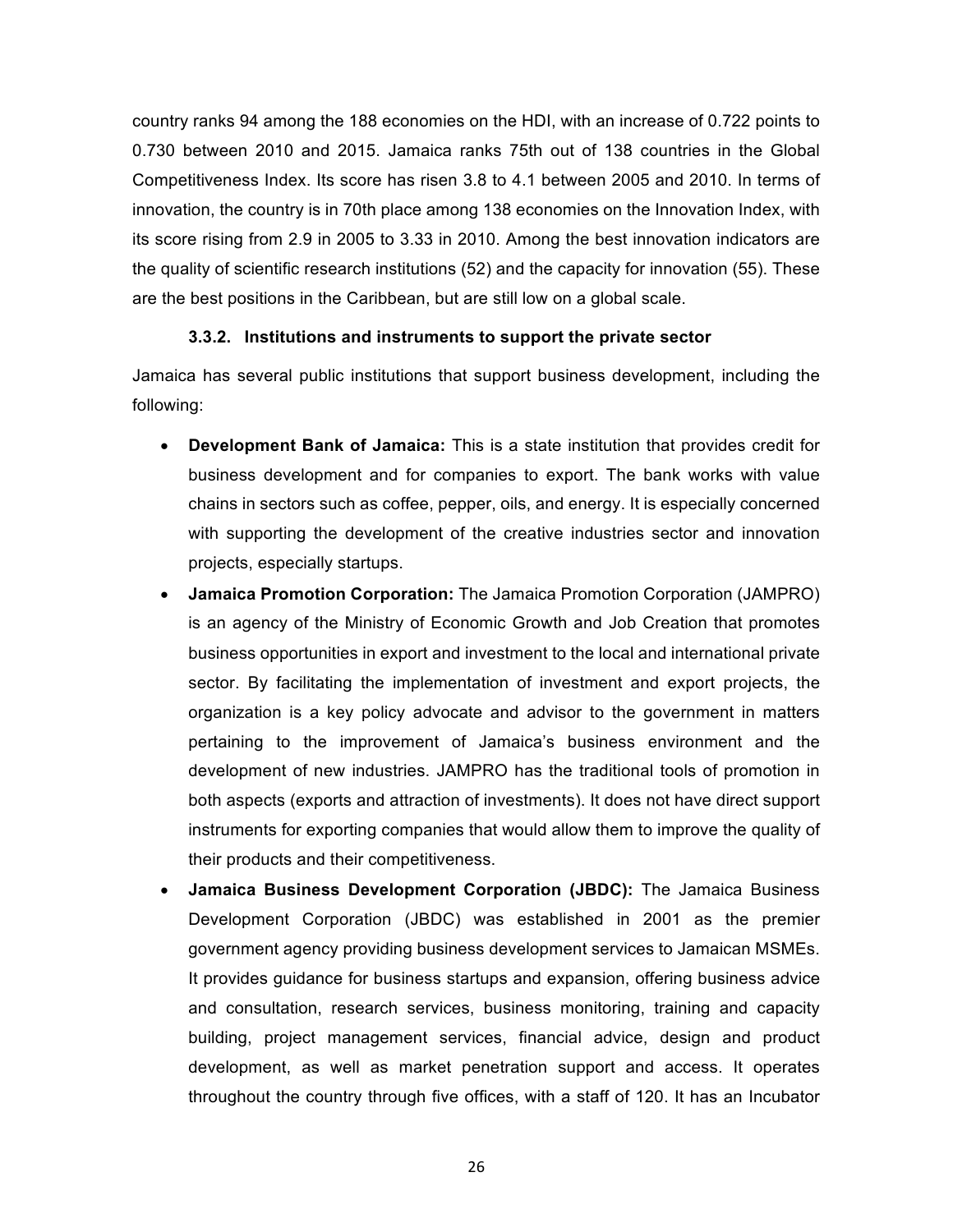and Resource Center (IRC) to provide technical support and incubation services for startups and established businesses. It also has a marketing support services delivered through its Things Jamaican retail arm, which provides market access and includes retail opportunities. Its operation is financed from the national budget and the sale of its services. It operates with partial nonrefundable co-financing.

The representatives of the small business sector demonstrate the need to have support instruments that benefit association in clusters in areas such as hotels (accommodation) and beauty products (fashion), among others, to generate processes of marketing sets. In general, there is a lack of knowledge about the type of instruments that the private sector could use to support technological improvement and business management. In particular, there is a lack of knowledge about the Compete Caribbean Program.

An important alternative to analyze is the formation of public–private alliances, which represent an important strength for the design and implementation of public policies to support the development of business competitiveness. Finally, the increase in theft and violence is one of the main problems affecting the investment climate and should be addressed as a priority.

#### **3.3.3. Human and technological capabilities**

There is broad agreement that one of the main impediments to improving the country's competitiveness is the shortage of technicians and professionals that can meet the needs of its most important productive sectors. Universities train people for careers that do not necessarily correspond to the demand from the business sector. Nor are they linked to the private sector by providing institutional services or relevant R&D. The UWI, the leading university in Jamaica, clearly prioritizes the training of professionals and conducts only limited R&D. It does not have specialized technological centers that contribute to the development of one or more of the country's productive sectors. The UWI's development plans include the creation of a technology center at its Mona headquarters in Jamaica and another in Trinidad and Tobago.

#### **3.3.4. Productive sectors**

The main economic sectors in which there are significant possibilities of improving competitiveness appear to be the following: <sup>11</sup>

 $11$  This consultancy is not intended to focus on establishing the productive sectors in which TES programs should be carried out. This would require methodological work that was not contemplated in the TOR and is therefore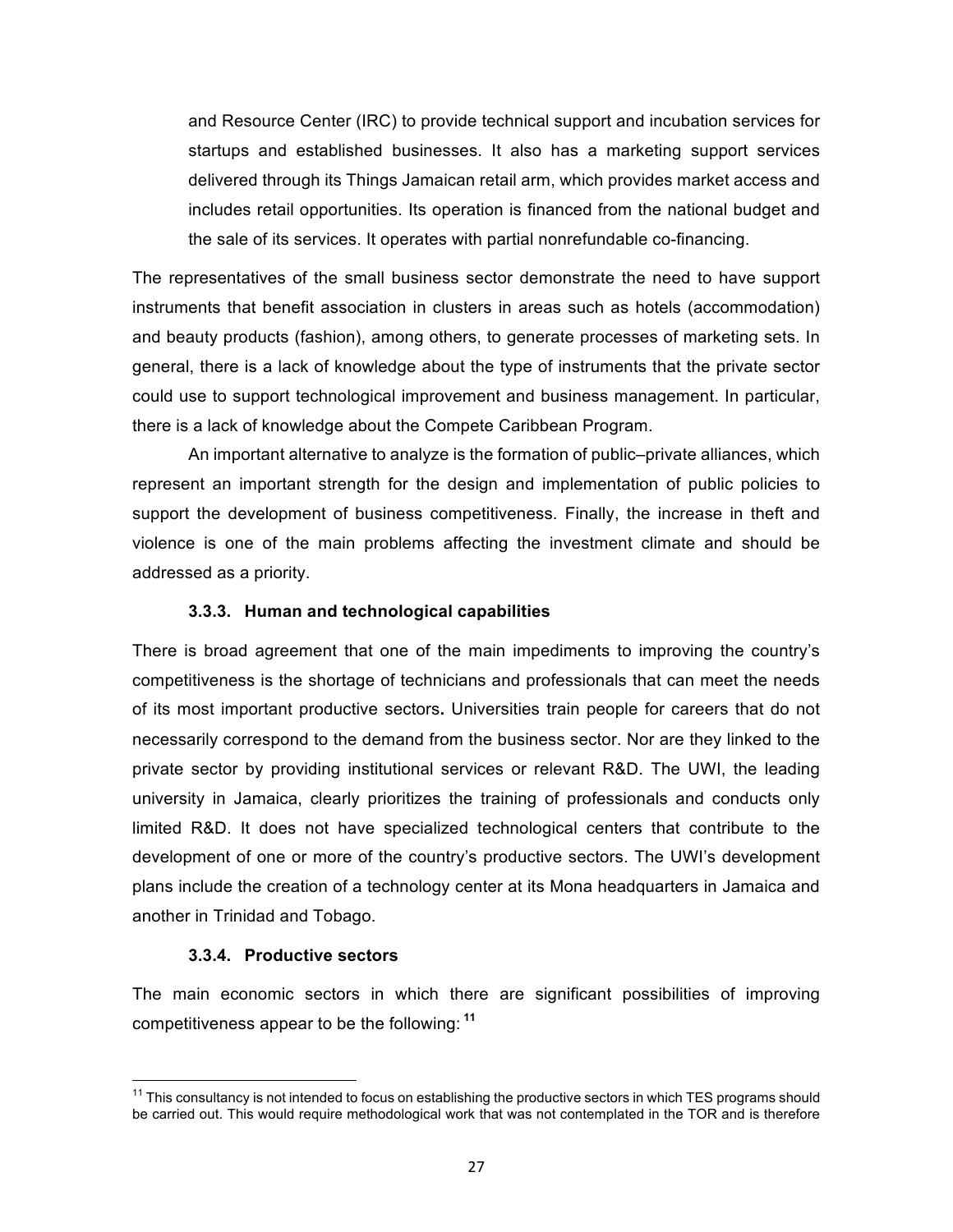- **Tourism:** As in other Caribbean countries, tourism is Jamaica's most important sector. For this reason, it should be fully taken into account in public policies to support competitiveness. Jamaica presents a wide variety of options, based on recreational tourism around its beaches and sun. It also offers attractions in aspects such as music, carnivals, and special interests. Recently, medical tourism has become more prominent. The important development of competitive athletics, especially short and fast races, is a heritage that should be valued and marketed better abroad as another of the attractions that Jamaica has to offer. One interesting aspect to mention is that Jamaica has focused on the promotion of tourism in English-speaking markets such as the United States, Canada, and the United Kingdom, to the detriment of important Spanish- and Portuguese-speaking markets in Latin America. To focus on these markets, it would be important to intensify the teaching of Spanish and Portuguese.
- **Agriculture and agroindustry:** This productive sector is the second most important economic sector in the country and requires significant support for its competitive improvement, with special emphasis on the introduction of good practices in this area. Its main agricultural export products are bananas, coffee, and sugar. There is also significant production of corn and potatoes for the domestic market. The country has ample space to increase agricultural production by adding value to its agricultural products for sale in niche markets abroad, including sales to tourists visiting the country. According to what was observed, considerable support is required in terms of business management and processes that help Jamaica meet the food quality standards demanded by international markets.
- **Global services:** There is considerable growth potential in the creative industry, particularly music, film, animation, and video development.
- **Mining:** The main minerals mined in Jamaica are alumina and bauxite, all of which is destined to export markets. Bauxite is the second-highest value export after sugar. Developing products made from bauxite and alumina opens up important prospects; thus, improving the competitiveness of this industry is vital.
- **Industry:** The industrial sector has been growing steadily, especially in the areas of textiles and footwear. Both sectors present export opportunities if promoted in niche markets.

!!!!!!!!!!!!!!!!!!!!!!!!!!!!!!!!!!!!!!!!!!!!!!!!!!!!!!!!!!!!

not analyzed in this study. Nevertheless, the consultant proposes to analyze the possibility of working in some of the sectors observed during the study.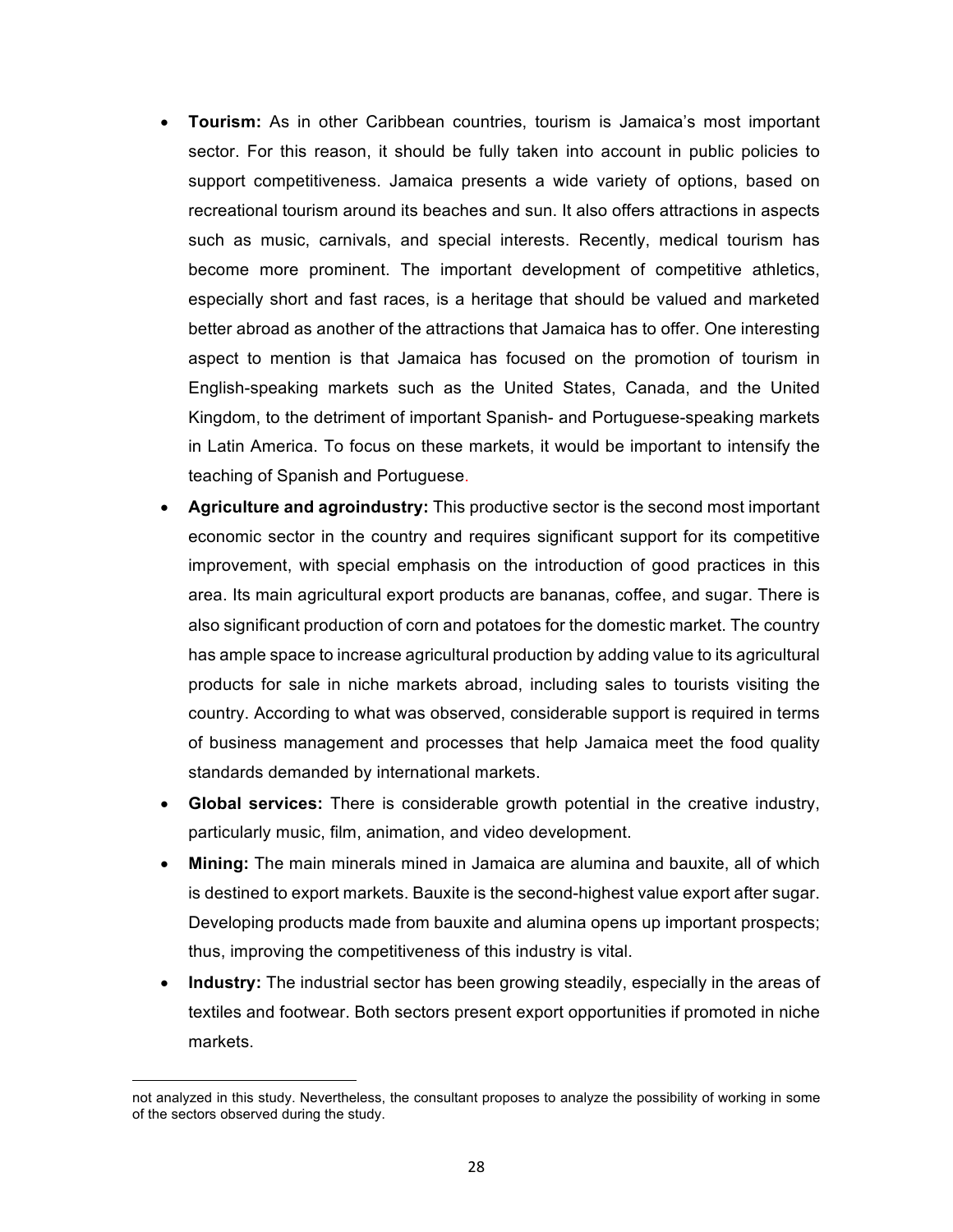#### **3.3.5. Shared services or instruments**

As in all other countries visited for this consultancy, there is a consensus view that there is a need for discussion forums and analysis to develop public policies that meet the needs of the countries of the Caribbean region but which could be executed individually by each country, without any interference from the others. Clearly, the shared implementation of public policies is not seen as politically viable.

#### **3.3.6.** Women in the workforce

Female participation in the workforce in Jamaica is relatively broad. Women work in all productive sectors and are well represented in managerial activities in both the public and the private sectors. According to the 2015 International Labour Organisation (ILO) study entitled "Women in Business Management," women occupy 59.3 percent of managerial positions in Jamaica, the highest percentage of any Caribbean country.

#### **3.3.7. Sustainability**

Despite its relatively small size, Jamaica has better conditions than other Caribbean countries for the sustainability of public policies to support business development. It has a set of institutions that can coordinate a network to support the business sector and ensure operational and financial continuity. These institutions include the Development Bank of Jamaica, JBDC, and JAMPRO, which provide an important set of business development support instruments covering aspects such as financing, training, attracting investments, opening and consolidation of international markets, technical assistance, and business support.

## *3.4. Saint\$Lucia*

## **3.4.1. Background**

Saint Lucia, with a population of 185,000, has had an average annual growth rate of 3.3 percent in the last 10 years, with a GDP per capita (at PPP) of US\$10,944, which is lower than the median of Caribbean countries (US\$15,000). The services sector generates 83.6 percent of the country's value added, with tourism being the most important economic activity.

The country has relatively high rates of globalization, reaching a commercial opening rate of 96.3 percent, a rate of Internet users of 52.4 percent of the population and a high number of mobile phones—101.5 for every 100 people. Santa Lucia ranks 92nd among 188 economies on the HDI, rising slightly from a score of 0.733 in 2010 to a score of 0.735 in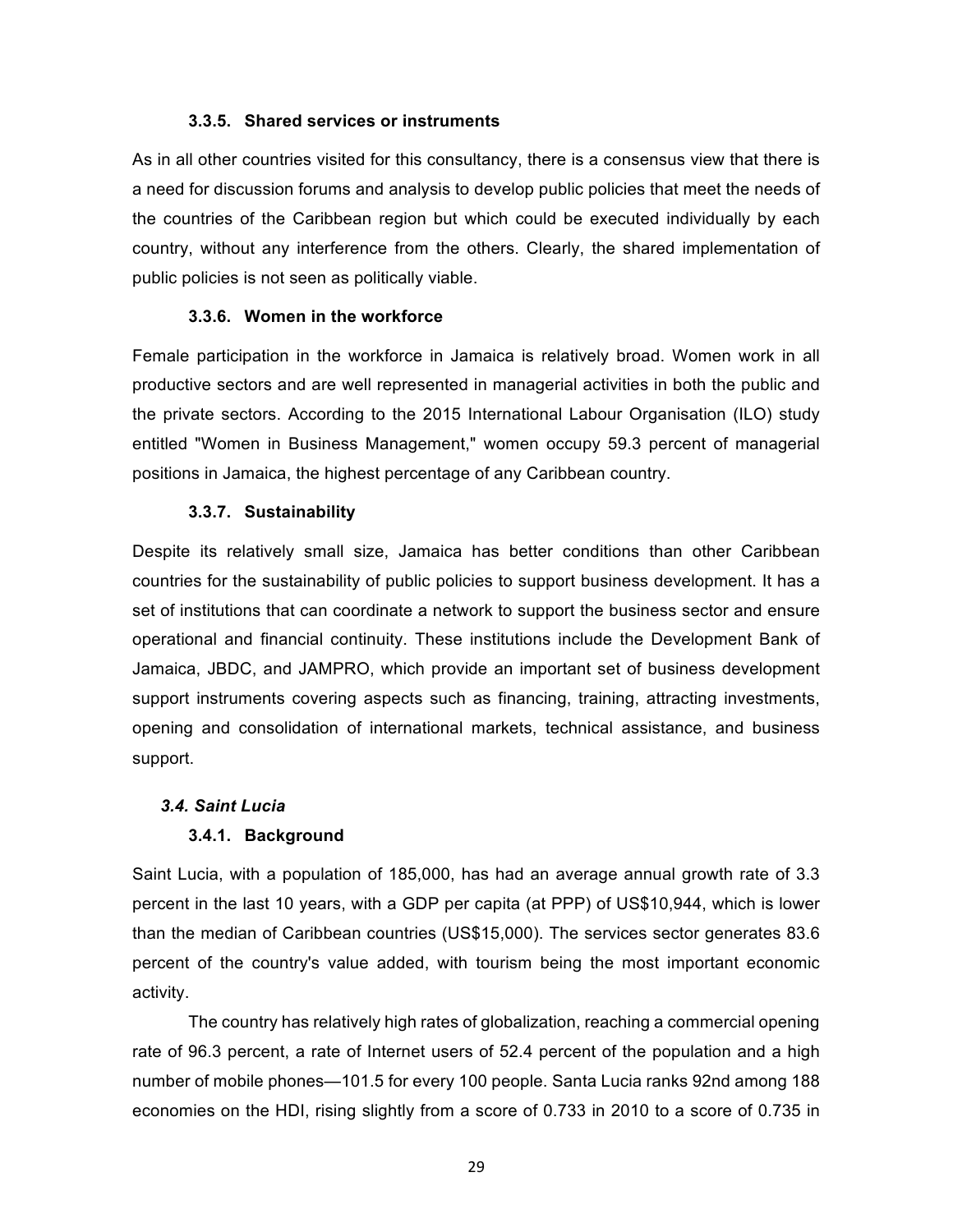2015. The studies of global competitiveness and innovation carried out by the World Economic Forum do not contain figures from Saint Lucia.

# **3.4.2.** Institutions and instruments to support the private sector

Through the program called Compete Caribbean  $1$ ,<sup>12</sup> the National Competitiveness and Productivity Council (NCPC) was created. It was established with the aim to identify the key issues related to competitiveness and productivity in St. Lucia and to provide timely and effective recommendations to policymakers, the private sector, and other stakeholders. In a short period of time it has become a reference and the impetus for activities to strengthen the competitiveness of the private sector. The NCPC conducts two actions:

- **1.** Design and implement a system of indicators to measure productivity at the microeconomic level, in both the private and the public sectors. This would allow the development of public policies more in line with business needs.
- **2.** Modernize (automate) the commercial part of the judicial system, recently separated from the rest of the judicial system, to speed up procedures and processes related to commercial and productive activities.

The NCPC coordinates with the organized private sector which, in general, shows great interest in the improvement of business competitiveness. The organized private sector is particularly interested in receiving support to boost business development in the following areas: (i) startups; (ii) technical assistance, technology transfer, and incorporation of norms to achieve standards and good practices; (iii) certifications in the labor market (critical point); and (iv) development of the consulting market in areas of registration, certification, training, and qualifying of consultants. Among the most important aspects highlighted by the private sector is the need for a system to carry out the following:

- $\bullet$  Maintains a one-stop shop
- Does not privilege specific productive sectors
- Has specialized staff for the preparation of business projects
- Includes the marketing aspects and sizes of the target markets, since production in small volumes should be geared to specific market niches
- Is flexible, that is, it meets the needs of companies and productive sectors

 $12$  It receives funding from the Canada, the IDB, and the United Kingdom and support from the Caribbean Development Bank.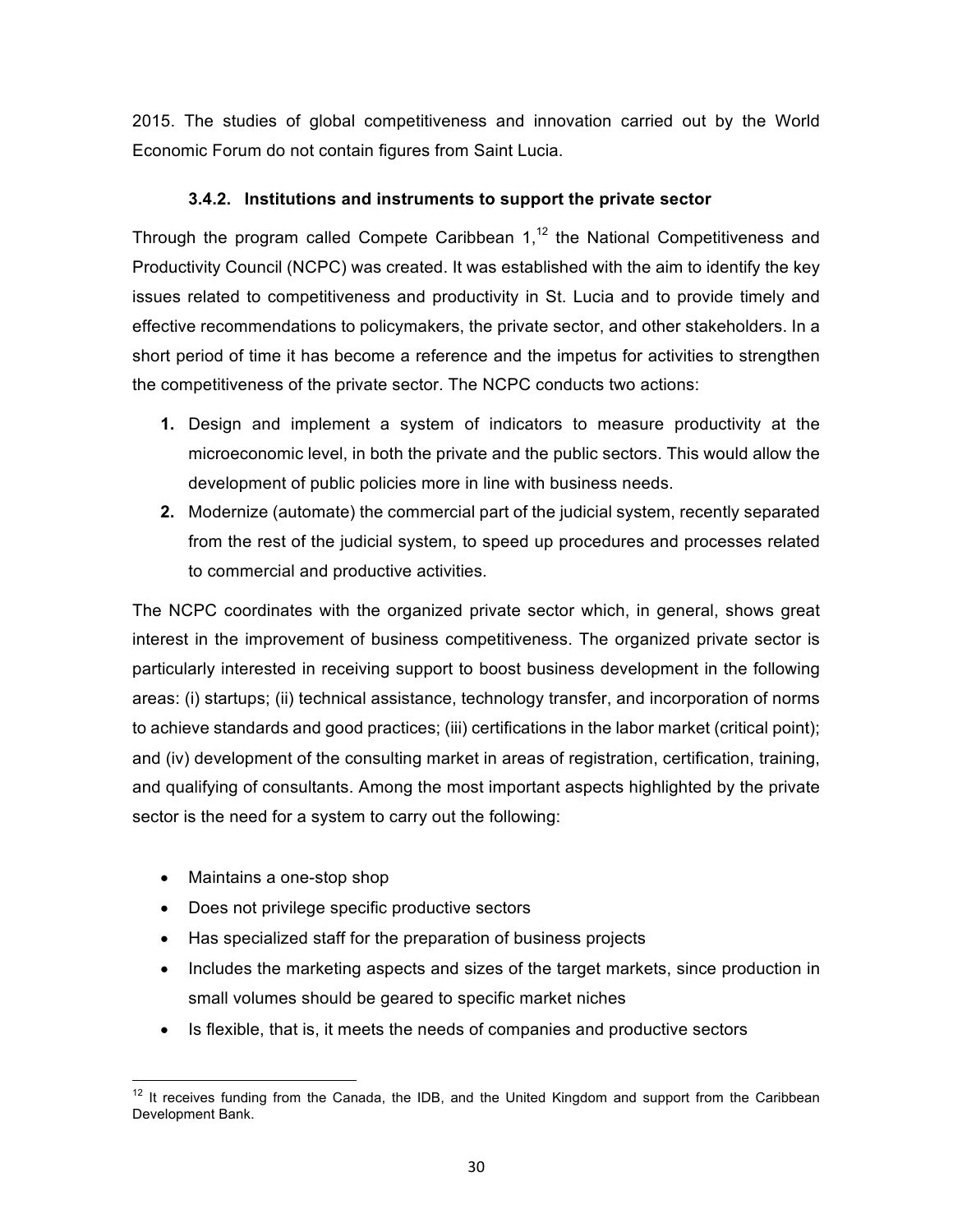• Provides access to specialists who can act as project coaches to facilitate management

One of the first activities that needs strengthening in the country, where the NCPC has taken a leadership role, is the generation of information that enables the degree of competitiveness and innovation of the country to be measured and compared, which will provide the necessary background to establish public policies in these matters. As with Barbados, the small size of the Santa Lucia's population is structurally constrained by the fact that the costs of implementing public policies on competitiveness are very high and therefore difficult to sustain on the part of the government.

## **3.4.3. Human and technological capabilities**

According to the people interviewed, there are important educational deficiencies in St. Lucia, both in aspects related to business management and in technical aspects related to production processes in the most important economic sectors in the country. There is also an important presence and diversification of the agricultural sector, which requires considerable support for its development. The presence of highly specialized training centers and technological development centers was not observed in the country's most important economic sectors, including the tourism sector and the agricultural sector. In the tourism sector, there is a large presence of hotels that operate under the "all inclusive" modality, which in general has limited connection with the local economy. Therefore, it is necessary to identify incentives that enable the implementation of program to develop local suppliers that can compete with outsiders with the same prices and quality of products.

## **3.4.4. Productive sectors**

The main economic sectors in which there are significant possibilities of improving competitiveness appear to be the following:

- **Tourism:** Tourism is the country's most important economic sector. It is characterized by the presence of large companies that work mainly under the "all inclusive" modality, which in principle presents fewer opportunities for local business development around tourism activities. This modality makes developing successful models of supplier development more complex.
- **Agriculture and agroindustry:** The agriculture sector presents interesting development opportunities in the cultivation of fruits such as avocados, bananas, citrus, grapefruits, mangoes, and spices. In any case, it should be taken into account that its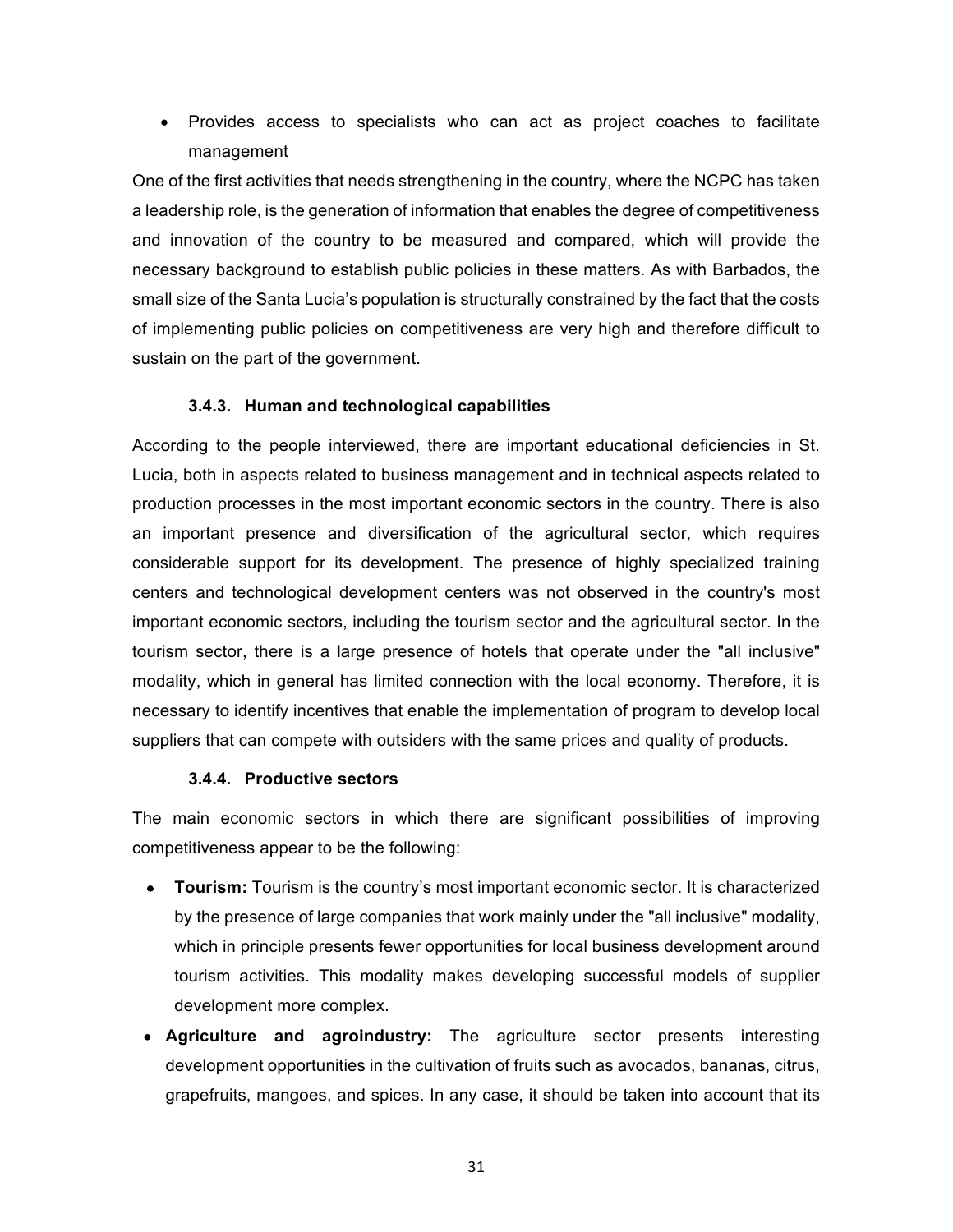expansion possibilities should be aimed at relatively small markets, ideally niches, for which it is imperative to make efforts to incorporate higher value added of high quality. Considering the type of fruit that the country produces, there are good opportunities for the development of agribusiness in products such as alcoholic and non-alcoholic beverages, sauces, and spices, among others, ideally marketed in niche markets.

- **Creative industries:** This sector has potential to develop, especially audiovisual, handicrafts, and music, which are closely related to the significant flow of tourism to the country. Although the sector presents opportunities to meet existing demand by tourists visiting the country, a significant challenge is improving the quality of the goods, especially local handicrafts.
- **Furniture and building tools:** Both sectors have experienced considerable development in the local environment, and present good prospects for export.
- Fishing and aquaculture: According to the information obtained in the interviews, fishing and aguaculture present good development opportunities, given the significant growth in local demand stemming from the growth of tourism.
- Other sectors: There is interest on the part of the authorities to encourage the development of ICT, offshore financial services, and renewable energy.

## **3.4.5.** Joint services or instruments

As in the other countries visited, in general, in the public and private sectors and academia there is willingness to perform joint work on institutional design and technical content for the development of instruments or services to support the improvement of business competitiveness of the member countries of CARICOM, without this implying their joint implementation. In general, they believe that the implementation of public policies to support business development should be addressed by each country individually.

## **3.4.6. Women in the workforce**

Women's participation in business is high in the country, especially in services sector activities such as administration and professional services, healthcare, education, financial services, and restaurants and hotels. According to a study by the 2015 International Labour Organisation (ILO) entitled "Women in Business Management," St. Lucia ranks third in the world in terms of management positions in women-owned enterprises, reaching 52.3 percent.

## **3.4.7. Sustainability**

32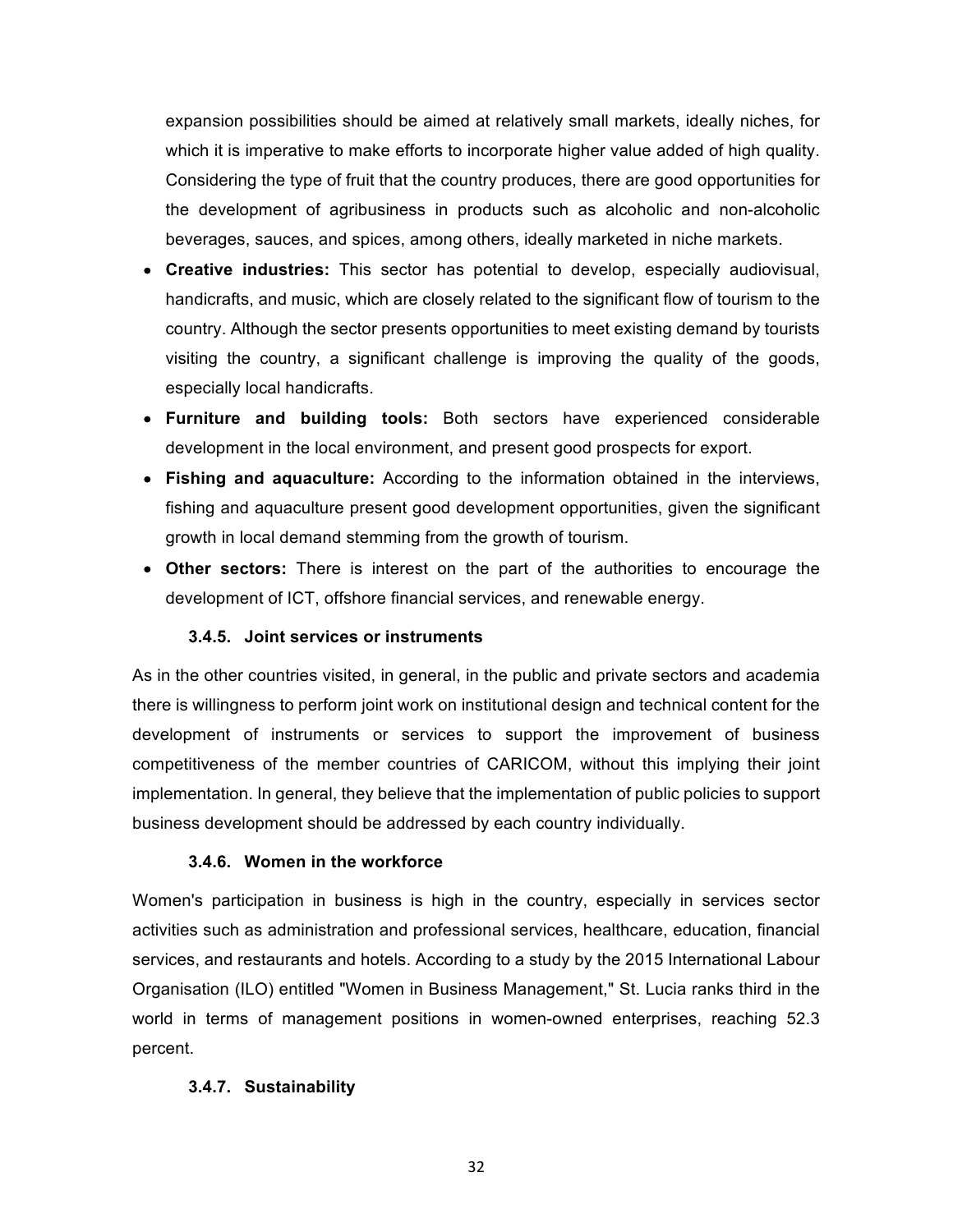Although the sustainability of possible policies to support the improvement of business competitiveness can be an important aspiration, the conditions do not seem to be present to achieve it. As in Barbados, this is essentially because the operating costs of public policies to support the development of business competitiveness are relatively high. The small volume of projects in each productive sector due to the small number of companies leads to high unit costs.

## *3.5.* **Summary**

The main aspects of the analysis carried out around the business development support system in the countries visited can be summarized as follows:

#### **3.5.1.** Institutions and instruments to support the private sector

In all the countries visited, there is significant concern about business development, specifically how to confront the challenges of making local businesses more competitive. It is not surprising, therefore, that all of them have created and strengthened institutions responsible for supporting business development on issues such as improving the business climate, facilitating procedures for doing business, improving the quality of products and services and the associated certification processes, the promotion and international insertion of products and services, the facilitation of credit and the guarantees to access them, among others. Examples include:

- $\circ$  Barbados, with activities carried out by agencies such as Barbados Investment and Development Corporation, Invest Barbados, Barbados National Standards Institution, and Barbados Renewable Energy
- $\circ$  Belize, with bodies such as Belize Trade and Investment Development Service (BELTRAIDE), Economic Development Council and Belize Tourism Board (BTB)
- $\circ$  Jamaica with institutions such as Development Bank of Jamaica, Jamaica Business Development Corporation (JBDC), and Jamaica Promotion **Corporation**
- o Saint Lucia, with work recently initiated by the National Competitiveness and Productivity Council (NCPC).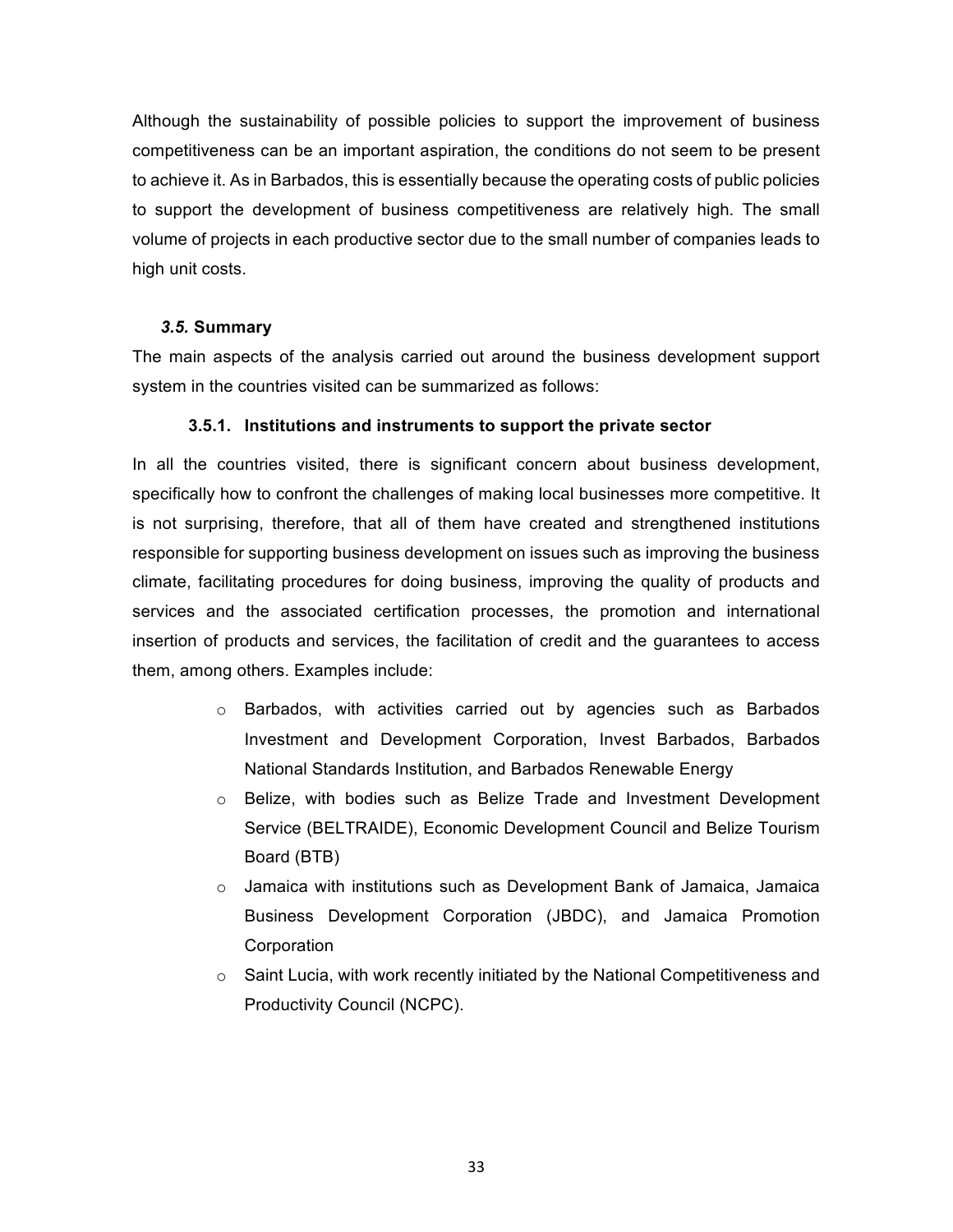There are also regional organizations operating in several Caribbean countries that have carried out important work in the delivery of BDS, such as the Caribbean Development Bank and the Caribbean Export Development Agency, among others.<sup>13</sup>

The work carried out by the Organization of American States (OAS, 2016) also deserves mention. With the support of other local and international organizations, it has been able to establish Small Business Development Centers (SBDC)<sup>14</sup> in Barbados, Belize, Dominica, Jamaica, and Saint Lucia. The SBDC model combines the resources of higher learning institutions and the public and private sectors to assist small businesses, contributing to the sustainability of the program and promoting synergies and the efficient use of resources.

However, while the initiatives mentioned above are examples of the important efforts made by the public sector to strengthen support for the development of business competitiveness, there are still some aspects that need strengthening with the aim of consolidating a comprehensive system to support the improvement of the competitiveness of companies. In other words, although the institutions created contribute significantly to solving specific problems of companies (credit, exports, specific training, among others), they do not appear to be able to cover the entire chain of support that the companies require. Advancing in this area will require the adoption of a holistic, systemic view of support for business development, through the development of a consensus strategy.

At the level of the private sector, in general, although with some exceptions, there is a very private view of business development, which assigns little relevance to public policies to support business development, except for the generation of an ecosystem prone to development and macroeconomic stability. For this reason, the demand for BSD is relatively low. This may be due to the absence of public policies to support business projects, lack of awareness of available supply, high costs, mistrust of public policies, or distrust in the business information delivered.

For its part, the academic sector has few links to the challenges of business development. Its essential and often exclusive concern is the academic education of students. In this process, academic centers have few links to the specific needs of local companies. In addition, they do not take up the tasks of generating and expanding knowledge to strengthen the local development process. In any case, there is concern in all

 $^{13}$  The Caribbean Development Bank has played an important role in the Compete Caribbean I Program.<br><sup>14</sup> SBDC is a model to support SMEs developed by the University of Texas at San Antonio. This model has been implemented in several Latin American countries: Chile, Colombia, Costa Rica, the Dominican Republic, El Salvador, Guatemala, Honduras, Mexico, and Panama.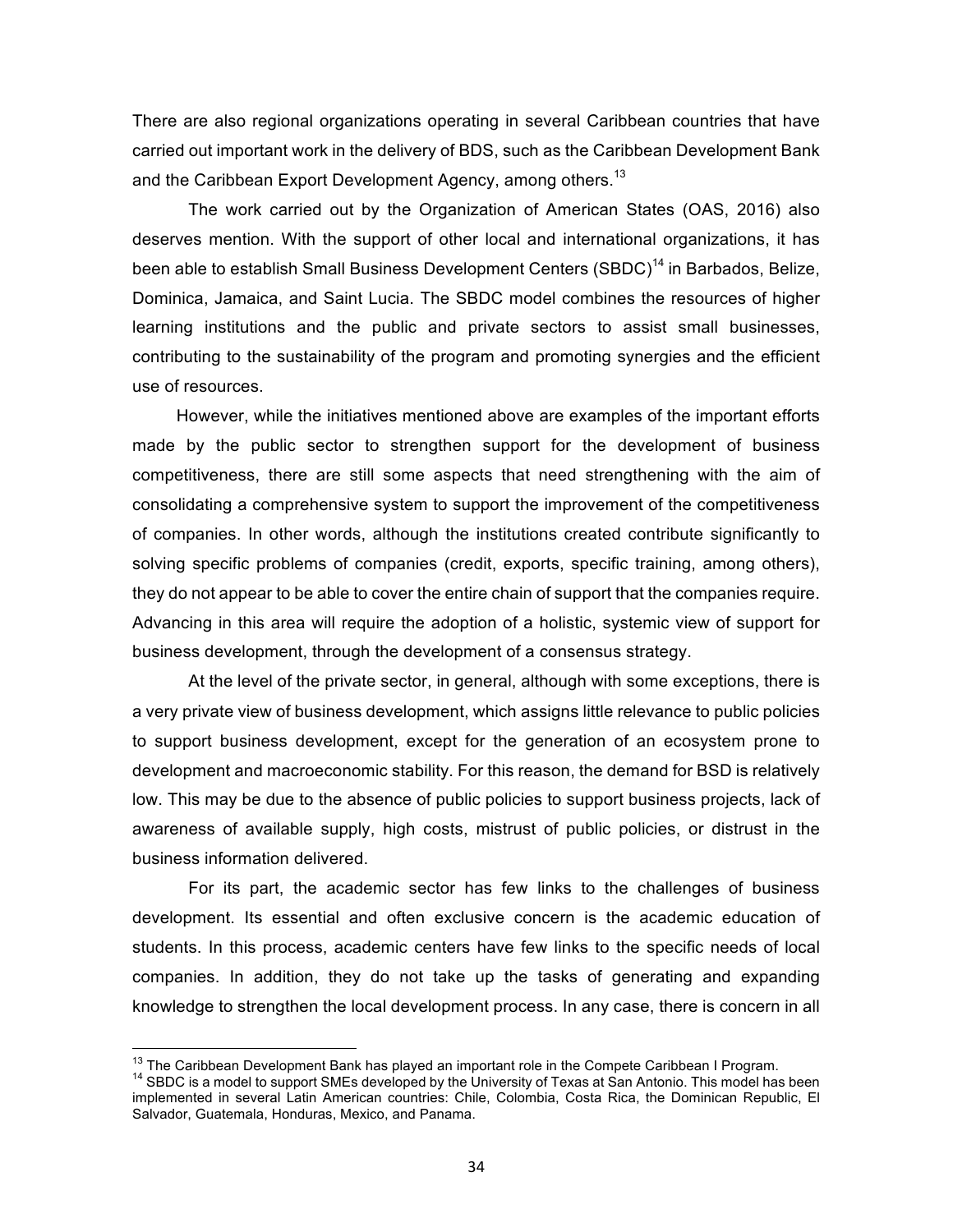areas, especially in training centers. All actors are seeking ways to meet the needs of the private sector.<sup>15</sup>

With respect to the instruments or services and mechanisms to support business development, either individually or collectively, although there is some experience already accumulated, it seems necessary to move toward greater diversification, as well as broader dissemination of the existing instruments by business organizations, and especially by the entrepreneurs themselves.

With regard to the existing institutional system, it is important to mention that a significant part of its weaknesses may be largely due to a structural problem in the countries analyzed. The relatively small size of the population of these islands leads to high unit costs for countries operating their institutions for business, since they have to have administrative structures and a minimal range of business support services to meet relatively few productive units that demand them. In other words, having the various professional services required by the companies is expensive because it requires the presence of multiple specialties to meet the varied business needs in small quantities or bringing them from abroad at very high cost.

#### **3.5.2. Human and technological capabilities**

In general, the productive sectors do not have the quantity or the quality of the specialized labor required. Along with this, there are important gaps in relation to the technology required to increase their competitiveness.<sup>16</sup> The gap between the demand for professionals on the part of the companies and the supply provide by the universities, as well as the absence of contributions to the technological development by the local universities in relation to business needs, are, to a great extent, a reflection of the scarce linkages between the knowledge centers and the productive sectors of the countries visited. As already mentioned, the universities focus on training professionals and technicians, without delivering the training that corresponds to the real needs of the business sector and without the ability to offer technological solutions to the productive sector. One manifestation of this is the absence of technological centers that provide specialized services that meet the needs of the productive sectors. The productive sectors, for their part, have not been able to disseminate the demand for technicians and professionals required for their operation and

<sup>&</sup>lt;sup>15</sup> As an example, UWI is planning to open technological centers in Trinidad Tobago and in Jamaica (Mona).<br><sup>16</sup> For most of the interviewees, these are the main problems that must be faced in the Caribbean to advance in the improvement of business competitiveness.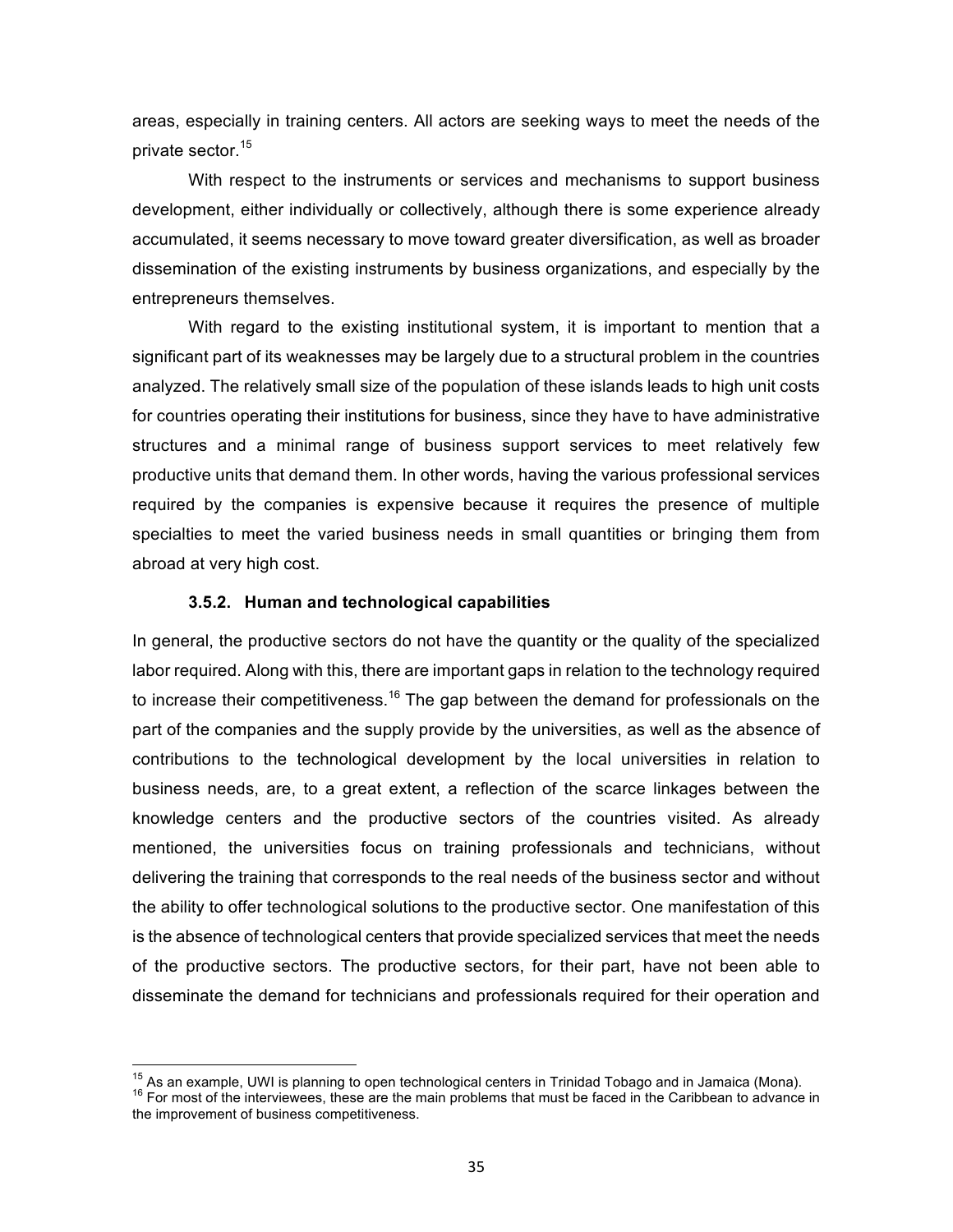growth in in an organized and clear way, and even less the need for the technological services required to improve competitiveness.

#### **3.5.3. Productive&sectors**

- **Tourism:** In all the countries visited, the most important economic sector with the greatest prospects is the tourism sector. For that reason, it should be considered a priority in the design and implementation of public policies to support business development. In general, there appear to be important opportunities to improve the competitiveness of the sector, especially through greater specialization targeting specific market niches, with greater promotion in nontraditional markets in the Caribbean, such as Latin America, and by valuing activities such as local gastronomy, music and dance, crafts, traditional production processes, and others. To accelerate this process, public, private, and academic participation is necessary. It requires the organization of processes and a greater professionalization of activities, based on more in-depth study and knowledge of market niches and the use of instruments proven to be successful in other places. These include the development of suppliers or the transfer or technological extension. Learning or improving languages, such as Spanish, if the Latin American market is targeted, should be considered a priority.
- Agriculture and agroindustry: Despite the small size of the countries and the scarcity of arable land, it is possible to improve the productivity and competitiveness of the agricultural sector to supply the local market, including the demand for food generated by the tourism sector, local agro-industry, and agricultural and agroindustrial production with higher value added directed to specific niches of highly demanding international markets. In general, the sector has significant deficiencies in technology and business management, which creates important areas for improving the competitiveness of the sector. This can be successfully addressed by incorporating greater knowledge especially about the needs observed in the target markets. The diversification and segmentation observed today in the markets make it possible to increase the competitiveness of this sector as products are developed for specific market niches with high quality standards (traceability, good agricultural practices, certifications, treatment and use of waste, among other aspects) and with modern promotion and marketing mechanisms. The sector presents good conditions for the production of avocados, bananas, cacao, citrus fruits, mangoes, spices, and sugar, among others, and industries that use these products as inputs, such as alcoholic and non-alcoholic beverages, chocolates, and salsa, among others.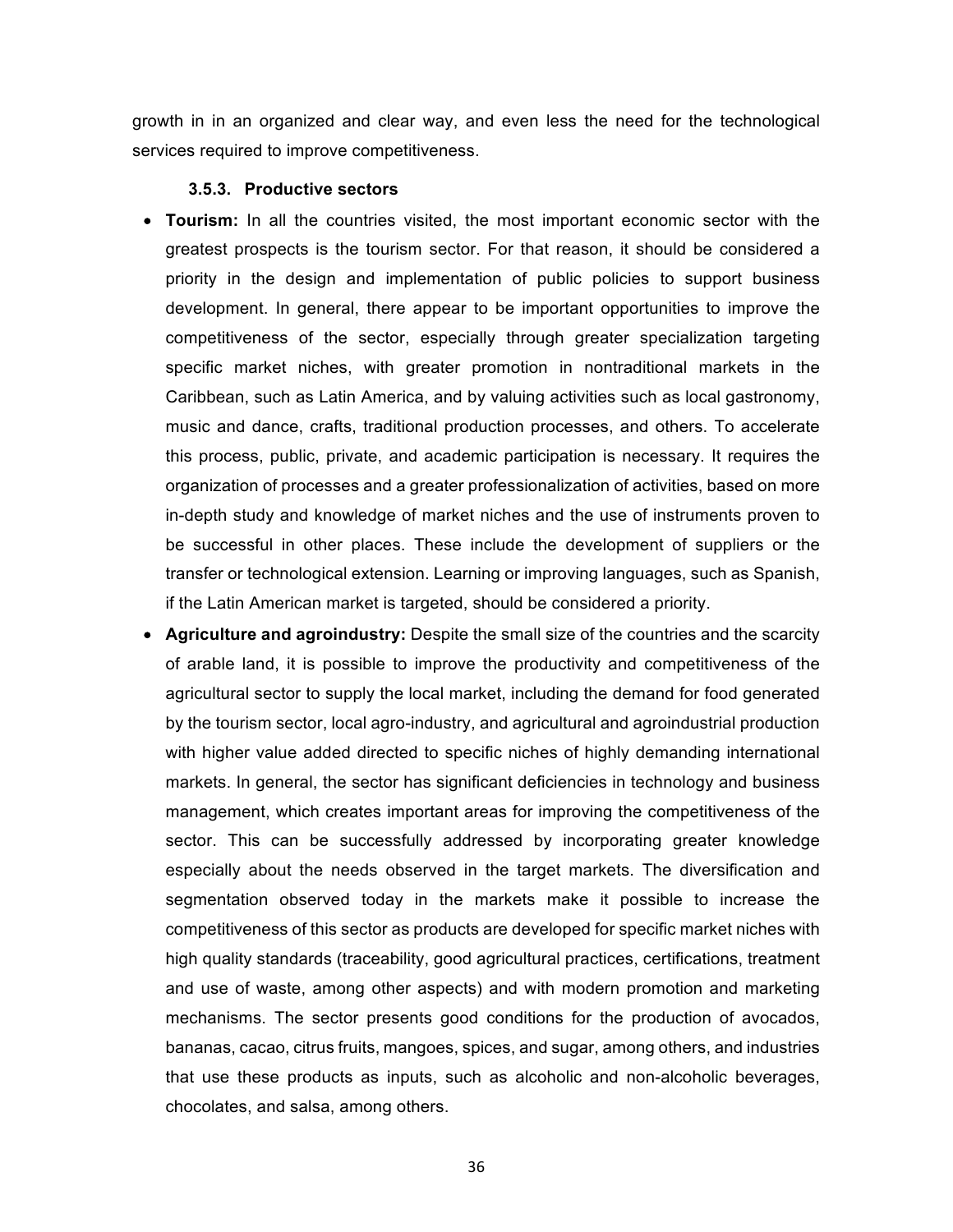- **Global services:** Global export services, especially software development, offshoring services, and the creative industries, with emphasis on musical development, constitute an important opportunity for the development of the countries visited for Caribbean countries in general. In terms of software development and the provision of offshoring services, including financial services, the countries of the area offer advantages due to their relatively high levels of connectivity, their location, their language, and, in some cases, lower wages. As for the creative industries, possibilities for the development of music and dance (dance) stand out. They are in great demand worldwide and associated to the development of its main economic activity, tourism. There are indications of other potential sources of economic growth, such as animation and audiovisuals, which should be analyzed more comprehensively.
- **Renewable energy:** The generation of renewable energies is another economic sector that offers good prospects for development in the Caribbean countries, which can contribute significantly to cost reduction for other productive sectors and make the productive processes of the area more sustainable. In general, there are good prospects for developing the renewable energy sector based on water, sun, wind and biomass, among others. This sector is expanding, and local governments are increasingly interested in supporting this expansion.
- **Fishing, mining and industry:** Some countries of the region have important development opportunities in sectors such as fisheries (Belize and Saint Lucia), alumina and bauxite mining (Jamaica) and in some sectors of industry (Jamaica, textiles and footwear; Saint Lucia, construction tools), with the possibility of supplying specific market niches that require knowledge and a demand analysis.

## **3.5.4.** Joint services or instruments

In the countries for this consultancy, in general, there is no interest in implementing public policies shared in matters related to the support of business development and the improvement of its competitiveness. The general approach is that studies and designs of institutional models and forms of management could be carried out for the delivery of services to support business development in a shared way, but in no case should this result in the direct application of public policies in an associative way. Several of those interviewed based their opinion on the possibility of developing services in a shared way on the experience they observed in the performance of CARICOM. They maintain that it is feasible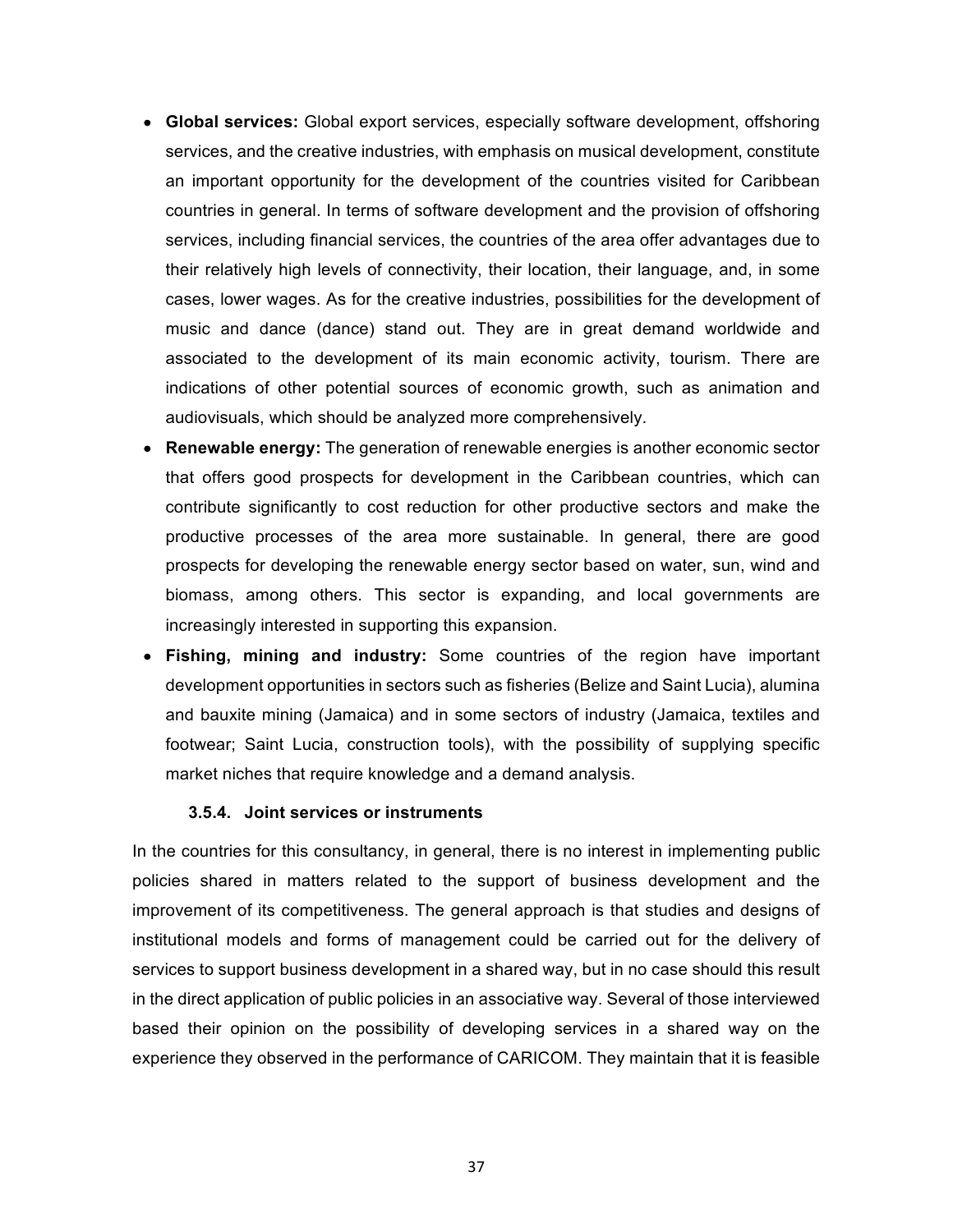to seek consistency of public policies between countries, agreed collectively or associatively, but the policies should be implemented by each country individually.

## **3.5.5.** Women in the workforce

With respect to gender, in general, there is a high rate of female participation in the labor force in Caribbean countries. The countries visited have high rates of female participation in managerial positions, especially in Jamaica and Saint Lucia, which compare favorably worldwide in this respect. According to the ILO (ILO, 2015), these countries are in first and third place, respectively, in female participation in management positions. Nonetheless, in general, men own the companies and businesses and the wage gap in favor of men is even greater in managerial positions. There is greater female participation in small businesses, which tend to be informal and therefore very vulnerable. This is most notable in the case of St. Lucia, where there is a very high participation of women in small businesses.

# **3.5.6. Sustainability**

Frequently, one of the objectives of programs to support the competitiveness of the business sector, especially those financed by international cooperation is achieving technical and financial sustainability, that is, to become autonomous without having to resort to resources provided by international organizations. In general, this means finding ways to obtain the resources required to operate the programs from the national budget. However, this tends to be difficult to achieve, since allocating public resources for the improvement of the business sector requires a political decision. This is more complicated in economies with important unsatisfied basic needs and important social demands. For business development support programs to achieve technical sustainability, the following conditions must be present:

- Public and private institutional capacities to promote and manage human, technological, and financial resources to support business development
- Permanent capacity to design and implement the services or instruments required to strengthen the development of business competitiveness
- Presence of specialized human capital (stock) and its constant expansion (flow) according to the needs of the productive sectors of the country, especially the most important ones, as well as emerging and innovative sectors
- Technological and knowledge centers in the most important sectors of the national economy that put the intelligence and the knowledge at the service of the development of the country's productive sectors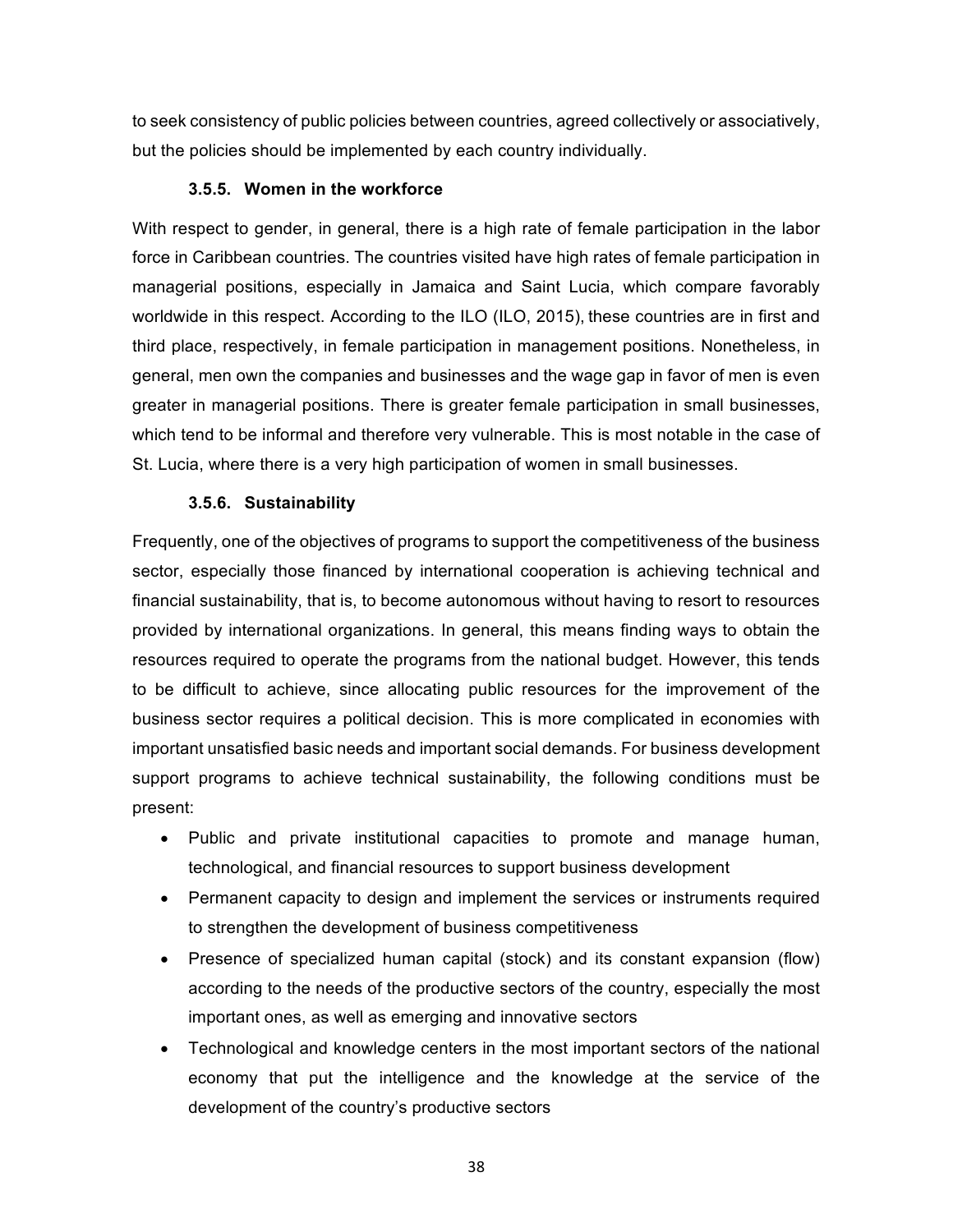The government must be willing to finance with its own budget the costs of the programs that are implemented, which often require significant subsidies to the companies or entities demanding or providing these services. It must also finance the operating expenses required to deliver services to the business sector.

However, in small economies such as those of the Caribbean countries, with a small number of businesses with the capacity to demand services or support instruments for their development, the unit costs of providing specialized services are very high and therefore can hardly be financed from the national budget. The high costs are due both to the high technical specialization and high diversification required coupled with low demand by the business sector for each service. This is a structural problem, since these countries, with relatively small populations, require the same degree of specialization and services as larger economies. This forces their public authorities to exercise a multiplicity of responsibilities and activities without necessarily having the knowledge, the specialized personnel, or the financial resources to develop in depth the activities necessary to support the business sector. Other aspects that may hinder the sustainability of business development support programs include the following:

- The political difficulties of justifying support to the business sector amid other pressing needs and social demands
- While the private benefits of entrepreneurial projects are evident, the public benefits, such as increased employment and tax revenues are not, and are more difficult to demonstrate
- The high risks inherent in private sector projects
- The effects (results) of public policies to support the development of business projects tend to be seen only in the long term

## *3.6. Conclusions*

The main aspects brought to light by the analysis can be summarized in the following set of conclusions:

In general, the economies of the Caribbean countries show significant growth, which is reflected in a steady increase in GDP. Nevertheless, their indicators of human development, competitiveness, and innovation lag significantly behind those in other regions, although with important differences among them. Therefore, introducing new technologies and management capabilities through business development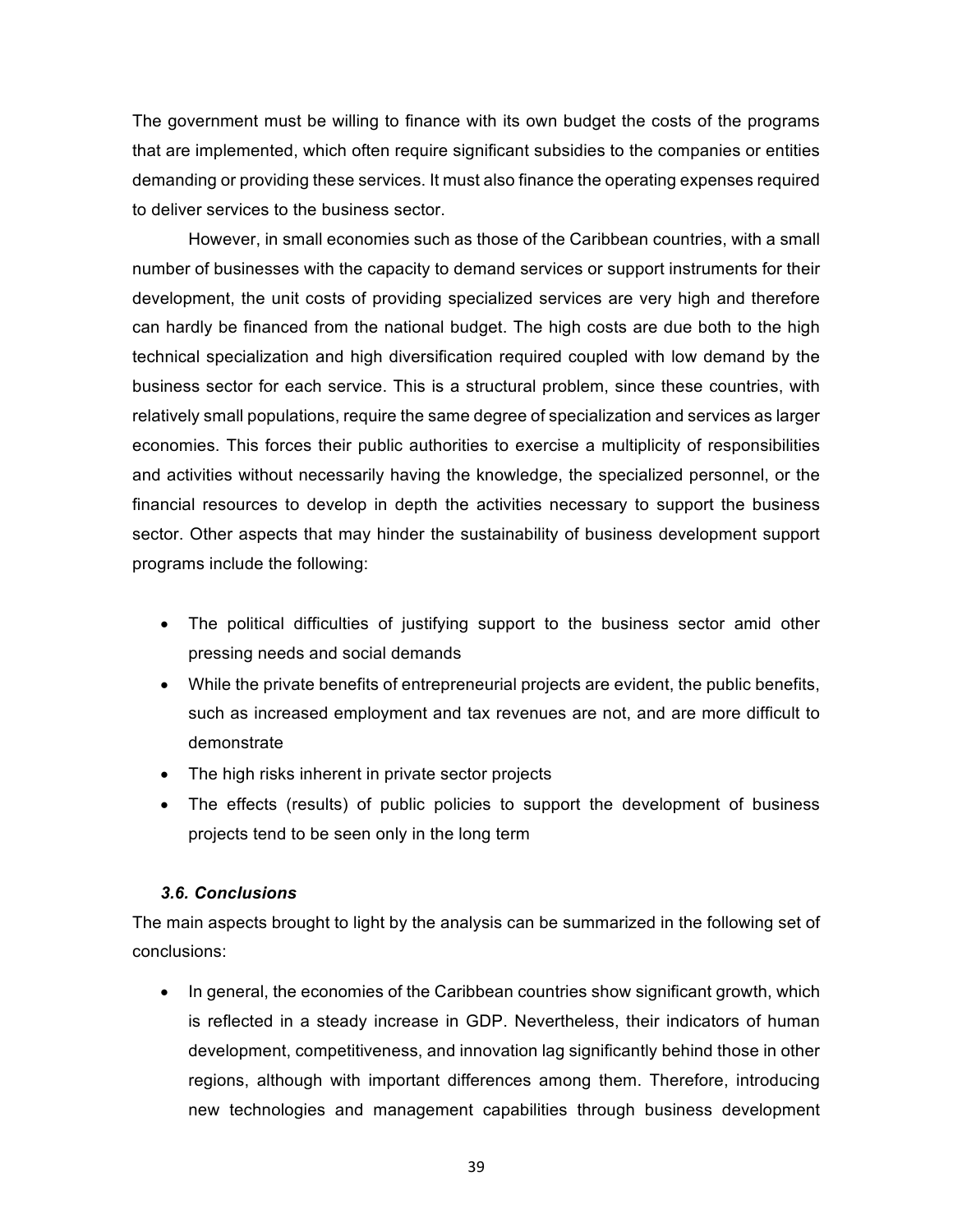programs could become an important tool to contribute to improving productivity in the countries of the region, and thus to narrow the competitiveness gaps with respect to more developed countries.

- In the countries included in this study, no public policies focused exclusively on technological extension were identified as a mechanism to support enterprises to increase productivity in the productive sectors. Nevertheless, in several of their business development support programs, it would be possible to incorporate technology transfer activities and management methods into the business projects that they support.
- Caribbean countries are implementing programs to support the development of business competitiveness through different instruments aimed at providing solutions to specific problems of companies, such as financing, certification, investment attraction, and export promotion. These programs comprise what could be called national systems of support for business development. The systems could be strengthened by adopting a holistic vision, shared by different sectors, that incorporates new challenges and includes national strategies to support the improvement of competitiveness.
- In general, the representatives of the public, private, and academic institutions interviewed expressed great interest in the idea of implementing public policies to support the development of the business sector, although in many cases they required more information to measure their possible benefits and understand how they would be implemented.
- In the public sector, there is widespread recognition of the need to improve business competitiveness, which has led to the creation and strengthening of institutions to support the sector's development. This process should be strengthened through the elaboration of a national strategy to support the development of competitiveness, led by the public sector and with the explicit consensus of the main public, private, and academic actors related to the issue. In general, there are ample opportunities to optimize the development of institutional governance and the concrete way of providing support instruments for the productive development of companies.
- It is costly to deliver services to companies in Caribbean countries, due to their small size and the high degree of specialization needed coupled with low demand for these instruments. The relatively low demand for BDS could be due to ignorance of the needs, lack of awareness of available supply, high cost, mistrust of public policies,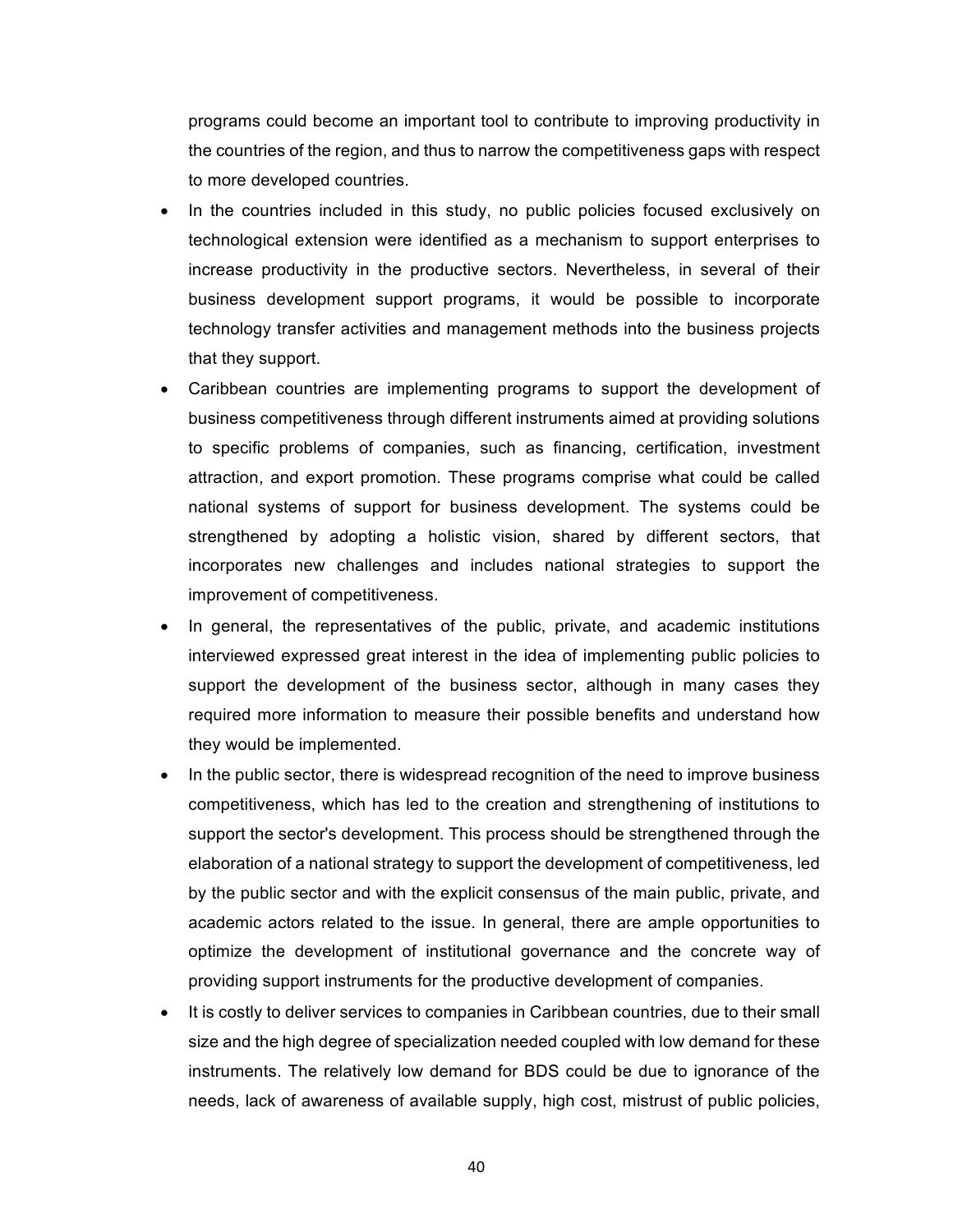or distrust in the business information delivered. The high cost of the instruments to support business is a serious obstacle to improving the competitiveness of Caribbean companies.

- As in other parts of the world, the organized private sector is quite clear about the need to improve the macroeconomic environment and the business climate. However, it makes few contributions to a vision of public policies to support business development through co-financing of business support instruments or services. This may be due to their lack of experience in the field, or to the fact that the private sector, as in many other parts, does not understand what is needed to improve competitiveness. Therefore, it does not demand such services or instruments.
- In all countries of the region, even those most advanced in terms of training of technicians and professionals, there is a need to strengthen human capital to facilitate the development of technology adaptation and transfer to the main productive sectors.
- As in many other places, the academic sector's central aim is to train professionals rather than prioritizing linkages with the private productive sector. The quantity and quality of the professionals trained by these centers do not necessarily coincide with the needs of the business sector. Moreover, academic institutions do not have technological centers that link them with the productive sector, although some are considering moving in that direction.
- The private sector has relatively little knowledge about the types of instruments, services and mechanisms that could be used for the development of entrepreneurial projects, and it has little information about the business development support services already operating in the country. In addition, there is scant presence of individual consultants and consulting firms that are experts in evaluation and preparation of technology projects, an essential aspect for the good performance of projects and programs in the field.
- In general, universities do not incorporate research, innovation, and technological extension as a possible business. Consequently, they do not allocate human or financial resources to these functions. In addition, public policies do not encourage the development of a market for technology services to support business development.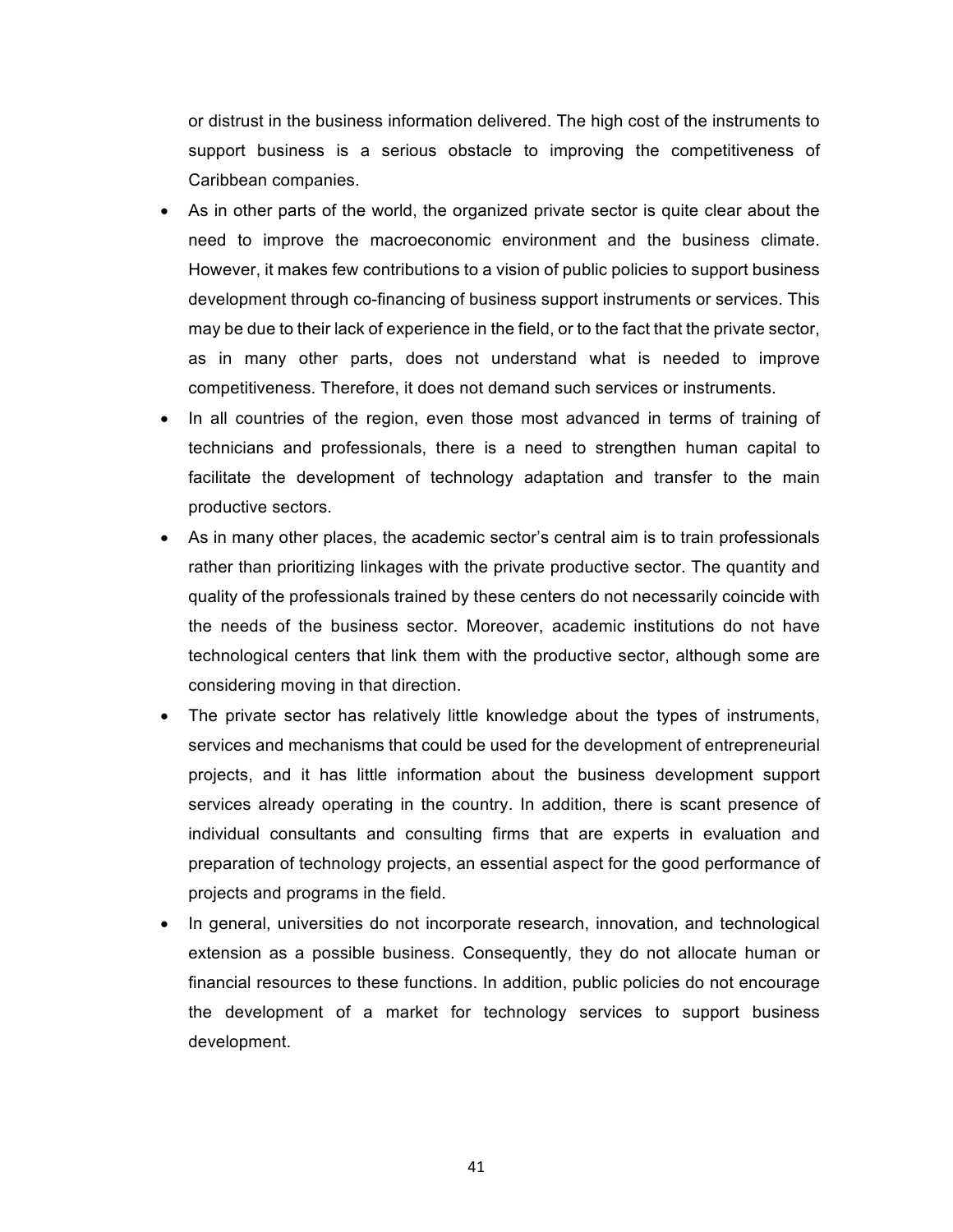- In the private sector, there is no clarity regarding their support needs, in either the technology or the professional area. Therefore, they cannot clearly convey their needs to the public sector and the academic sector. This is a very common problem.
- In all the countries visited, the main economic activity is, by far, tourism. This sector offers broad opportunities to improve competitiveness, access new markets, and incorporate more value added to its local supply. This could be accelerated through the implementation of specific public policies in this area.
- The authorities consider the development of agriculture and agribusiness to be of strategic interest. These sectors offer alternatives of improvement that are not necessarily of a technological nature; rather, they consist of valuing the local elements that make the product more attractive, accompanied by very good marketing campaigns in specific market niches. Global services and renewable energies are two important sectors whose competitive improvement could have a significant impact on the diversification of production and value added at the local level. In addition, in some countries, fishing, industry, and mining are important, and all of them are aimed at specific market niches.
- In general, in the countries visited, a willingness to conduct public policies jointly with the other Caribbean countries is lacking. Nevertheless, all recognize the need to make progress on the design of instruments to support business development collectively, in conjunction with other Caribbean countries, but not in implementation, which they believe should be carried out individually by each country. In general, there is a strong willingness to develop programs to support productive development, but given the lack of knowledge and experience in this area, they recognize the need for external support, especially from international organizations.
- All of the countries visited have high rates of female participation in economic activities, especially in management positions of public and private companies, and in self-employment, which tends to be informal and therefore more vulnerable.
- The sustainability of public policies to support business development, while a desirable goal by those who promote them, is not easy to achieve, for various reasons. The main reasons are: high operating costs, the difficulty of justifying high spending politically, high project risk, especially in the most innovative projects, high private sector ownership of the most obvious benefits of public policies to support business development, and visible positive effects on the economy observed only in the long term, among others.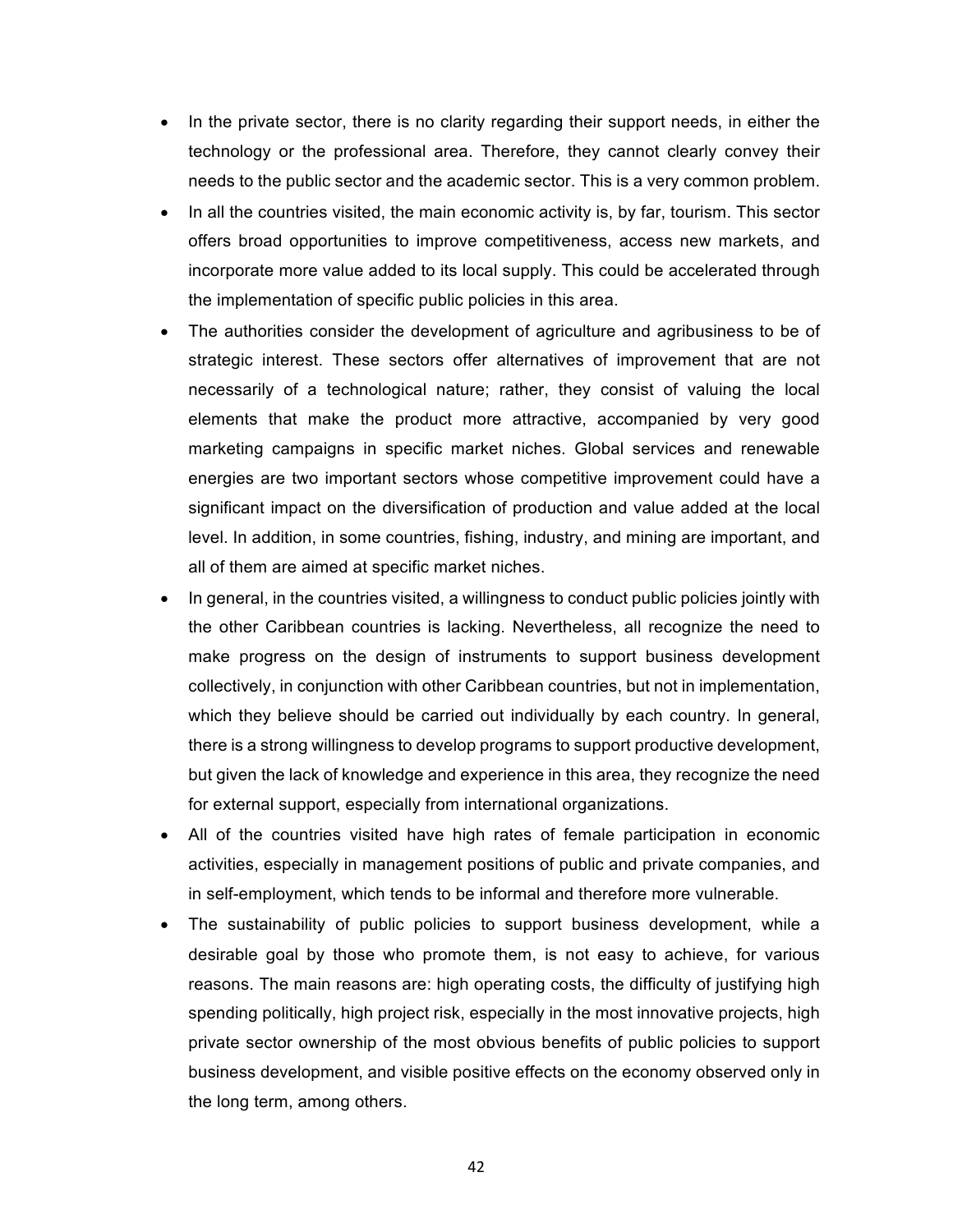# **4. Proposals to Optimize the Caribbean's Competitiveness Support System**

Based on the findings discussed above, this section proposes the following main lines of action. 17

## **4.1. Institutions and Instruments to Support the Private Sector**

It is advisable to seek a way to design, with a comprehensive and long-term vision, a support system for the development of business competitiveness that will contribute to meeting the needs of the productive sector. This system would have the capacity to respond to the needs of the business sector to develop its projects. It would be highly flexible and capable of adapting to all productive sectors, regardless of the size of their business, and to the needs of the productive units. To strengthen the institutional development and the services or instruments to support the business sector, the following activities, among others, should be carried out:

- Create a public sector-led entity with the participation of representatives from the public, private, and academic sectors to analyze and propose improvements to public policies to support the development of the business sector. It could be called the National Competitiveness Council. This body should establish a work plan agreed upon by its participants, and should operate with transparent rules and promote frank dialogue and collective decision making. This would contribute to prioritizing the important issues to support the development of the private sector.
- It is essential to establish a systemic, integral, holistic vision. The main idea is to create a value chain of support to the business sector that includes a variety of services to meet the needs of the business sector and the institutional capacities to address them. It can gradually add new services in a planned way, without losing sight of the objectives of the global system. The design of a system to support the development of competitiveness requires a joint analysis with the participation of representatives of influential organizations to achieve essential agreements in the areas of greatest importance in relation to the enhancement of competitiveness. $^{18\,19}$ Such agreements should be considered the principles and criteria that should form

<sup>&</sup>lt;sup>17</sup> The IDB could lead this effort through the Compete Caribbean II Program.<br><sup>18</sup> Broad participation is needed because all of the parties depend on each other, and the strengthening or<br>weakening of one of them affects t

These include the public sector, organized business sector, organized academic sector, political organizations, opinion leaders, civil society, trade unions representing the productive sectors, and community leaders, among others.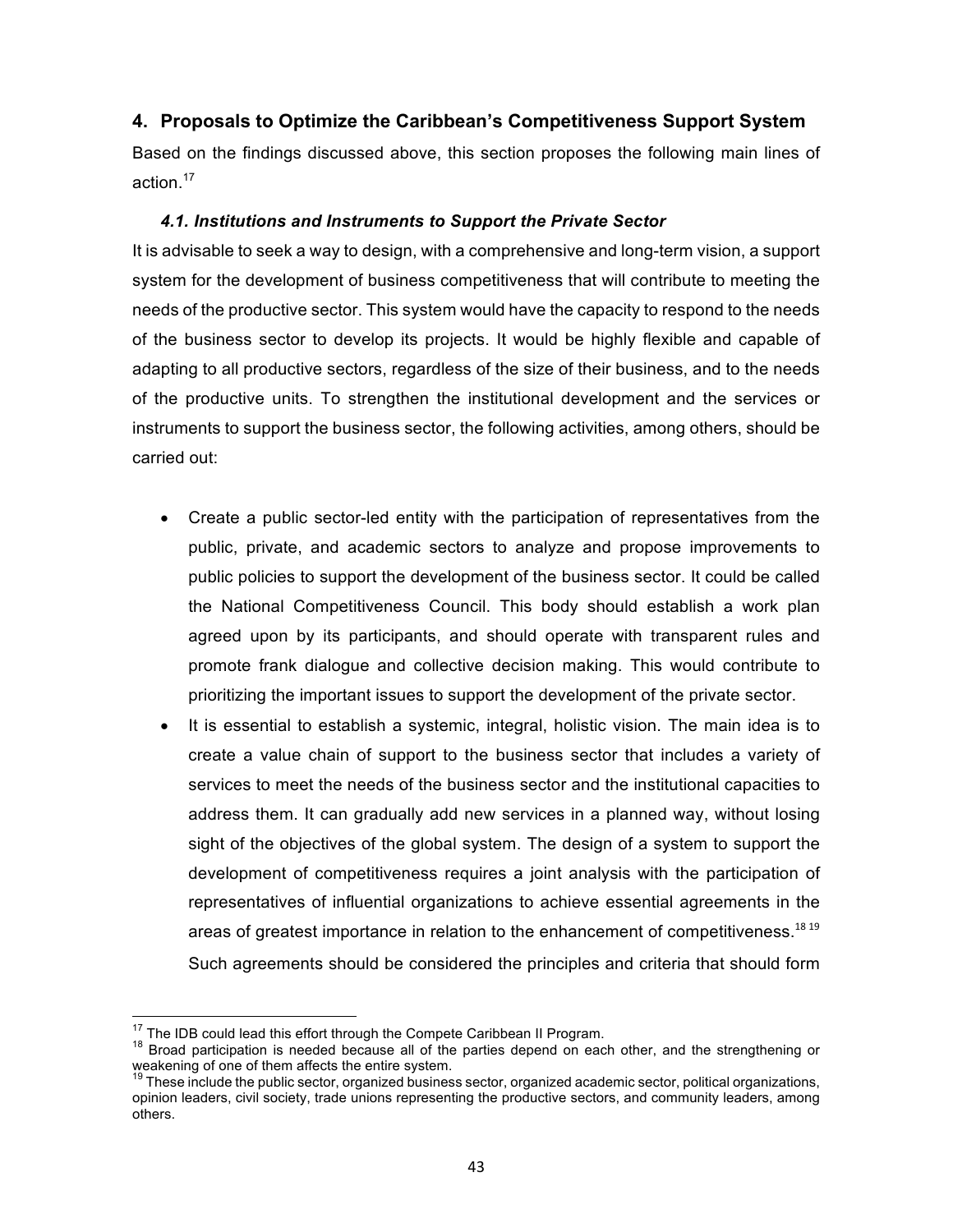the basis of the system that will support the national competitiveness system, and should therefore be permanent.<sup>20</sup> It is strongly recommended that the formulation of these principles and criteria be made explicit, that is, be documented along with the argument that sustains them and be broadly disseminated. Annex 1 presents, as an example, the principles and criteria that have implicitly or explicitly inspired the development of the business competitiveness support system of Latin American countries such as Chile, El Salvador, and Uruguay.

- The aspects that should be present in the value chain of the business support system should be identified and compared with what currently exists to identify the gaps and weaknesses in the system, establishing a priority order of activities based on the impact that they could have and the difficulties detected. This will allow a long-term program to be established, which should be periodically reviewed (e.g., every two years) to update it and prioritize activities. The program should promote the permanent enrichment of the institutions and services that it provides, in direct relation to the gaps observed in the value chain of the development system, including the human, technological and financial requirements. A set of instruments should be implemented in a planned and gradual manner to support the development of business competitiveness. It is important to gradually develop these instruments and generate the knowledge of how to manage them effectively before implementing new instruments. Too many instruments without an efficient administration can lead to a serious management problem of support to the private sector. The following instruments, among others, should be considered to support business development: management systems, business alliances, technology transfer, innovation, export promotion, and investment attraction (see Annex 2 for more details).<sup>21</sup>
- An important aspect to be included are methodologies to prioritize productive sectors and their value chains (Calatayud, Fernández and de Groote, 2017), including risk analyses of the productive sectors to be supported, to minimize risks and find ways to mitigate their impact. This should contribute to establishing more comprehensive public policies with greater probability of success. Annex 3 presents a summary of a

<sup>&</sup>lt;sup>20</sup> Permanent does not mean inflexible, but if they change it is again by consensus between the parts that make  $u_p$  the system.

BDS instruments are not delivered free of charge to entrepreneurs. They are co-financed by the state and the private companies that benefit from them. Generally, this financing has a maximum amount per project; the state is responsible for a percentage of the financing and entrepreneurs for another percentage. The state contribution is in the form of a nonrefundable donation.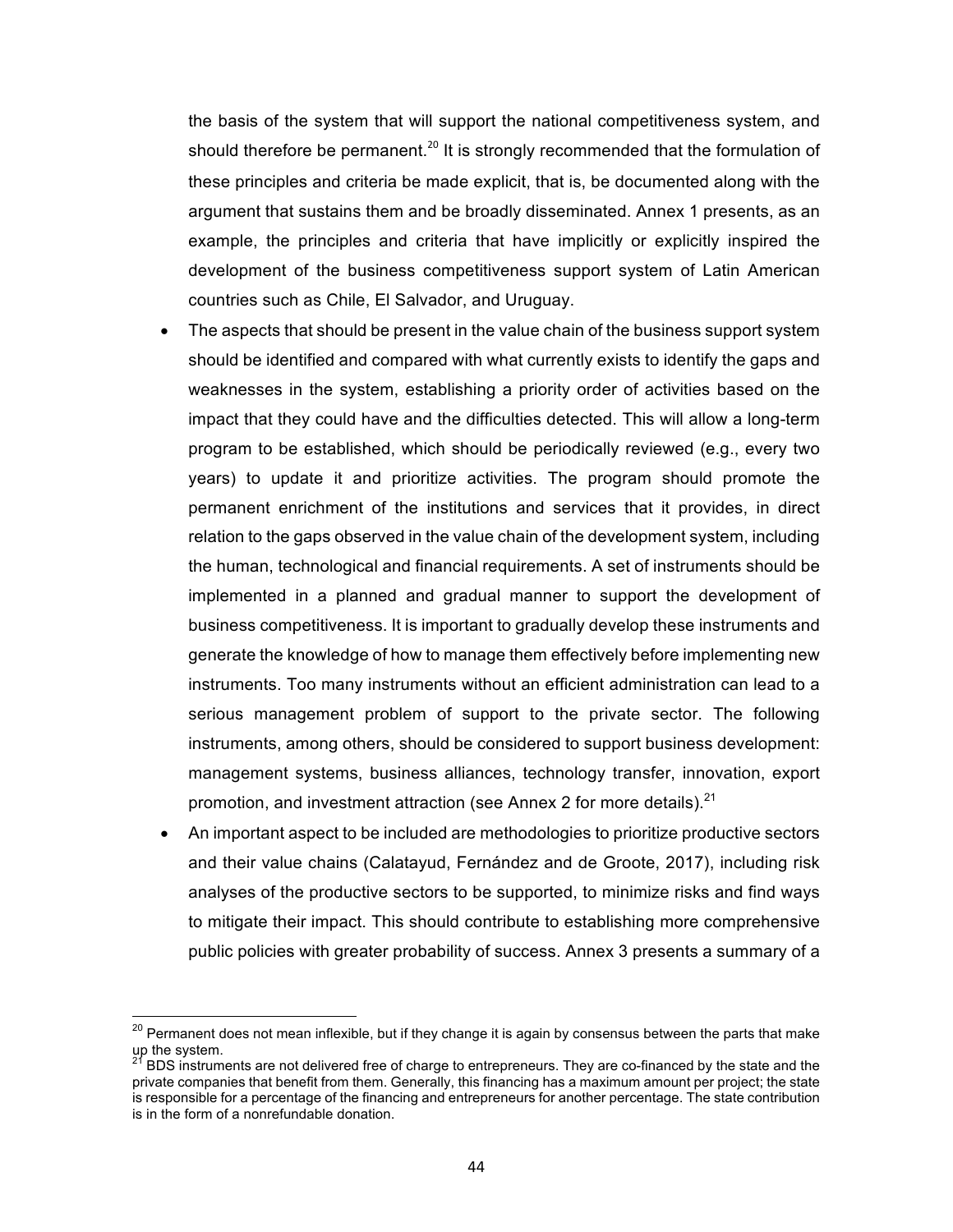methodology entitled "Risk Management in Value Chains: Guide to the Design of Programs" (Calatayud, Fernández and de Groote, 2017).

#### *4.2. Human\$and\$Technological\$Capacities*

To make progress on the implementation of the private sector development support system, it is essential to have more and better information on the most urgent needs of the business sector, at all levels of its business: destination markets of its assets, access to credit, financing needs, technology needs and gaps, management models, development of the value chain in which the company is inserted, among others. This should lead to the design of public policies and support to the private sector more clearly in line with their most urgent and evident needs. Regardless of the specific needs that can be identified in each country, it is essential to promote the strengthening of two important markets: the consultants market and technological services market. The development of both markets is necessary for the elaboration, evaluation and subsequent implementation of business projects, since expert consultants and technological services are needed at all of these stages.

Due to the high costs of developing the consultants and especially the technological services market, agreements should be sought among the countries to develop a regional market. In this way, the high investment costs of both markets, especially the technology services market, can be avoided in individual countries. Moreover, if agreements are reached in this area, it will be possible to attract investments from entities that provide technological and consulting services in other parts of the world and that could be installed in the region if there is sufficient demand for them.

#### **4.2.1. Consultants market**

Public policies to support business development require the participation of consultants from a wide range of technical specialties, in accordance with the support needs of the companies in the economy concerned. But for the good functioning of the market, a large number of consultants should be present to allow the possibility of choosing between them based on the quality and price of the services offered. Thus, information about them should be made available in a transparent way In other words, a supply of consultants is required that is varied, competitive and transparent.

However, companies, especially SMEs, usually do not resort to hiring consultants to solve their problems. This is mainly because they are not clear about their support needs, they do not have the resources to hire them, they do not know how they can access the

45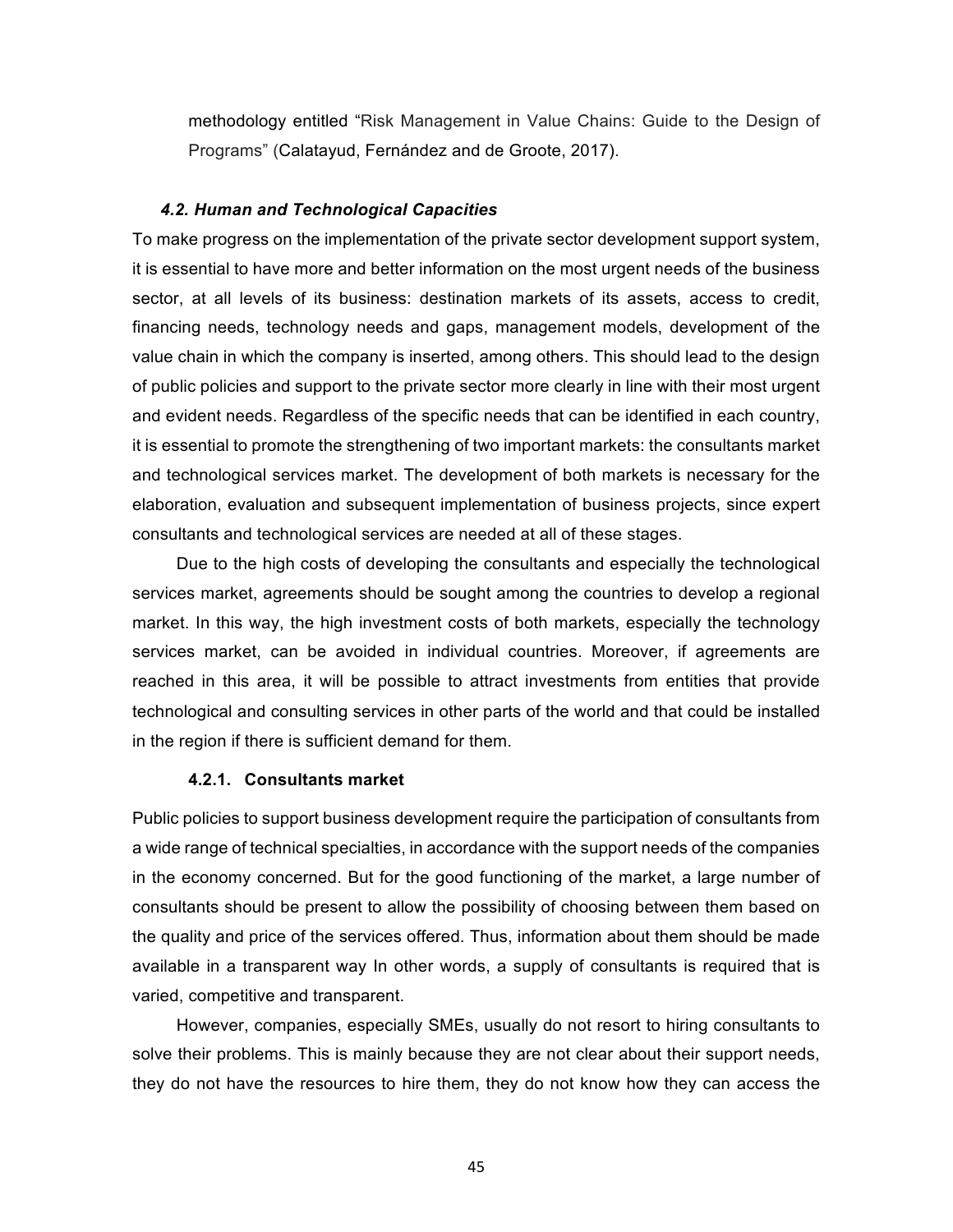consultants, or how much they should pay for their services. Thus, to develop public policies aimed at improving business competitiveness in which the presence of specialized consultants is required, it is essential to support the development and strengthening of a market of consultants through actions that strengthen both the demand for and the supply of consulting services.

The demand for consultants can be strengthened through assessments of companies to identify objectively and clearly their main external support needs, a consultant registry with sufficient information about their knowledge, experience, and capabilities, and financial incentives for hiring them (nonreimbursable financial support) so that companies can choose between them. The supply of consultants can be strengthened, by the support or financing of professional specializations and technicians in the areas required by the most important productive sectors in the country, the evaluation of their knowledge and experience by a knowledge certification of national or international prestige, and the establishment of a detailed consultant registry that contains information on their knowledge, their work, their pricing, their willingness to take on new jobs. It should be made available to potential applicants for consultancies using today's modern technologies. Ideally, the participation of consultants in this market should be as broad as possible, subject only to the professional characteristics of the consultants in relation to the needs of the public policies and programs that are implemented. For this reason, the participation of professionals coming from the country, the Caribbean, diaspora, immigrants, nongovernmental organizations (NGOs) and professionals from other regions should be considered. local universities and eventually external universities should be involved in training consultants in topics related to the needs detected by the business development support system.

There are several experiences of developing Consultant Records in Latin America. Examples include the Roster of Consultants of the PROINNOVA Program executed by FUSADES in El Salvador, the Consultant Registry for a wide range of instruments developed by the Production Development Corporation (CORFO) in Chile, and the Consultant Registry of the Innovation Program developed by the Research and Innovation Agency (ANII) of Uruguay. In all of them, the main objective was to unite supply with demand for consultancy in a clear way, and to ensure the availability of appropriate consultancy pricing and quality.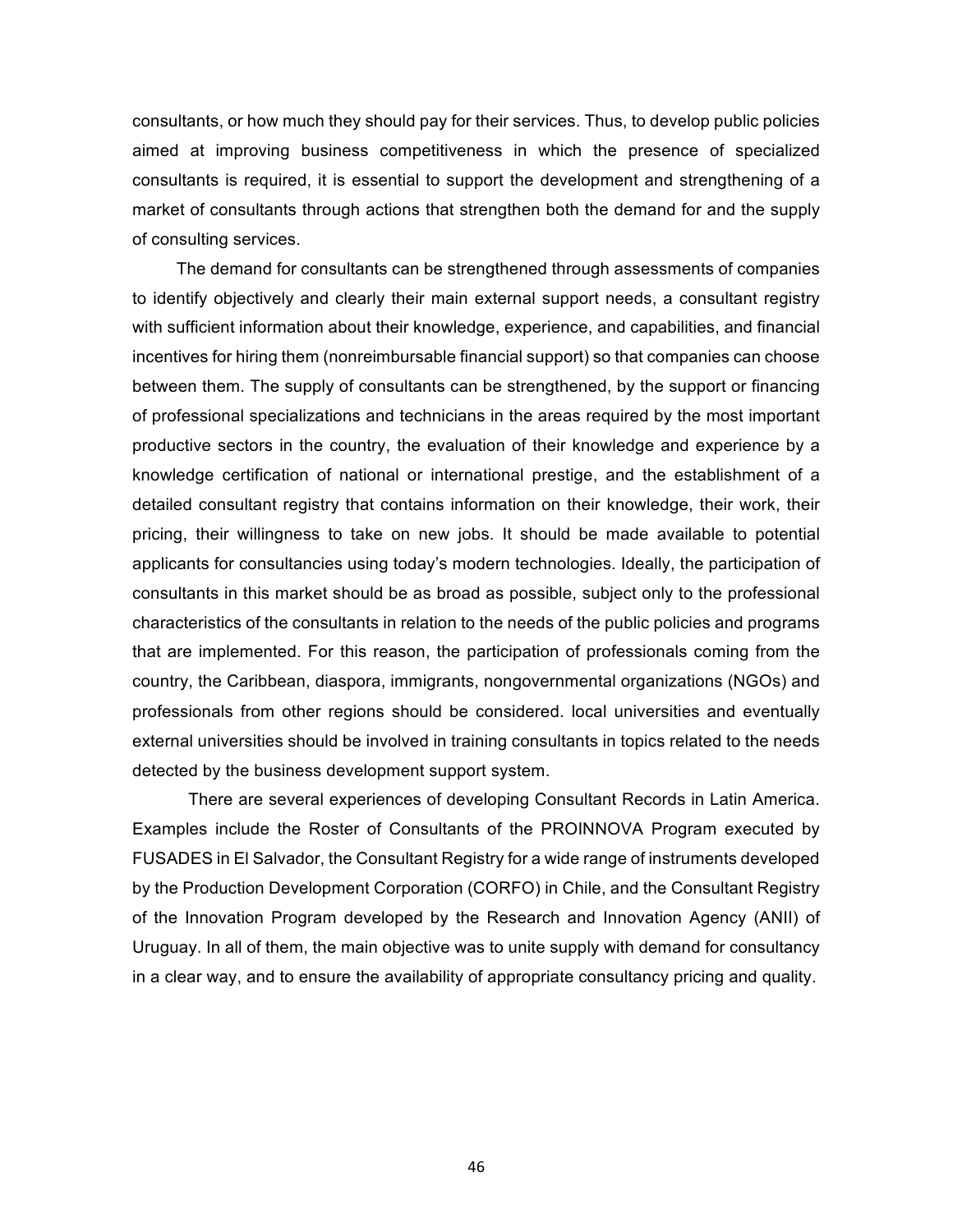## **4.2.2. Technological services market**

As in the case of consultants, it is necessary to develop market for technological services market in places where today both the supply and the demand for them are relatively scarce. Demand can be stimulated through appropriate public policies that encourage the contracting of technological services through nonreimbursable financial contributions directed at companies. This will not only improve the quality of production but will also indicate new ways of managing companies by incorporating services provided by third parties.

## **Box&2.&PROINNOVA&Program:&Consultant Roster**

PROINNOVA, established in El Salvador in 2008, is managed by the Salvadoran Foundation for Economic and Social Development (FUSADES) with the assistance of the Inter-American Development Bank (IDB) through the Multilateral Investment Fund (MIF). The objective of the Program is to support exporting SMEs in the food sector through technical assistance activities to strengthen technological innovation and quality. To carry out the activities corresponding to the assessments of the companies that were requesting support for innovation and quality, to elaborate innovation and quality projects adjusted to the needs of each company, and later to implement these projects, PROINNOVA prepared a consultant roster. The roster consisted of a registry of professionals authorized to deliver services based on their training, knowledge, and experience. All the information in the registry was made available so that the entrepreneurs could decide who to hire. The program regulates the consultants' fees based on market conditions. Consultants are added annually based on program growth and specialties needed.

FUSADES' consultant roster has been fundamental in providing access to specialized professionals. Consultants provide detailed resumes and can be hired quickly at market prices that have already been disclosed and agreed by the parties. FUSADES' management team supervises the quality of the work performed by the consultants. PROINNOVA and its consultant roster have been in operations for 10 years. The roster currently has 20 consultants. For proper management, PRONNIOVA has systematized the procedures for the administration of the roster and work orders.

The supply of technological services can be strengthened through calls for bids, which lead to the adjudication of resources to invest in equipment and additional facilities and/or loans for their installation, in addition to training of personnel to operate the equipment and instruments. The laboratories and/or technological centers that are awarded the resources to make the investments will be able to expand their markets in response to the demand from other Caribbean countries. For this, it is important to make progress on coordinating public policies to jointly address market development, with some countries specializing in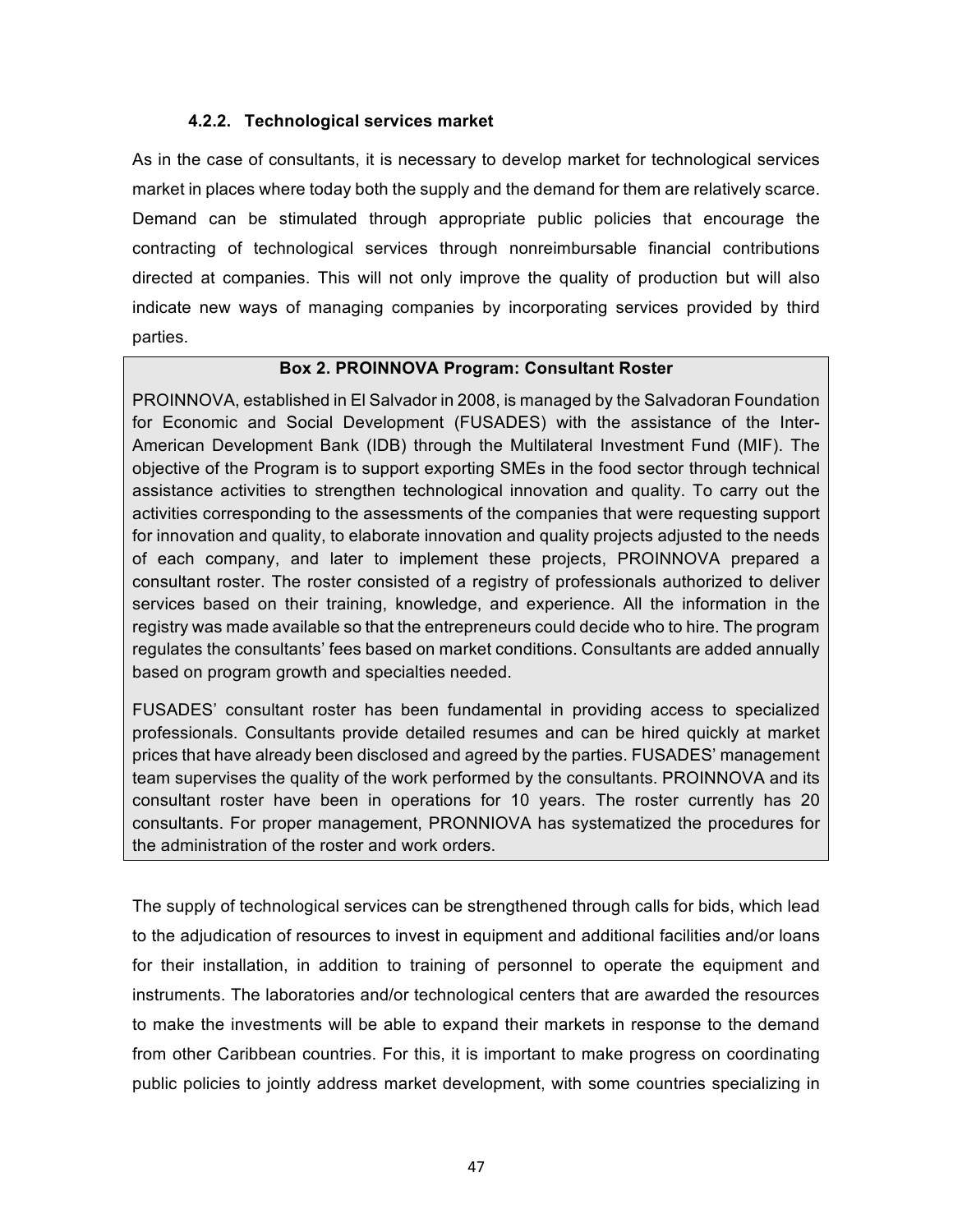certain areas of knowledge and not competing against each other, which could raise the cost. The small scale of these economies makes it advisable for them to work together rather than competing among each other, provided that information on international market prices is available.

Ideally, public policies to support the demand and supply of technological services should be carried out in a coordinated manner, to optimize the market enhancement of these services. As in the case of consultants, it is fully possible to have a Registry of Technology Centers that provides services to companies. Such a registry could increase the transparency of the supply of these services in a particular Caribbean country or throughout the region. In addition, a working group made up of representatives from the public, private, and academic sectors (depending on the National Competitiveness Council) should be established to analyze and propose joint solutions to the need for human capital formation and technological services to provide services to companies. To support this process, special conditions that encourage the incorporation of new careers or modify the curricula in teaching centers should be established, and academic opportunities in both business management and technology devoted to serving business sector should be created.

#### *4.3.* **Productive&Sectors<sup>22</sup>**

In the Caribbean countries visited, tourism is the most important economic sector. Other sector, such as agriculture, agroindustry, global services, and renewable energies, also have the potential for further development. An important aspect of tourism development is that the value chain that underpins it can be extensive and therefore very inclusive. In other words, a good tourism development strategy may include the development of most of the other sectors mentioned, especially if a tourism value chain development policy is chosen. Such a policy would include the development of agriculture for food sector, gourmet products, recipes, flavors, and local cuisine based on the products grown in the area; development of local music and artistic and recreational activities for different types of tourists; development of dance, painting, and local handicrafts, as well as the generation of clean energy for the productive processes of the sector. In view of the importance of the tourism industry, it should be used as a platform to develop value chains that complement industries in agriculture, agribusiness, cooking, music, dance, painting, handicrafts,

 $22$  These ideas are not the result of a thorough study of the productive sectors in the Caribbean countries, which would require working on a previously established methodology and more intensive work on the subject. Consequently, what is presented here is only a first approximation proposed by the consultant.

The IDB has just published a guide to identify, select, and prioritize productive sectors and their value chains and to analyze their risks and alternatives to mitigate them. See Calatayud, Fernández, and de Groote (2017).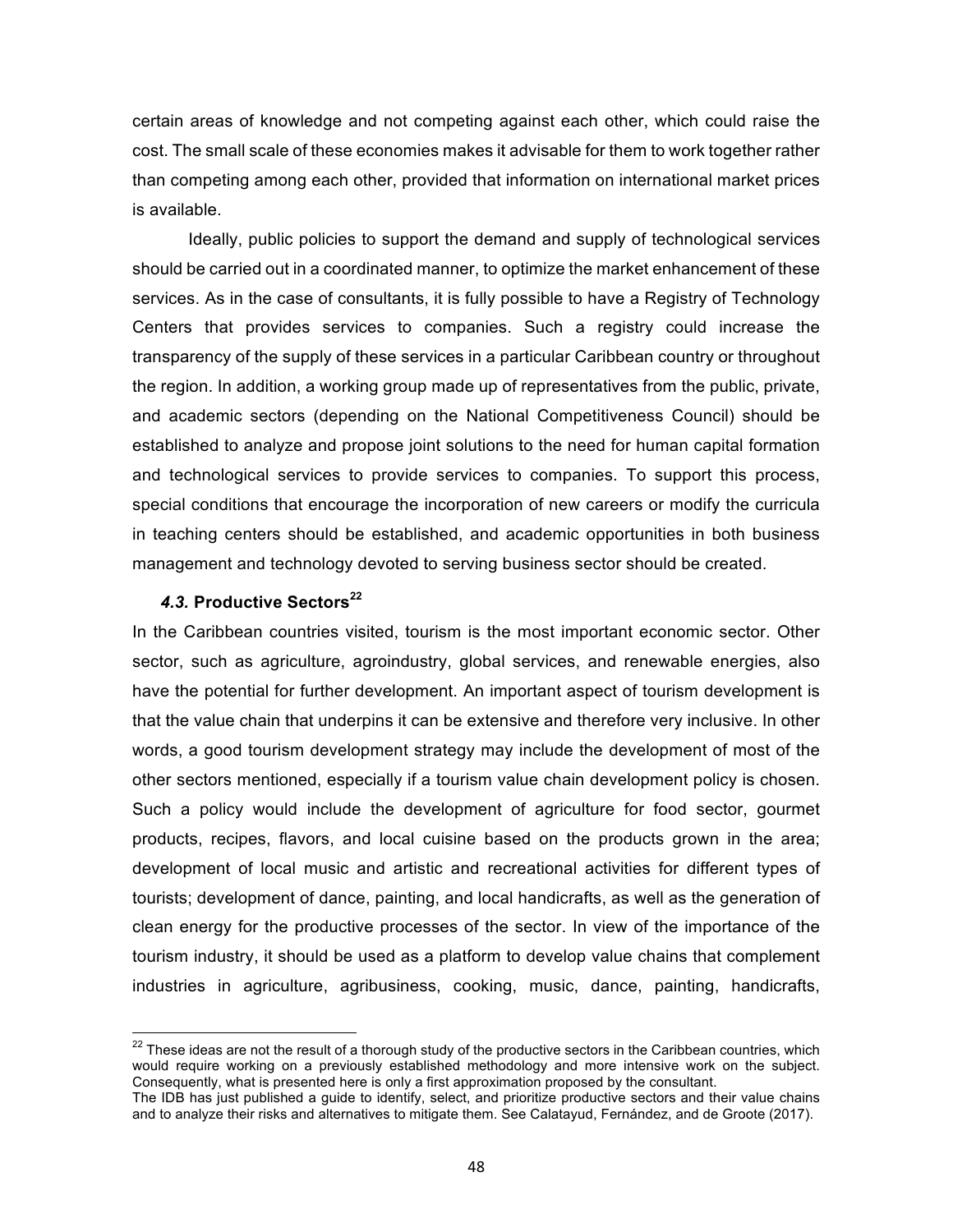renewable energies, among others, in which the countries of the region have growth potential.

This would require improving environmental conditions, in addition to providing entrepreneurs with instruments or services for their productive improvement, including: technical assistance, advisory services in the different areas of administrative tasks of the company, management models, supplier development, implementation of standards and certifications, and technology transfer (TES), among others.

One important aspect is the focus on marketing efforts by Caribbean countries to attract tourists from English-speaking countries such as Canada, the United Kingdom and the United States. In the consultant's opinion, it would be interesting to deepen these marketing efforts in European and Central American countries, and especially in South America.

South America has more than 400 million inhabitants and is relatively close to the Caribbean. Because it is in the southern hemisphere, its greatest demand for recreation occurs in seasons that are different from those of Central America, Europe, and North America. The greatest difficulties are that the per capita income of South American countries is not very high and most of its population does not speak English. This would force Caribbean countries to invest heavily in the teaching of Spanish as a second language. This would also serve the market of Central America and Spain, and to a lesser extent the Portuguese-speaking countries.<sup>23</sup>

In this regard, Belize has a huge advantage. About 60 percent to 70 percent of its population speaks or understands Spanish. In view of the above, the tourism marketing policy should be revised and part of its efforts should be director toward Latin American countries, especially those in South America.

Support for the tourism sector should not be an obstacle to consistently supporting other productive sectors that also need to improve their competitiveness, such as the agricultural export sector, the renewable energy sector, and the global services sector. Each of these sectors and their respective value chains should be analyzed in an integrated way, to support the development of the entire value chain.

#### **4.4. Women in the Workforce**

According to what has been observed, women participate in economic activities in relatively high numbers in Caribbean countries. However, their participation is characterized by a high

<sup>&</sup>lt;sup>23</sup> Brazil is the only South American country that does not speak Spanish, although many Brazilians understand it. Brazilians speak Portuguese and represent almost half the population of South America.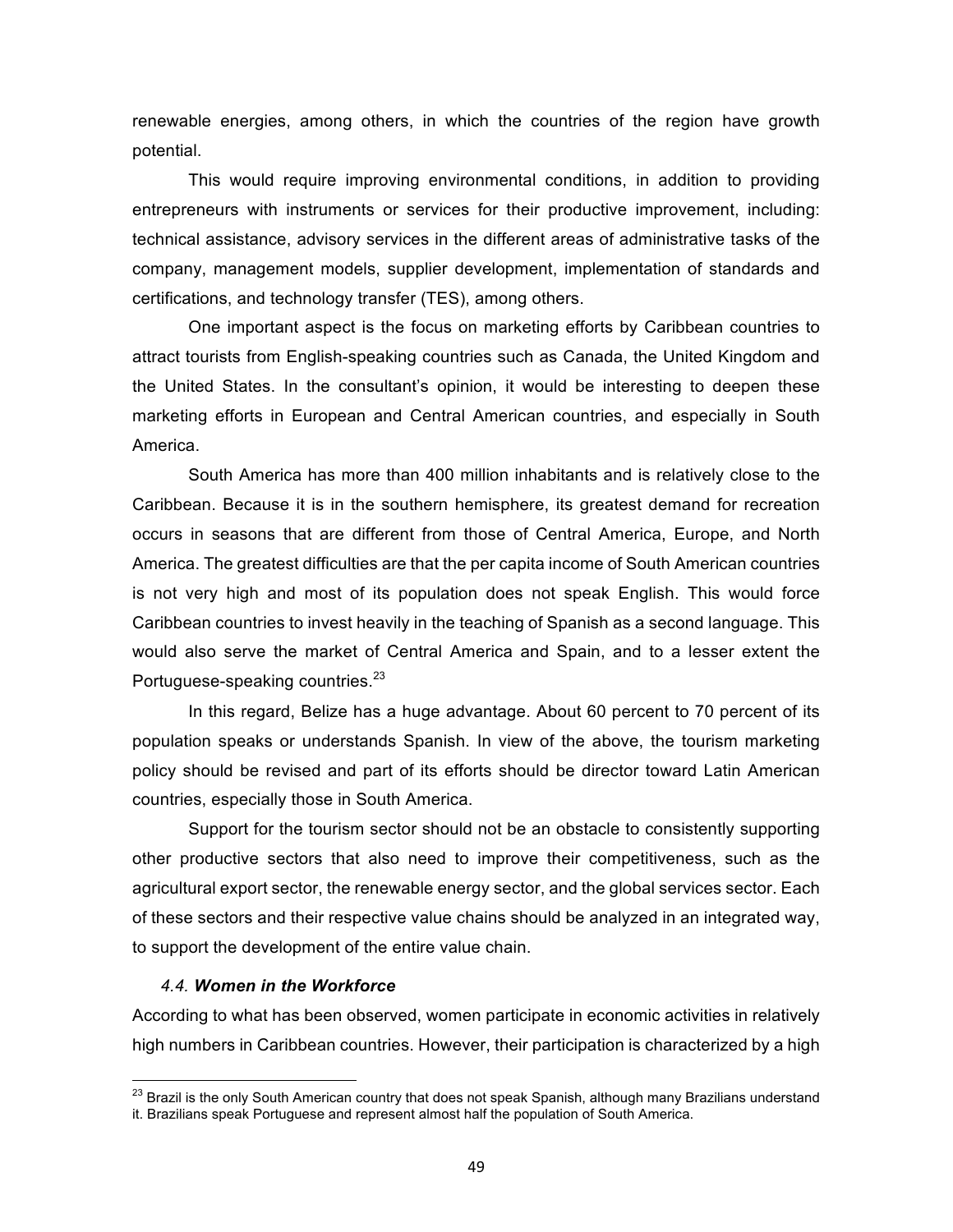proportion of self-employment and high vulnerability. It is important to find ways to incentivize the development of projects that prioritize associativity among them, to expand demand, improve quality, market together, and therefore decrease vulnerability.

To address this challenge, it is advisable to prioritize associative projects (women) through the delivery of larger amounts of money than would be provided for individual projects and with higher co-financing rates. Parallel to this, and as the first project, it is incentives (in amount and percentage of co-financing) should be created to formalize their economic activities, which would provide them the benefits of formality (e.g., improved access to credit, government programs, old-age pensions, unemployment insurance, among others). In any case, it is necessary to keep in mind that projects, to be approved and financed with contributions of public co-financing, should always reach the required standards and should turn a profit.

#### **4.5. Joint Services and Sustainability**

The Caribbean countries do not endorse joint provision of services to the business sector, although they are willing to work collectively in their design. There were no dissenting opinions on this issue. The seeming reluctance among countries to collaborate on the implementation of public policies should be reassessed given the ongoing collaboration through regional trade and private sector agencies such as Caribbean Export Development Agency and the Caribbean Regional Negotiating Machinery (CRNM).

However, in the opinion of the consultant, it is necessary to find ways to persuade the authorities of the different countries to seek formulas that allow collective work, since it can make improving the competitiveness of companies more feasible. This could lead to greater specialization, better quality of technological and consulting services, and better prices to access them. Therefore, despite the opinions gathered in the interviews, we propose the establishment of a collective way to address some of the necessary aspects for the enhancement of a support system for the improvement of business competitiveness.

As discussed above, the sustainability of business development support programs presents structural problems. It is therefore necessary to address their governance in a different way than that of larger countries. To ensure the sustainability of business development support programs, the following non-mutually exclusive activities should be considered:

• Implement a set of measures of a general nature that have a significant impact on the national economic system, through reforms to the business climate and to the regulatory framework of the economic and social system. These include possible tax reforms,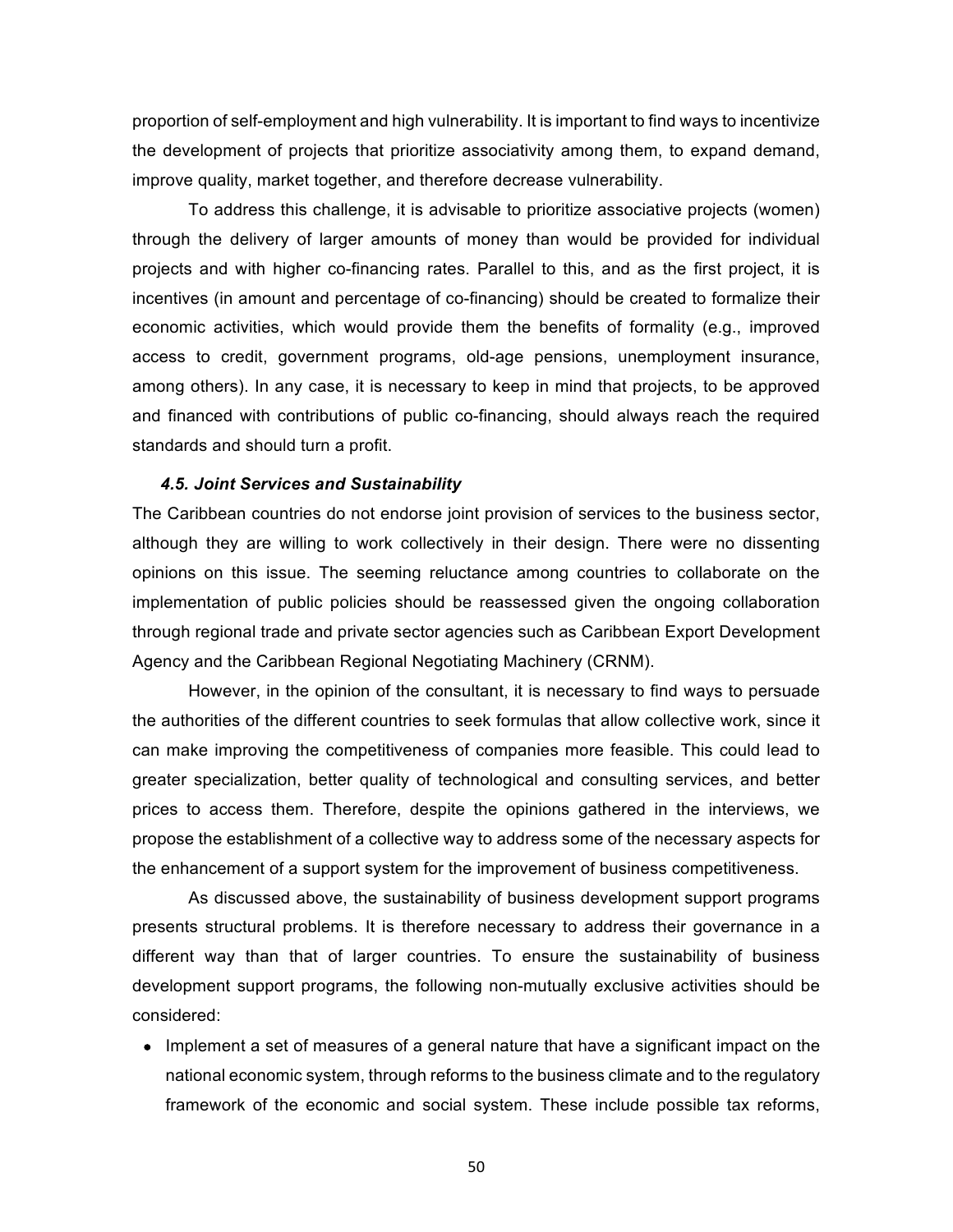procedures for starting, managing, and closing companies, stimulating private–public companies, access to the Internet, accounting reforms, labor reforms, creating forums for dialogue and joint initiatives between the private sector and knowledge centers, strengthening of the consultant market, strengthening of links between the productive sector and knowledge centers, development and strengthening of technological centers, creation of institutions or entities that bring together actors that contribute to the improvement of value chains, generation of indicators and measures of competitiveness, among many others. These activities can improve the enabling environment for increased competitiveness.

- Simultaneously, a network of information and contacts should be created and made readily available that contains data and prices of specialized service providers for companies: consultants and consulting companies, laboratories, research support centers, certification support companies and certification companies, business support institutions to export and attract investment, business organizations, value chains, among others. This information could be collected in each country, and a database of the area could be formed that could serve as an online marketplace where business development support services could be supplied and demanded. This would require the technical and financial support of the governments interested in forming this network. These activities could form the basis for the development of a Caribbean market of consultants and technological and management services, with databases common to all countries wishing to join it.
- Caribbean countries should establish an association or collective support system to manage BDS that are prohibitively expensive if contracted individually by each country. As a suggestion, a shared system for the evaluation and approval of business projects (project committee, or PC) could be designed on the condition that the countries that join it do not compete for the same budget. Each country has its own budget, so the projects in each country will compete only with other projects in their own country. It is suggested that the competitiveness councils in each country could be directly involved in this PC. This PC could operate as follows, by way of example:
	- **o** Each country allocates annually an amount of resources to support the financing (nonrefundable contributions) of project development for the entrepreneurial sector of its own country under the conditions that it considers necessary, such as the sectoral focus, gender considerations, territory and business size, among others.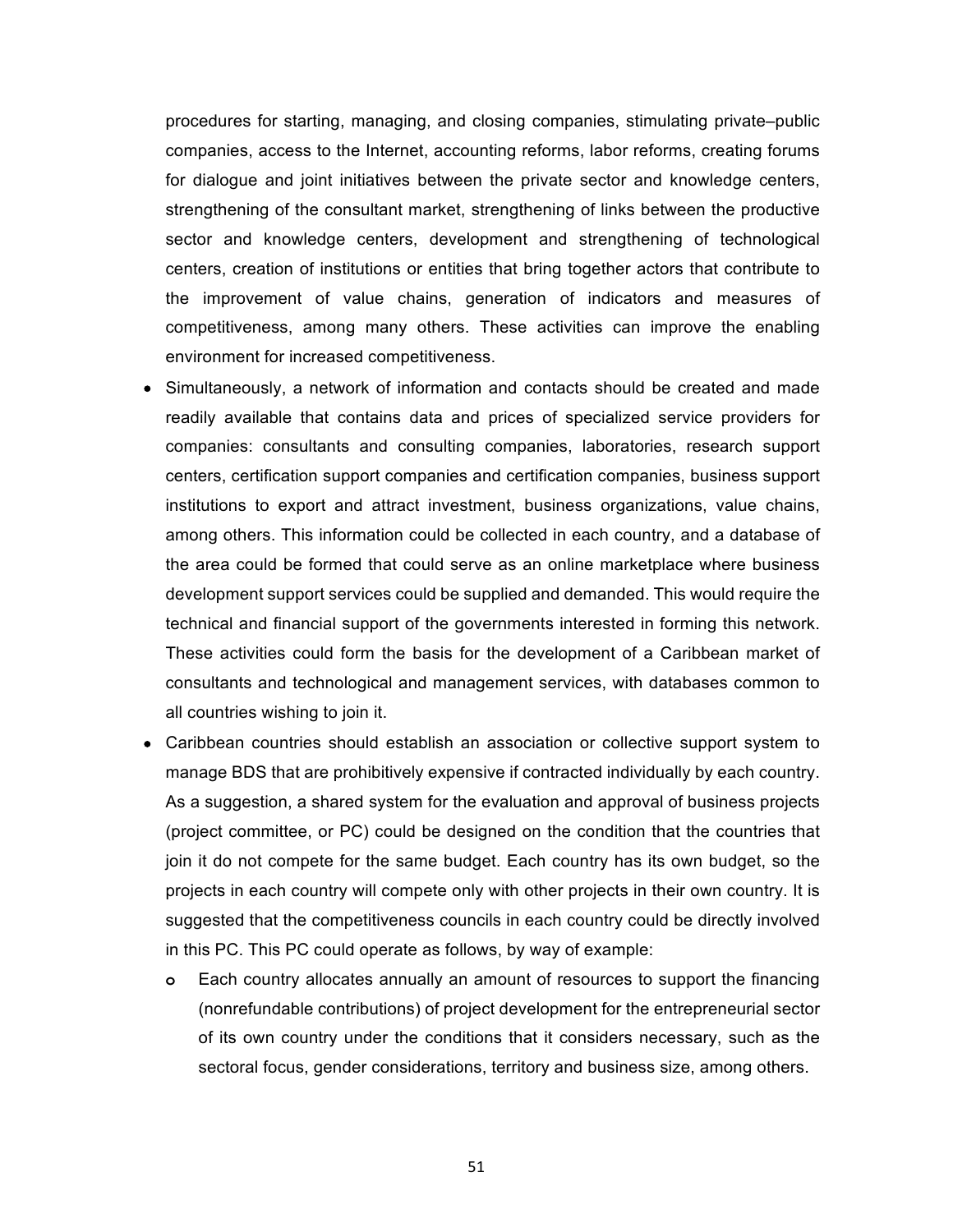- **o** Projects submitted in each country would be funded with resources from the country to which they belong, so that there is no competition for financial resources between the countries that form the PC.
- **o** Each country would establish an open window system that would receive business project proposals on a rolling basis, in the formats and methodology established by the PC.
- **o** The PC would elaborate an annual calendar of monthly sessions (held in person or virtually) to analyze the proposals.
- **o** The competitiveness councils of each country would receive the proposals and verify that they meet all the eligibility requirements for financing the projects.
- **o** Once eligibility has been verified, the proposals would be sent to the PC to evaluate them collectively and decide whether to grant funding to the applicants. The PC should comply with all of the previously established requirements or standards of project selection.
- **o** Once approved, the projects would be executed under the supervision and control of the local competitiveness council following the guidelines established by the PC.
- **o** Initially this process could be carried out using a portion of Compete Caribbean funds. Therefore, the team of the IDB Executing Unit of this program should be present in all PCs that are carried out and. The Executing Unit should have the right to veto projects which it deems do not meet the required standards or processes, for a period of two or three years.
- **o** The installation of such a system would require training of PC members in project preparation and evaluation. It may take about two or three years to install and adapt this process.
- **o** The preparation and presentation of business projects would require the presence of specialized consultants capable of transforming the ideas of entrepreneurs into projects in previously established formats. The preparation of these specialists is essential for the good performance of the system.
- **o** Likewise, monitoring of project execution requires the presence of professionals specialized in these activities.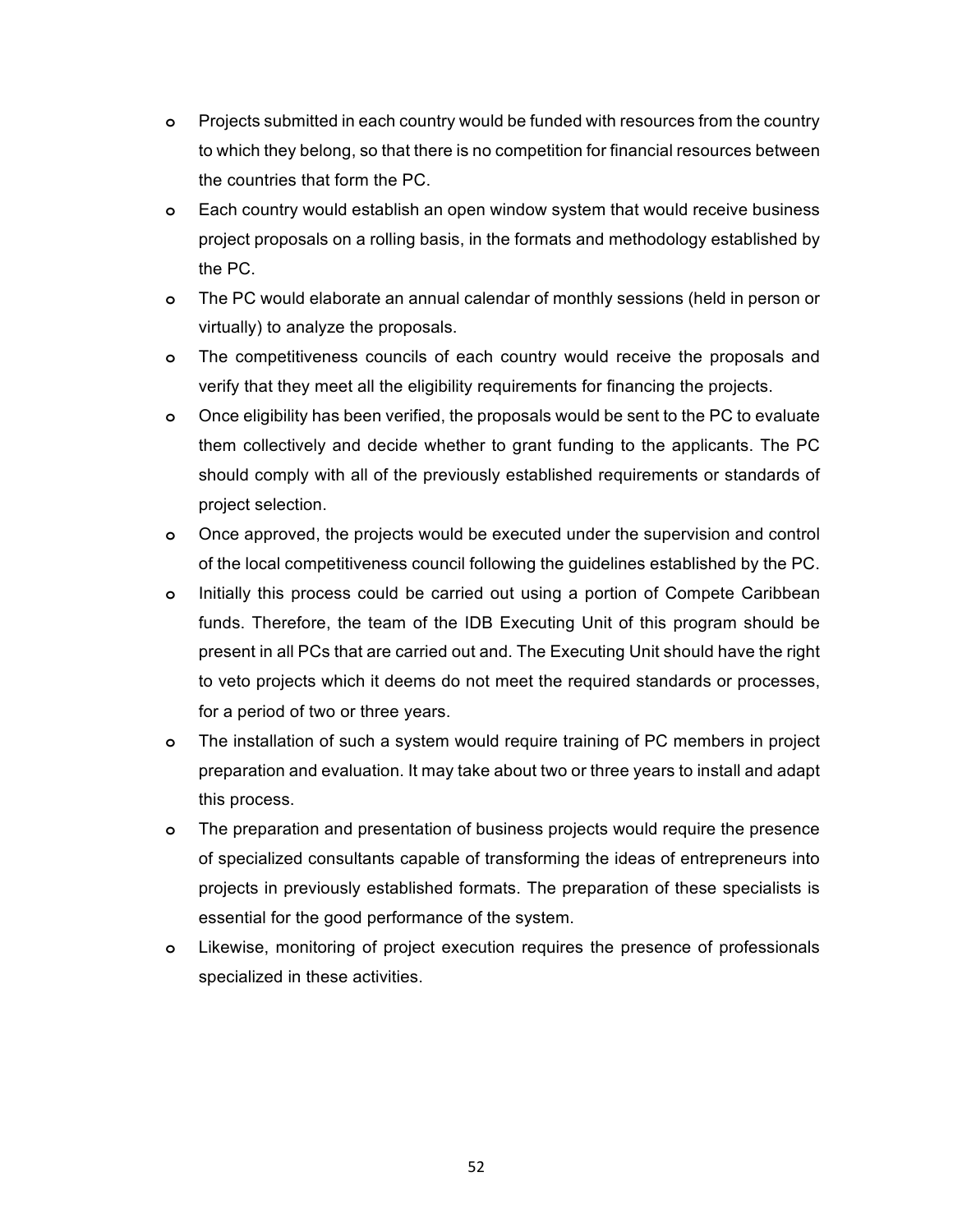# **Work Program**

The above recommendations can be ordered in recommendations of internal activities suggested to be implemented by each country and in recommendations for activities that could be carried out collectively or associatively among the Caribbean countries, which are presented below with an order of precedence:

|    | <b>Recommendations</b>                                                                                                                                                                                                                                                                                                                         | <b>Comments /arguments</b>                                                                                                                                                                                                                                                                                                                                                                                                                                                          |
|----|------------------------------------------------------------------------------------------------------------------------------------------------------------------------------------------------------------------------------------------------------------------------------------------------------------------------------------------------|-------------------------------------------------------------------------------------------------------------------------------------------------------------------------------------------------------------------------------------------------------------------------------------------------------------------------------------------------------------------------------------------------------------------------------------------------------------------------------------|
|    | A. Internally (in each country)                                                                                                                                                                                                                                                                                                                |                                                                                                                                                                                                                                                                                                                                                                                                                                                                                     |
|    | Establish a National Competitiveness Council<br>(NCC), a public sector-led entity, with the<br>participation of representatives from the public,<br>private and academic sectors, to analyze and<br>propose improvements to public policies to<br>support the development of the business<br>sector.                                           | It is essential to have an entity whose permanent concern is the strengthening of the national system to<br>support competitiveness.<br>This entity is essential to strengthen the institutional framework of the national system to support<br>competitiveness. It will be responsible for always keeping in mind the optimization needs of the system.<br>It should fall under the ministry of economy or another ministry in charge of business development<br>support policies. |
|    |                                                                                                                                                                                                                                                                                                                                                | A meeting should be held between the authorities interested in developing and strengthening<br>competitiveness policies, with the aim of creating a working team among participating countries (which<br>could form a Project Committee (PC)).                                                                                                                                                                                                                                      |
| 2. | Establish the principles and criteria considered<br>essential to support the improvement of<br>competitiveness. Representatives of the<br>public, private, and academic sectors that<br>participate in the NCC should do this.                                                                                                                 | The principles and criteria should be analyzed in depth, as they synthesize and frame the central<br>elements of the institutional framework and tools to support business development. These principles and<br>criteria and the arguments that support them should be documented. An example of the type of principles<br>and criteria to which we could aspire is provided in the Annex 1.                                                                                        |
|    |                                                                                                                                                                                                                                                                                                                                                | It is essential to providing congruence, continuity, and transparency to the decision-making system of<br>the institutions and the instruments involved in supporting the improvement of business competitiveness.                                                                                                                                                                                                                                                                  |
| 3. | Describe the value chain of the national<br>business support system and compare it with<br>the value chain reasonably desired, which will<br>reveal the gaps that will need to be addressed<br>through:<br>reforms<br>business<br>Ecosystem<br>for<br>development;<br>Generation of new functions<br>and/or<br>strengthening of existing ones; | This aims to analyze in detail the complete system of support to the development of companies. This<br>vision will identify the main gaps and based on this, propose the necessary reforms, functions, and<br>services to promote and/or incorporate.<br>It is necessary to observe the whole system, including reform needs in the public and private sector<br>(generation and strengthening of associations or business associations, for example) and academia                  |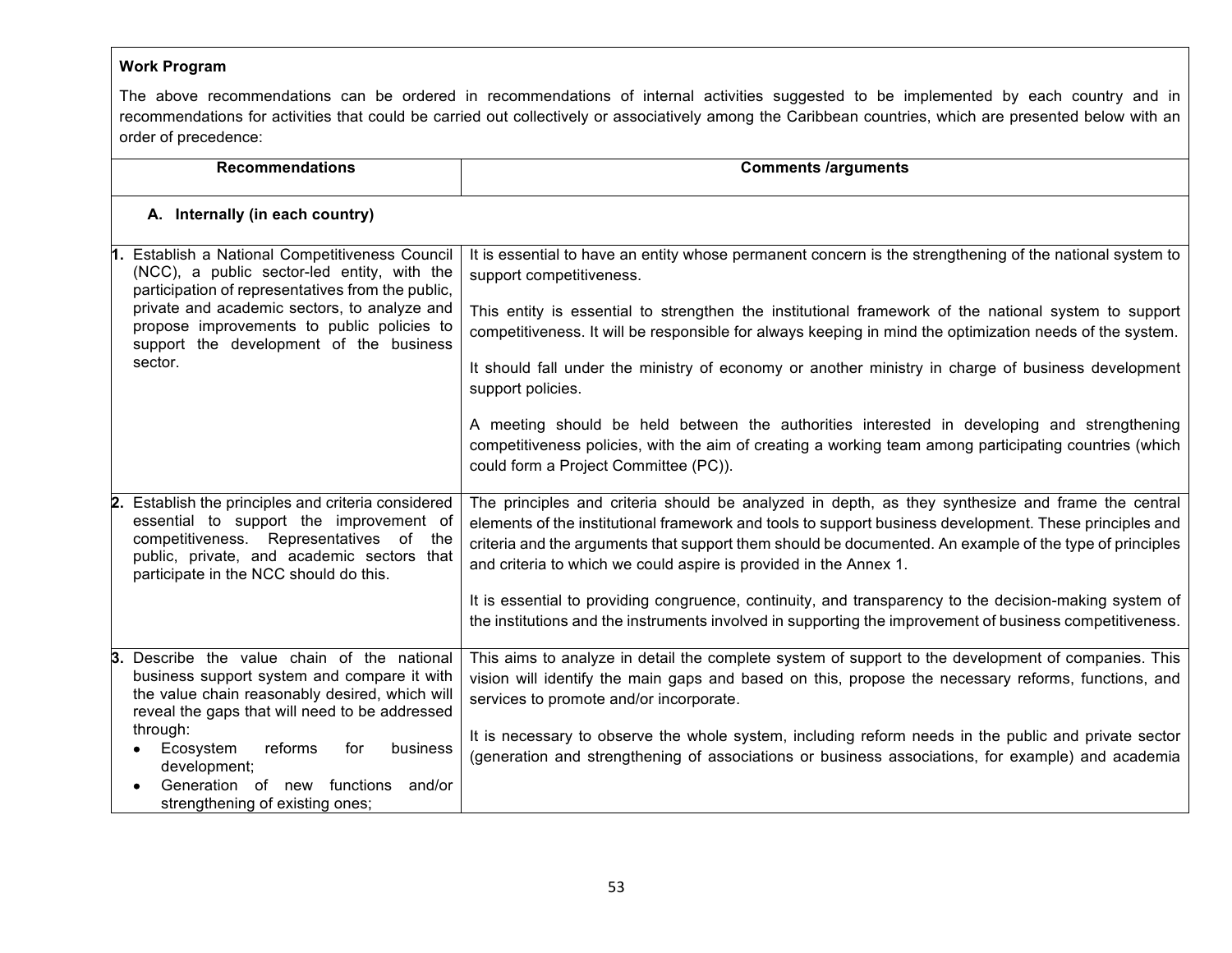|    | Generation of new instruments and/or<br>strengthening of existing ones.                                                                                                                                                                                                                                                                                                                 | (generation of technological centers and support for business management for example). Incentives can<br>be generated to drive the required activities of the private and academic sector.                                                                                                                                                                                                                                                                                                                                                                                                                                                                               |
|----|-----------------------------------------------------------------------------------------------------------------------------------------------------------------------------------------------------------------------------------------------------------------------------------------------------------------------------------------------------------------------------------------|--------------------------------------------------------------------------------------------------------------------------------------------------------------------------------------------------------------------------------------------------------------------------------------------------------------------------------------------------------------------------------------------------------------------------------------------------------------------------------------------------------------------------------------------------------------------------------------------------------------------------------------------------------------------------|
| Α. | Establish the priorities of these functions and<br>develop a sequential, long-term work plan to<br>implement them.                                                                                                                                                                                                                                                                      | The work plan should be reviewed on a permanent and modified based on new information. It is<br>suggested that it be analyzed at least once a year or at most every two years.                                                                                                                                                                                                                                                                                                                                                                                                                                                                                           |
| 5. | Identify the productive sectors that are<br>intended to benefit from public policies and<br>instruments, incorporating an analysis of the<br>value chains and their risks.                                                                                                                                                                                                              | Support should be provided to all productive sectors that have the capacity to present profitable projects.<br>It is suggested not to exclude any productive sectors (all of them need support) although some of them<br>may be prioritized for different reasons by stimulating co-financing.<br>The most important thing is to create more value, and for that it is necessary to develop private sector<br>projects that are profitable from both the private and social point of view.                                                                                                                                                                               |
| 6. | In the countries visited tourism is the main<br>economic activity, so it is important to improve<br>competitiveness by extending and<br>its<br>improving its value chain, which can radiate to<br>an important part of other activities of society.<br>However, it is recommended to support other<br>productive sectors as well and not focus only<br>on tourism and its value chains. | This activity can demand considerable resources, since tourism offers many possibilities. Therefore, it<br>should proceed gradually and in a prioritized manner, leaving budgetary space to cover other productive<br>sectors as well.<br>It is important to encourage deep working relationships between the tourism sector and the different<br>productive activities that empower it: crafts, cooking, music, dance, sports, among others.<br>New markets for tourism should be identified and promotional campaigns carried out in them.<br>The South American market should be targeted. This will require increased efforts to teach Spanish<br>and/or Portuguese. |
|    | Adjust the design of the instruments according<br>to the priority needs of the productive sectors<br>and their value chains.<br>It is necessary to take into consideration the<br>need to promote the available instruments, the<br>objectives to be achieved with them, how to<br>access them and how to finance them.                                                                 | Specific instruments can be developed for a sector, with differentiated co-financing. The mode of<br>operation of each instrument should be established. Specifically:<br>The application system for companies, forms, evaluation times, and response times to companies;<br>Eligibility requirements for companies, which clearly establish the administrative elements that<br>companies must meet to access the funds to execute their projects, taking into consideration that<br>failure to comply with one of them disqualifies the company's application;                                                                                                         |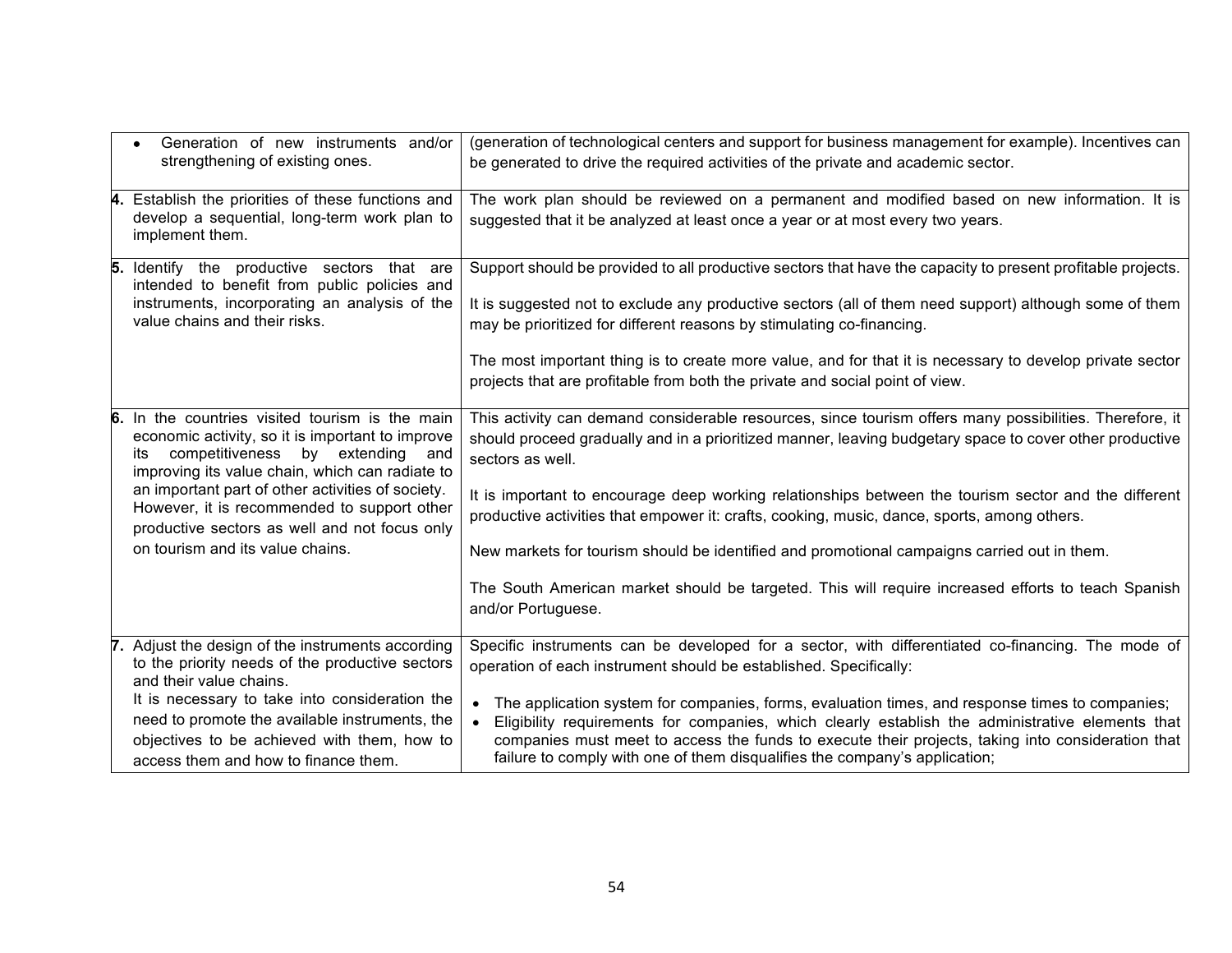| Permanent generation of information about<br>8.<br>companies' needs                                                                                                                                                                                                                                                                                                | • Project selection requirements, i.e. project evaluation criteria to be exceeded for projects to be<br>selected for financing by the Compete Caribbean II Program, against the resources available for that<br>purpose in each country;<br>Key elements for monitoring and evaluating project performance;<br>Rules and procedures for the use of project money and for the provision of related expenditures.<br>For this, it is important to have associations and/or chambers that represent the different business sectors<br>to channel business needs and draw them to the attention of the discussion forums.                                                 |
|--------------------------------------------------------------------------------------------------------------------------------------------------------------------------------------------------------------------------------------------------------------------------------------------------------------------------------------------------------------------|-----------------------------------------------------------------------------------------------------------------------------------------------------------------------------------------------------------------------------------------------------------------------------------------------------------------------------------------------------------------------------------------------------------------------------------------------------------------------------------------------------------------------------------------------------------------------------------------------------------------------------------------------------------------------|
| Working group to support the formation of<br>9.<br>human and technological capital, made up of<br>public, private, and academic representatives.                                                                                                                                                                                                                   | This should contribute to greater convergence in the training of technicians and professionals according<br>to the needs of companies and the national system of support to competitiveness: training of experts in<br>the evaluation of business projects and opening of technology centers according to the needs of<br>companies.                                                                                                                                                                                                                                                                                                                                  |
| 10. Encourage the formalization of business<br>activities<br>with<br>female<br>in<br>areas<br>high<br>participation, through instruments that benefit<br>their activity and which, by way of example, do<br>not require payment of taxes for at least a<br>significant period or until they have achieved<br>certain minimum levels of income.                     | This activity should be very well promoted and should be carried out in coordination with programs that<br>provide immediate access to certain benefits, such as access to credit and access to consultancies with<br>a high component of state co-financing.                                                                                                                                                                                                                                                                                                                                                                                                         |
| 11. Incorporate additional benefits to projects of<br>any productive sector where there is minimum<br>female participation.                                                                                                                                                                                                                                        | Projects should be profitable from a private and a social perspective.<br>Technology extension services should be given priority through different instruments or BDS.                                                                                                                                                                                                                                                                                                                                                                                                                                                                                                |
| <b>B.</b> Associatively: Collectively between countries                                                                                                                                                                                                                                                                                                            |                                                                                                                                                                                                                                                                                                                                                                                                                                                                                                                                                                                                                                                                       |
| 1. Creation of a Project Committee (PC)<br>comprising members from different countries<br>of the region, with the capacity to evaluate<br>and decide on the project proposals<br>presented in different countries that have their<br>own budget to finance their projects. The<br>main characteristics proposed for the<br>operation of this PC are the following: | Although there is no favorable environment for the joint work of countries to improve the competitiveness<br>of the business sector, a set of activities should be carried out collectively. This which would improve the<br>quality of the services offered (consulting and technology) and reduce costs.<br>One of the main aspects to consider to reduce operate costs of a business support system is to establish<br>a common institution with a team of professionals capable of evaluating business project proposals and<br>making decisions that minimize the risks of allocating resources to projects that are not profitable<br>financially and socially. |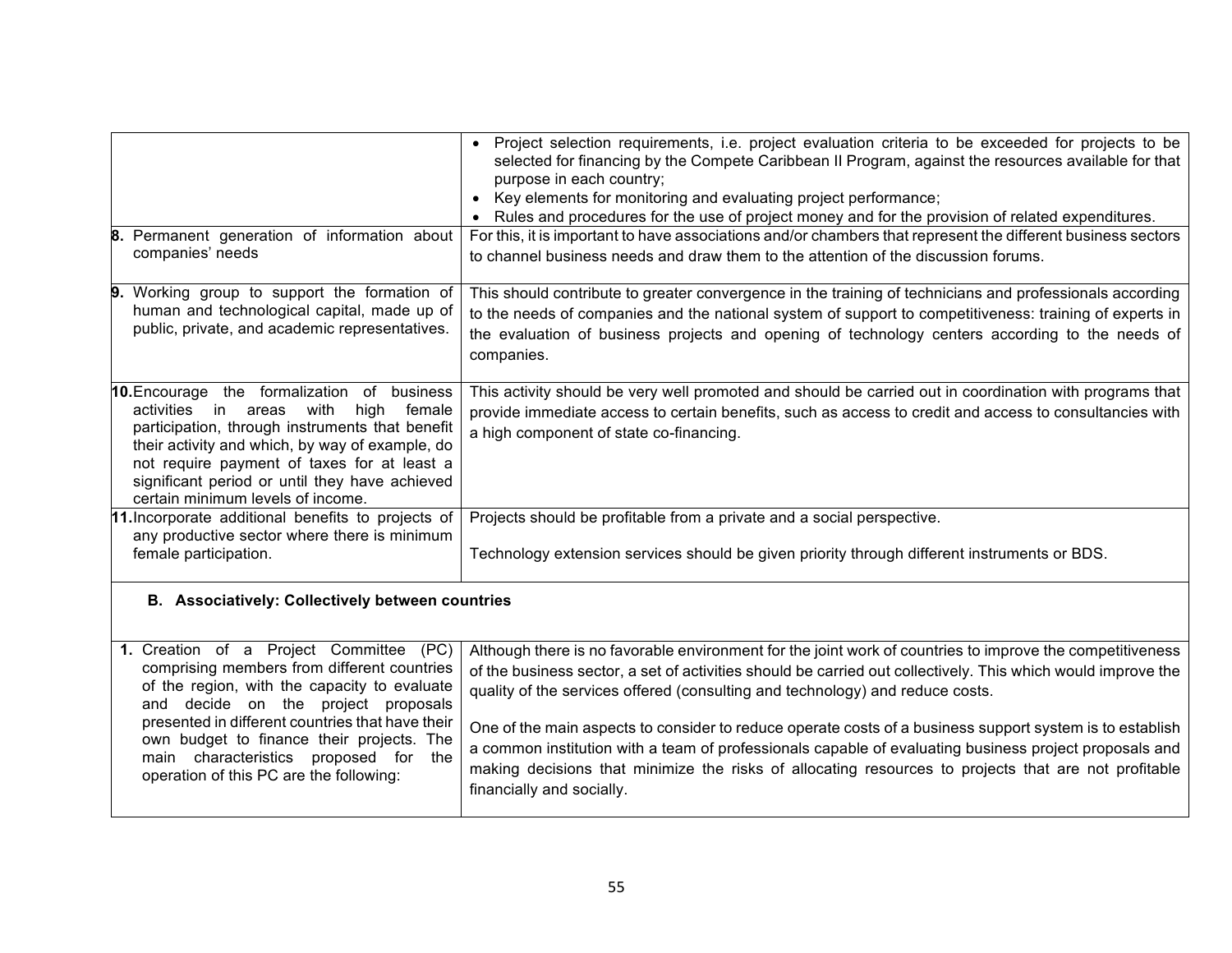| Each country sets its budgets and<br>$\bullet$<br>conditions for the projects that will be<br>developed in its country;<br>The system operates under the open<br>window mode (first come, first served),<br>with an annual calendar for the analysis<br>approval of projects<br>under<br>and<br>previously designed methodologies;<br>Once the projects have been approved,<br>execution and monitoring is the<br>responsibility of the country in which the<br>companies belong;<br>The system requires a lot of knowledge<br>in project preparation and evaluation, for<br>which expert advice should be provided.<br>Training in these subjects should be        | Since this requires high levels of preparation and therefore high cost, it is recommended that these<br>activities be carried out collectively.                                                                                                                                                                                                                                                                                                                                                                                                                                                                                                                                                                                                                                                                                                            |
|---------------------------------------------------------------------------------------------------------------------------------------------------------------------------------------------------------------------------------------------------------------------------------------------------------------------------------------------------------------------------------------------------------------------------------------------------------------------------------------------------------------------------------------------------------------------------------------------------------------------------------------------------------------------|------------------------------------------------------------------------------------------------------------------------------------------------------------------------------------------------------------------------------------------------------------------------------------------------------------------------------------------------------------------------------------------------------------------------------------------------------------------------------------------------------------------------------------------------------------------------------------------------------------------------------------------------------------------------------------------------------------------------------------------------------------------------------------------------------------------------------------------------------------|
| conducted in the local universities.<br>2. Strengthening the market for business<br>support services:<br>Consultants' market: initially through a<br>list of consultants in the different<br>specialties to progress toward a<br>Consultant Registry that includes their<br>specialties, qualifications, work done<br>and prices of their services.<br>Technology services market: initially<br>through a list of consultants in the<br>different specialties to progress toward a<br>Technology Services Registry that<br>includes their specialties, qualifications,<br>work done, and prices of their services.<br>3. Support productive sectors and their value | This should be done gradually, simultaneously and consistent with the development of BDS in a way that<br>produces a harmonious growth of the demand for services by the companies (with the support of the<br>instruments or TES) and the supply of consulting services and technological services (with the support<br>of instruments to strengthen this supply).<br>In both cases, it is possible to move forward, through a Consultant Registry and Technology Services<br>Registry, towards an offer with more actors, with greater knowledge of their skills and work done and the<br>prices of their services.<br>The records should be kept up to date. This requires having the human, financial and technological<br>resources to do so.<br>Promoting the necessary reforms and financing private projects through different instruments, giving |
| chains, identified in each country.                                                                                                                                                                                                                                                                                                                                                                                                                                                                                                                                                                                                                                 | preference to TES (it is cheaper than innovation, and its effect is broader).                                                                                                                                                                                                                                                                                                                                                                                                                                                                                                                                                                                                                                                                                                                                                                              |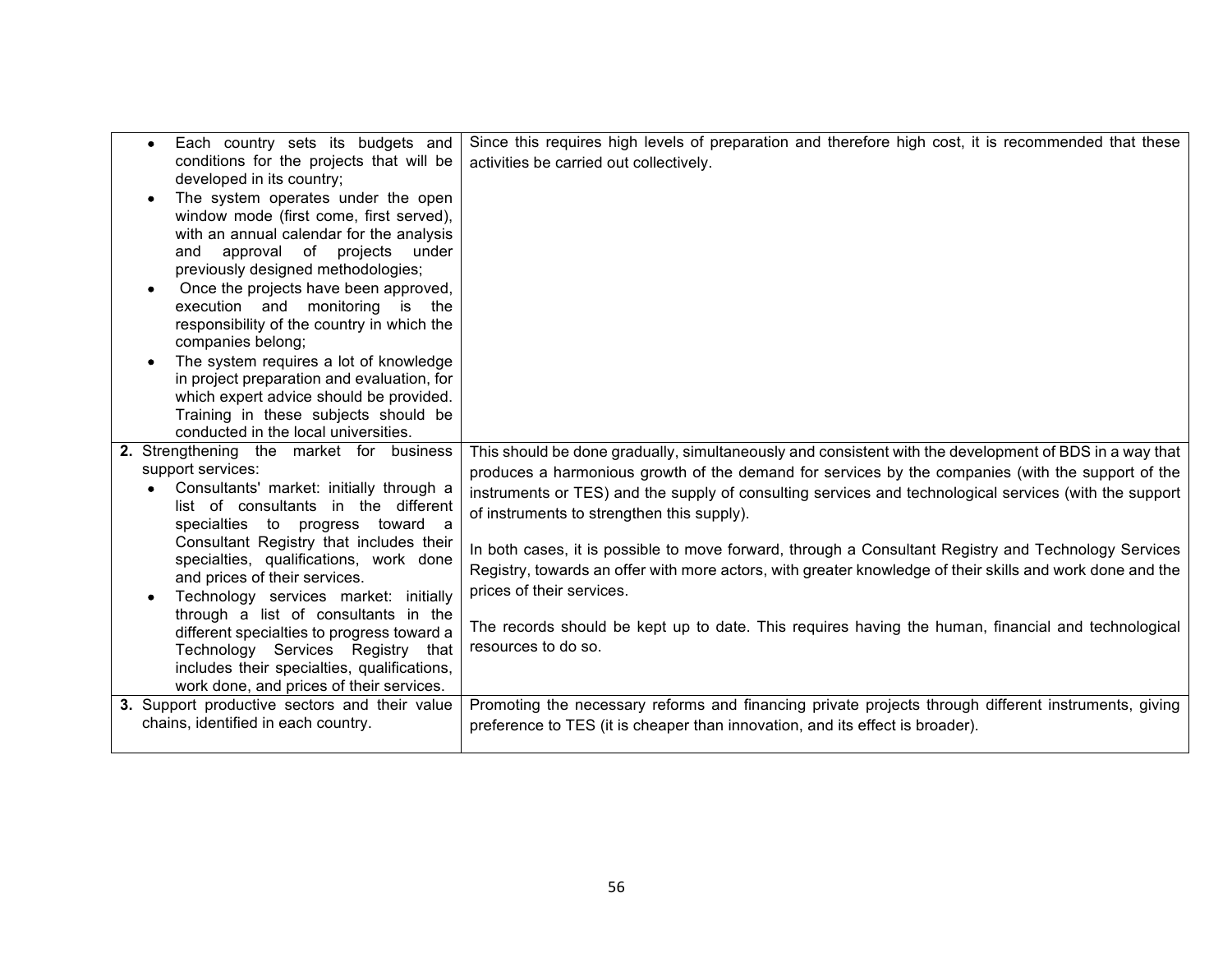#### **References**

Calatayud A., M. C. Fernández Díez, and R. de Groote. 2017. "Gestión de riesgos en cadenas de valor: Guía para el diseño de programas." Washington, DC: Inter-American Development Bank. Available at https://publications. iadb.org/handle/11319/8318.

Comisión Nacional de Productividad, Ministerio de Economía, Fomento y Turismo, Chile, 2016.

- Devlin, R. and G. Moguillansky. 2010. "Public-private Partnerships for a New Strategic Vision of Development." Santiago, Chile: Economic Commission for Latin America and the Caribbean (ECLAC).
- IDB (Inter-American Development Bank). 2014. "Servicios de extensionismo tecnológico (SET): análisis y propuesta para la mejora de los SET en cinco casos de estudio en América Latina." Washington, DC: IDB.
- ILO (International Labour Organisation). 2015. "Women in Business Management." Geneva, Switzerland: ILO.
- Porter, M. 1990. "The Competitive Advantage of Nations." *Harvard Business Review* 90(2): 73– 95.
- OAS (Organization of American States) General Secretariat. 2016. "Establishment of Small Business Development Centers (SBDC) in CARICOM Member States – Phase II." Project Document, Department of Planning and Evaluation. Washington, DC: OAS.
- Shapira, P. et al. 2015. "Institution for Technology Diffusion." IDB Technical Note No. IDB-TN-832. Washington, DC: Inter-American Development Bank. Available at https://publications.iadb.org/handle/11319/6994.
- Technopolis Group and Nathan Associates London: Final Evaluation of the Compete Caribbean Program, Draft Final Report, November 2016.
- UNDP (United Nations Development Programme). 2016. *Human Development Index.* New York, NY: UNDP.
- WEF (World Economic Forum). 2017. Global Competitiveness Index. Geneva, Switzerland: WEF.
- World Bank. 2016. *Human Development Indicators*. Washington, DC: World Bank.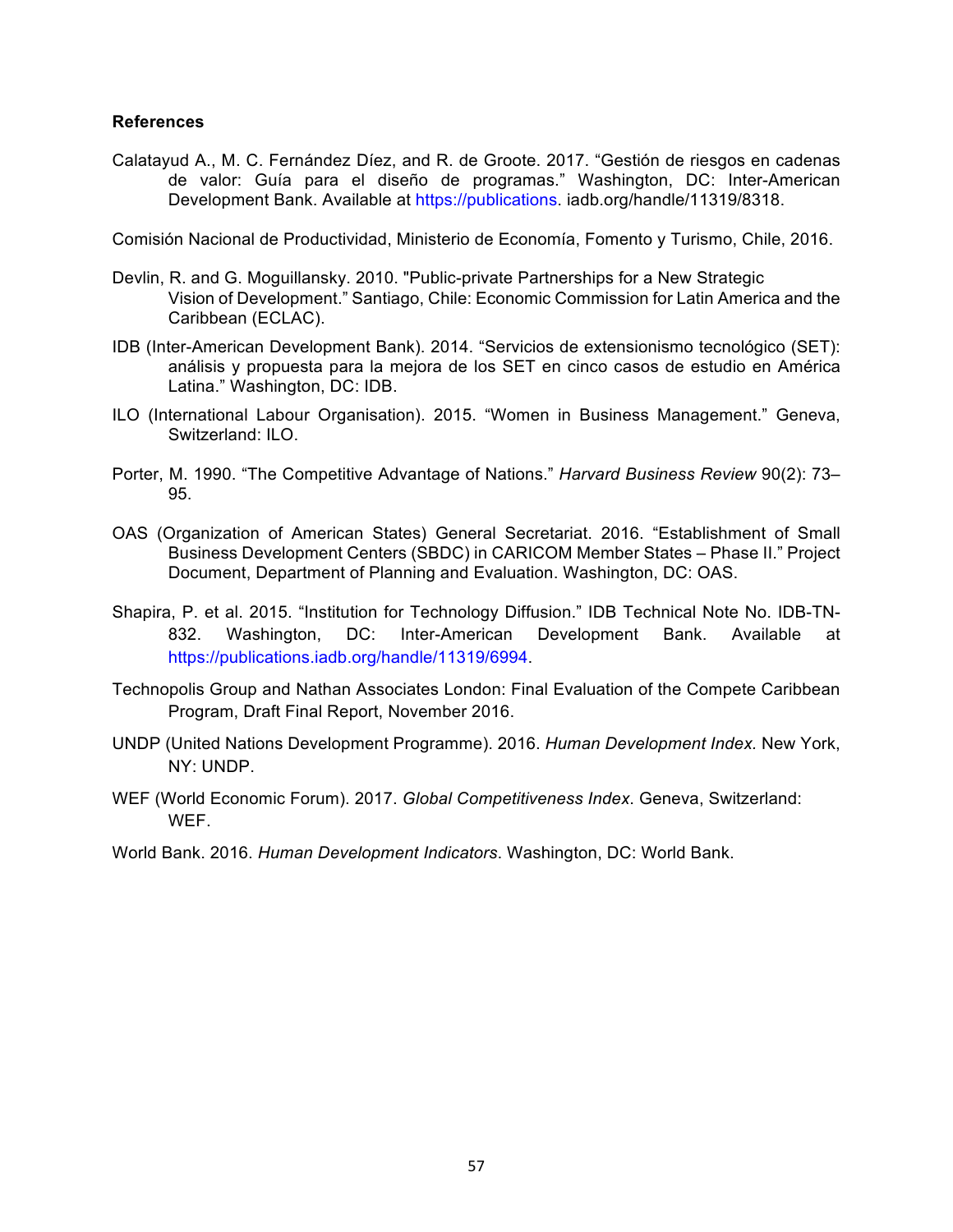## Annex 1. Principles and Criteria of a Business Development Support System

A set of principles or criteria should be elaborated to underpin a proposal for sustained improvement of the institutional framework for the design and implementation of public policies and the instruments or services supporting the development of the companies' competitiveness. These should be considered the permanent basis of the system, which will contribute to its congruence, soundness, and sustainability over time. The principles and criteria proposed here should enjoy broad consensus and be known by all those who participate in the system, especially those who have an impact on the decision-making processes, so that all the important decisions are fully consistent with them. The principles and criteria set forth here are based on best practices observed in other programs and systems linked to the development of business competitiveness, both for the institutional structure and for the design of the instruments or services to be offered to the business sector.

## **Institutional Design**

To design and strengthen the institutionality of a support system for the development of business competitiveness, the following main principles and criteria should be considered.

## *Leadership\*and\*Coordination*

To develop a support system for business development, a public institution should lead and coordinate all the strategic and operational tasks that are required to execute it. Its leadership should be explicitly and clearly recognized by the rest of the participating institutions. To carry out this role, the entity should have the following institutional strengths:

- The political authority (political support) that enables it to establish or permanently influence the design of public policies to support business development in the country. To this end, the presence and participation of the highest authorities of the institutions involved are essential.
- The technical authority that enables the institution's value added to be recognized as having the technical and professional capacities for methodological development and design of the instruments required for business development.

Given the scarcity of human resources at the local level, management by political authorities is essential to involve international institutions of technical prestige to contribute to overcoming local shortcomings. That is, even if there are no local technical capacities, the institution can obtain them through agreements with institutions recognized in the various subject areas required for business development.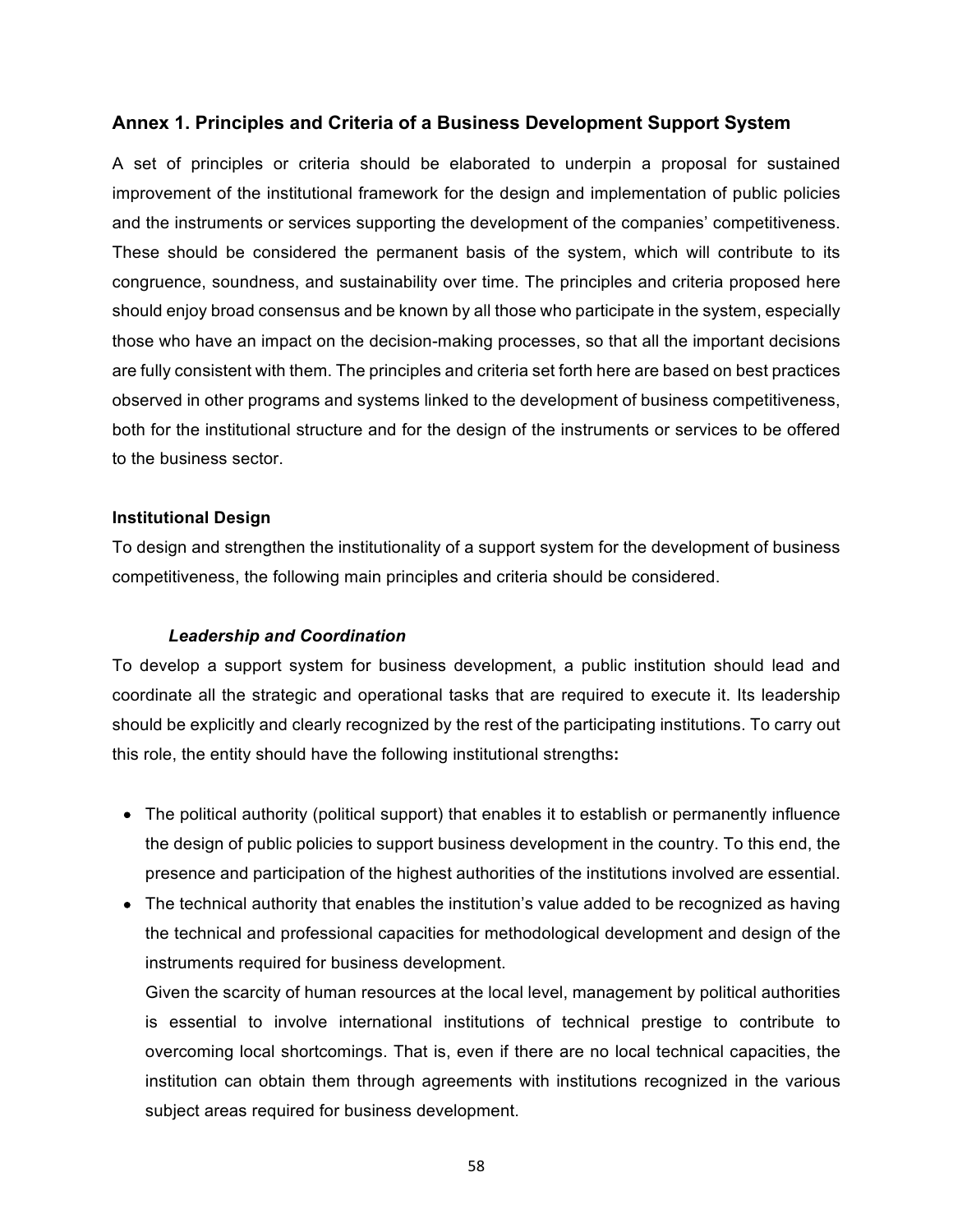- Financial resources for the implementation of the development instruments required, ideally established through formal, multi-year budget allocations that allow for project implementation over time.
- Presence in (or access to) the country in which it is intended to act, which allows it to provide its instruments to all companies and organizations interested in participating. If it is sucessful, it should recognize that there will be increasing demand for a larger budget.

## *Public\*and\*Private\*Sector\*Participation*

The development of a public policy with the capacity to lead processes of transformation of local capacities in the quest to improve a country's competitiveness should be of interest to everyone who lives in the region. The public and private sectors, including academia, should participate actively in the development of these policies. The private sector, including the academic sector, can actively participate in the different levels or instances of public policies to support business development, at the following levels:

- Strategic level: at this leve, the private sector can play an important role in the area of leadership and coordination of local public policies through its participation in collective competitiveness entities, such as competitiveness committees or councils or strategic advisory bodies of the public ministries involved, among others.
- Management level: in the process of implementing development support instruments, the private sector can act as a service provider (operator or broker) and conduct activities that it can perform more efficiently than the public sector.
- Service delivery level: the private sector can participate in the delivery of services required by companies, offering them through the market either individually (individual consultancies) or through an organization (consulting firms).
- Beneficiary level: private companies are the main objective of the public policies of support to competitiveness, without this necessarily excluding state-owned enterprises.

The participation of the private sector should contribute to the development of a culture of publicprivate cooperation. This is essential to reach consensus on how to contribute to local development, to give greater transparency and credibility to public policies, and to provide greater continuity over time. The scope of private participation is a matter for decision making by public authorities, and it can evolve as results are achieved and greater collaboration between the two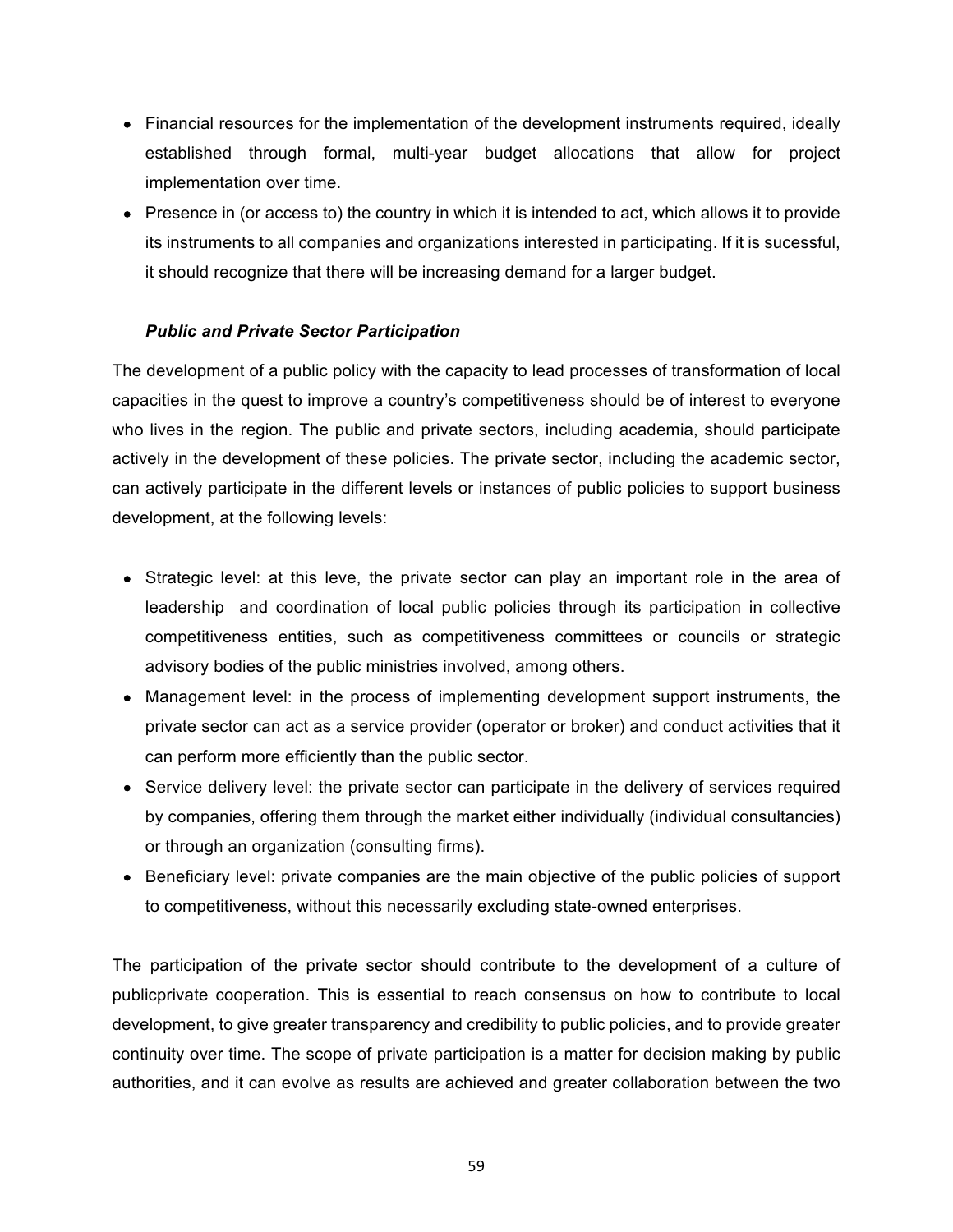sectors is developed. The idea is to achieve the presence of the private sector in the different instances of public policies to support business development.

## *Collegial\*Decisions*

It is necessary to establish mechanisms to ensure that decisions, especially those related to the allocation of public resources for the financing of business development projects, are of arrived at collectively (collegially) through an institutionality that operates formally and follows clear, preestablished standards. It is important to design procedures for the agile an efficient operation of these collegial bodies, so that they do not become an obstacle to the good management of public policies. To do this, it is necessary to define mechanisms that operate automatically in case of bureaucratic delays. As mentioned previously, private participation, including academia, in committees or policy decision makers is important since, in addition to the technical input they can provide, their presence enhances the transparency and credibility of the decisions made.

#### **Long-term Results**

The results that can be achieved with the development of public policies to support business development are gradual and long term. Therefore, it is not advisable that authorities request, demand, or expect results in the short term. Doing so will only lead to frustration and unmet expectations, and to an eventual abandonment of the efforts already made. Nevertheless, it is generally possible to find projects that achieve quick results, provide examples of the way forward, and play an essential role in disseminating public policy instruments and generating greater demand for services to support new projects that contribute to local development. It is important to disseminate such cases while emphasizing that not all projects will achieve the same results in the same timeframes.

## **Design of Instruments or Business Development Services**

For the design of the tools to support the development of local companies, the following principles or criteria should be considered:

#### *Business\*Demand*

Instruments to support the productive sector should be directed at projects that have their origins in business demand and that are financially profitable, that is, projects that emerge from the initiative of the private sector and that can demonstrate that the expected benefits of the project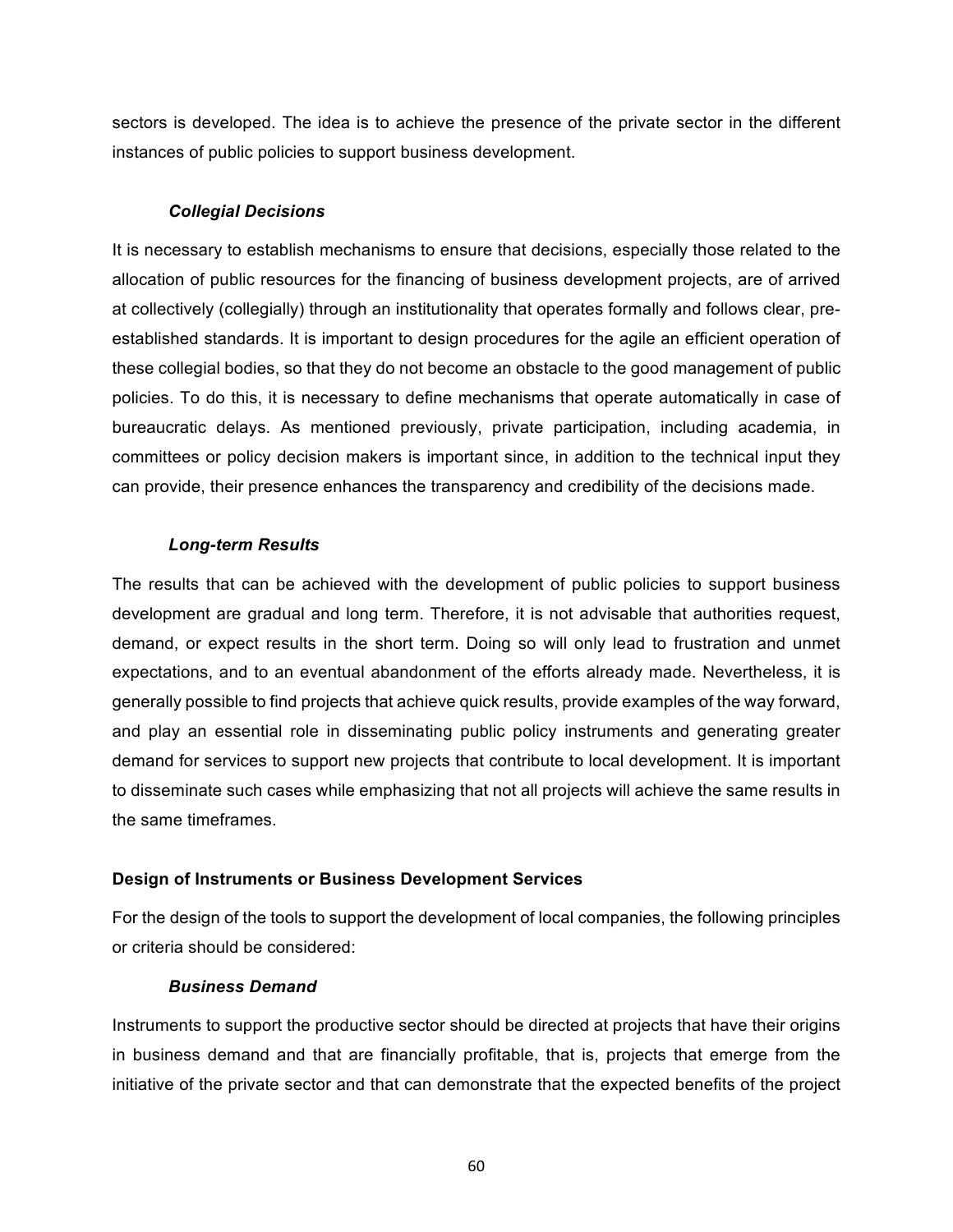will outweigh its expected costs. This is because business projects must be sustained over time. This can only be achieved if the projects are profitable from the standpoint of who executes them, that is, the private sector. The public sector can encourage private initiatives through the dissemination and promotion of the supports it can provide and the effects that this can produce in the country. In no case should business support be provided to companies that are not viable or that present projects considered not financially profitable. To do this, it is necessary to establish mechanisms that clearly allow rejection, from the initial stage, of projects that are not economically profitable. Such projects must be rejected early so as not to waste the resources of the state or the efforts of entrepreneurs, or create false expectations. It is important to point out that the implementation of the programs with assistance and redistributive objectives among the MSMEs implemented by the public sector should not be carried out within the framework of public policies to support competitiveness.

#### *Partial\*Nonrefundable\*Financing*

BDS projects should be implemented through the nonreimbursable partial financing mechanism, or private–public co-financing, where the public sector finances a portion (percentage) of the total cost of the project through nonreimbursable financial contributions, and entrepreneurs finance the remaining percentage. The main arguments for public financial support for development projects are that their implementation generates private benefits (for companies directly related to the project) greater than their costs, and that can additionally have significant social benefits (externalities) by generating higher tax revenues, more local employment, and consequently greater participation, cohesion, and social inclusion.

#### **Assistance to all Productive Sectors**

These instruments should be aimed at all productive sectors, without excluding any of them. All productive sectors can be supported provided that they are deemed profitable. It is important to note that although there is not much project evaluation knowledge in the region, it can be acquired gradually through training and technical assistance. Initially, a very simple analysis can demonstrate the strengths and weaknesses of the project. Making the assistance available to all productive sectors should not preclude the possibility of focusing resources, if necessary, on one or several specific productive sectors considered priorities for local development. This can be, for example, through greater co-financing from the public sector or through calls for special competitions. It will depend on the type of public policy that is implemented. In addition, the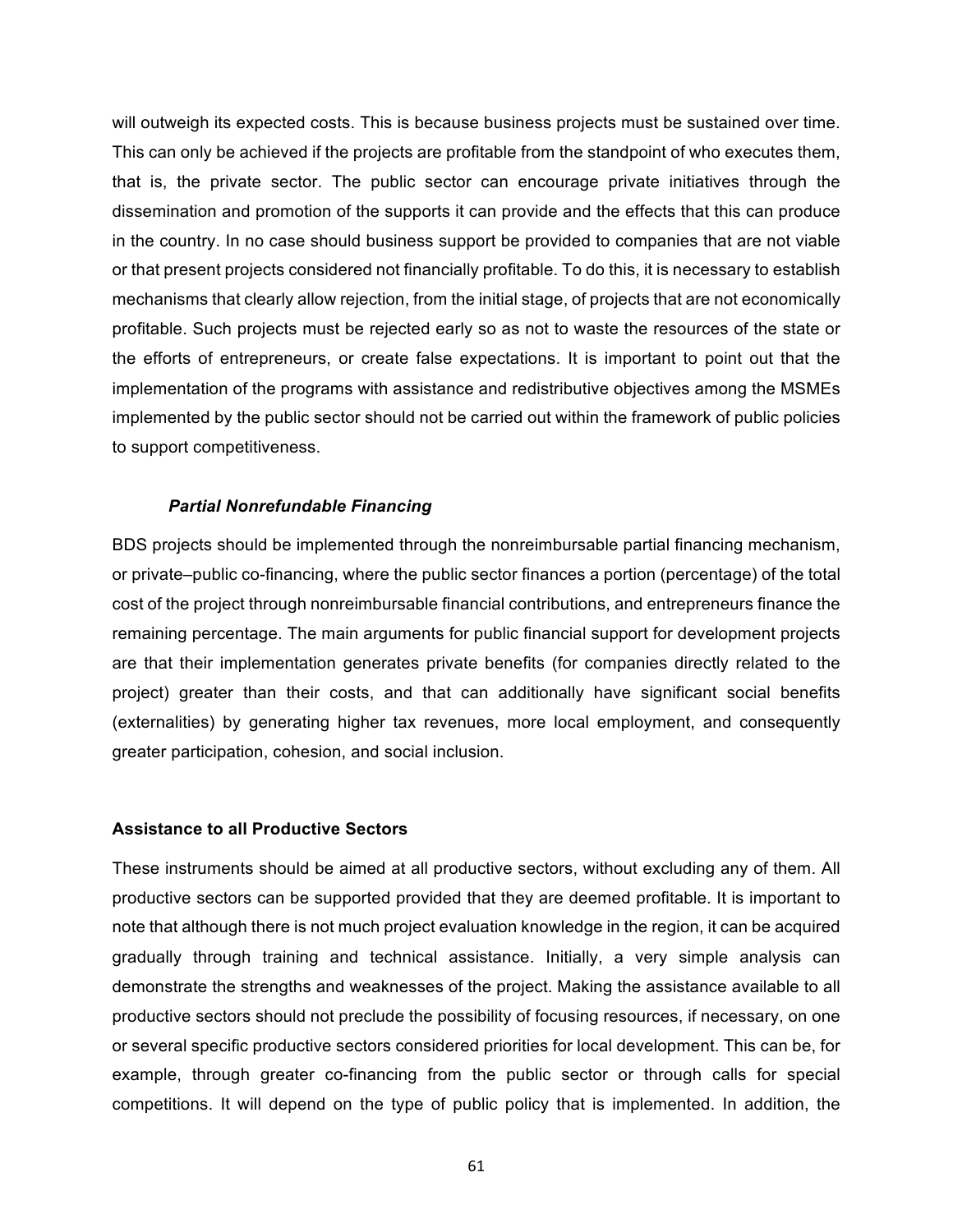instruments may be directed to both suppliers and demanders of a productive sector to ensure that the market strengthens and develops. That is, the instruments can strengthen the suppliers of a service for a particular productive sector or the clients for them, or both. The ultimate aim is to strengthen the market for services required for business development.

## *Gradual\*Delivery\*of\*BDS*

To the extent that public policies consolidate their actions, the types of services offered to entrepreneurs should be expanded in accordance with their needs. Likewise, to the extent that results are achieved, private–public trust is strengthened and the management team has more experience, the services provided should beome more sophisticated and adapted to the nedds of business. In other words, there must be a permanent gradual evolution of the instruments that can be offered to entrepreneurs to improve their competitiveness.

## *One\*Objective per\*Instrument*

Instruments are frequently designed to achieve a specific objective, but it is also common for the authorities involved in its implementation to incorporate other objectives. This only makes the administration of these services more difficult. In general, the authorities intend to add objectives of social inclusion. While these are laudable objectives, they may seriously hamper the achievement of the central objective and the good management of projects. Therefore, when considering instruments to support competitiveness, each should be designed to achieve a single objective.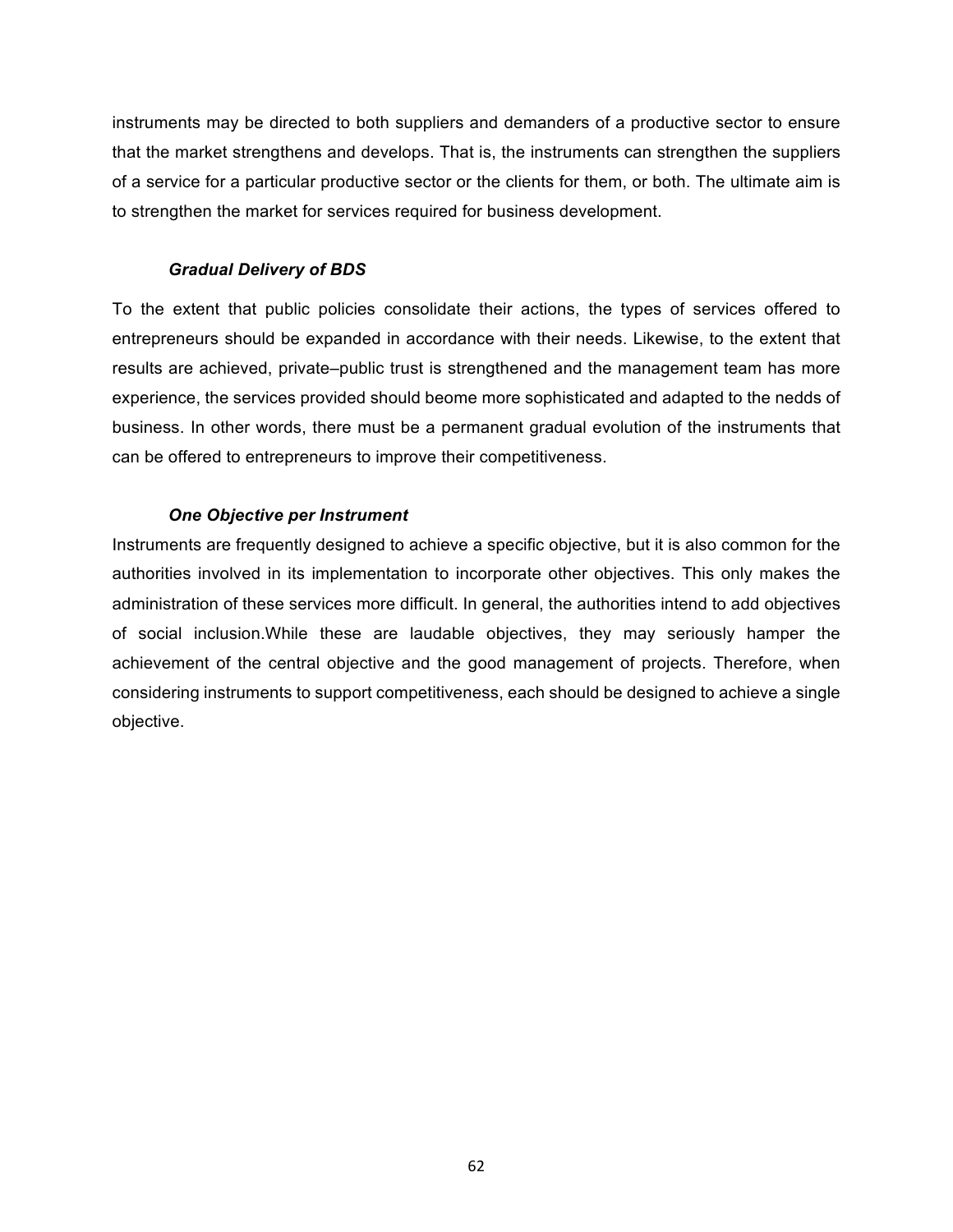# Annex 2. Instruments (BDS)

The following is a summary of the main business development services (BDS).

## **Management Systems**

Management systems help to improve the efficiency and effectiveness of production processes in different areas of business activity in order to increase competitiveness. These systems include, among others, quality management, product quality, safety, and environment. Some examples are: quality management systems (ISO 9000), food safety management systems, good agricultural practices, good manufacturing practices, hazard analysis systems and critical control, metrology systems, and stamps—such as the organic seal or fair trade and solidarity—and clean production agreements.

## **Business(Alliances**

Business alliances help companies improve their competitiveness through the formation of partnerships among entrepreneurs. There are two types of business alliances:

- Horizontal (associative projects): programs that aim to support companies to face common challenges and/or generate businesses in a collective or associative way, in aspects such as complementation of supply to expand markets, centralization of purchases to reduce costs, development of information and marketing systems, joint ventures, new business development, among others, to enter markets in a more competitive manner.
- Vertical (suppliers' development): programs that aim to support companies to improve the competitiveness of production chains by strengthening the relationship between companies and a firm demanding their products (goods and/or services), of greater size, in aspects such as technology transfer, incorporation of new and better practices, and improvement of management, among others.

## **Technology Transfer Services**

Technology transfer services support companies in incorporating new technologies into their management and/or production processes, improving their competitiveness. These services can be useful at any hierarchical level of the company and in any field of business management, such as strategic development, business training, finance, accounting, institutional design, production processes, marketing, and human resources, among others. They take different forms, but in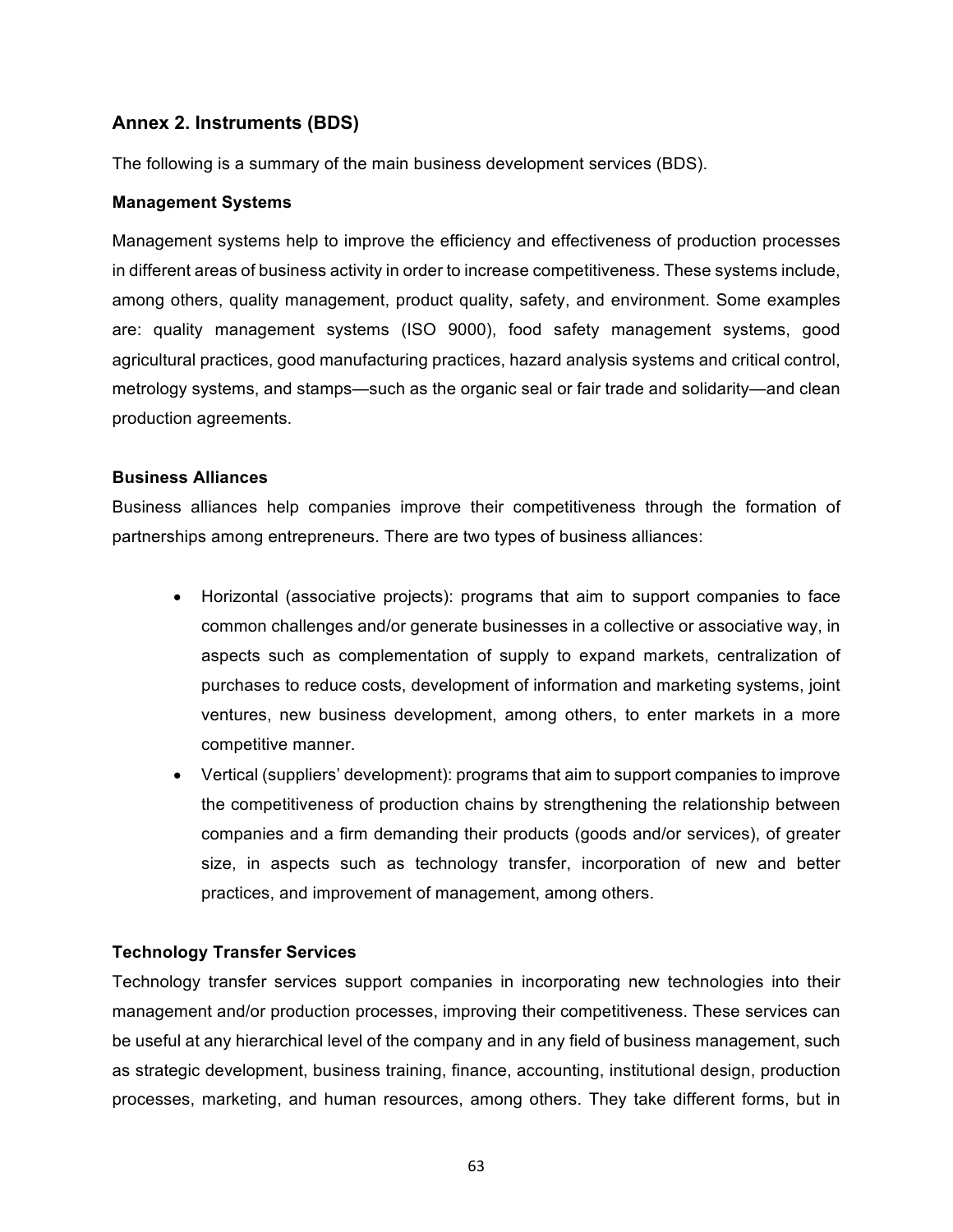general they can be grouped into the following types: technical assistance and training, technological missions (national and/or international), expert bringing (highly specialized technical consultancy, national or international), and technological internships (specialization in the field, either inside or outside of the country, in companies or technology centers). Technology transfer services reduce the knowledge gap and differences in technological and management capacities between the companies that make use of these services and companies of greater relative development.

#### **Innovation Services**

Innovation supports companies in the development and/or incorporation of new products (goods) and services) and/or processes. Innovation services support projects that aim to develop new products, improve products, develop new production processes, improve production processes, and incorporate new products and/or types of production techniques. They contribute to improving the competitive position of companies and optimizing the use of resources.

## **Export Promotion Services**

Export promotion services support companies in executing projects whose purpose is the prospecting, penetration, and consolidation of international markets. In general, these services include the execution of specific market studies, the execution of commercial missions (direct and reverse), business rounds, and support in marketing or export management. They contribute to the maintenance and expansion of the target markets of the companies abroad, and consequently, to increase their exports and destination markets. Although these programs conduct many of their activities abroad, their aim is to support companies in their export processes located in the country itself.

## **Investment Attraction Servces**

Investment attraction services help foreign companies facilitate and manager their investment projects. In general, these services seek potential investors through direct contacts and in the delivery of relevant information about the advantages and facilities offered by the country for its installation and subsequent operation. The goal is to attract highly competitive companies that enable the country to employ resources competitively without exploitation.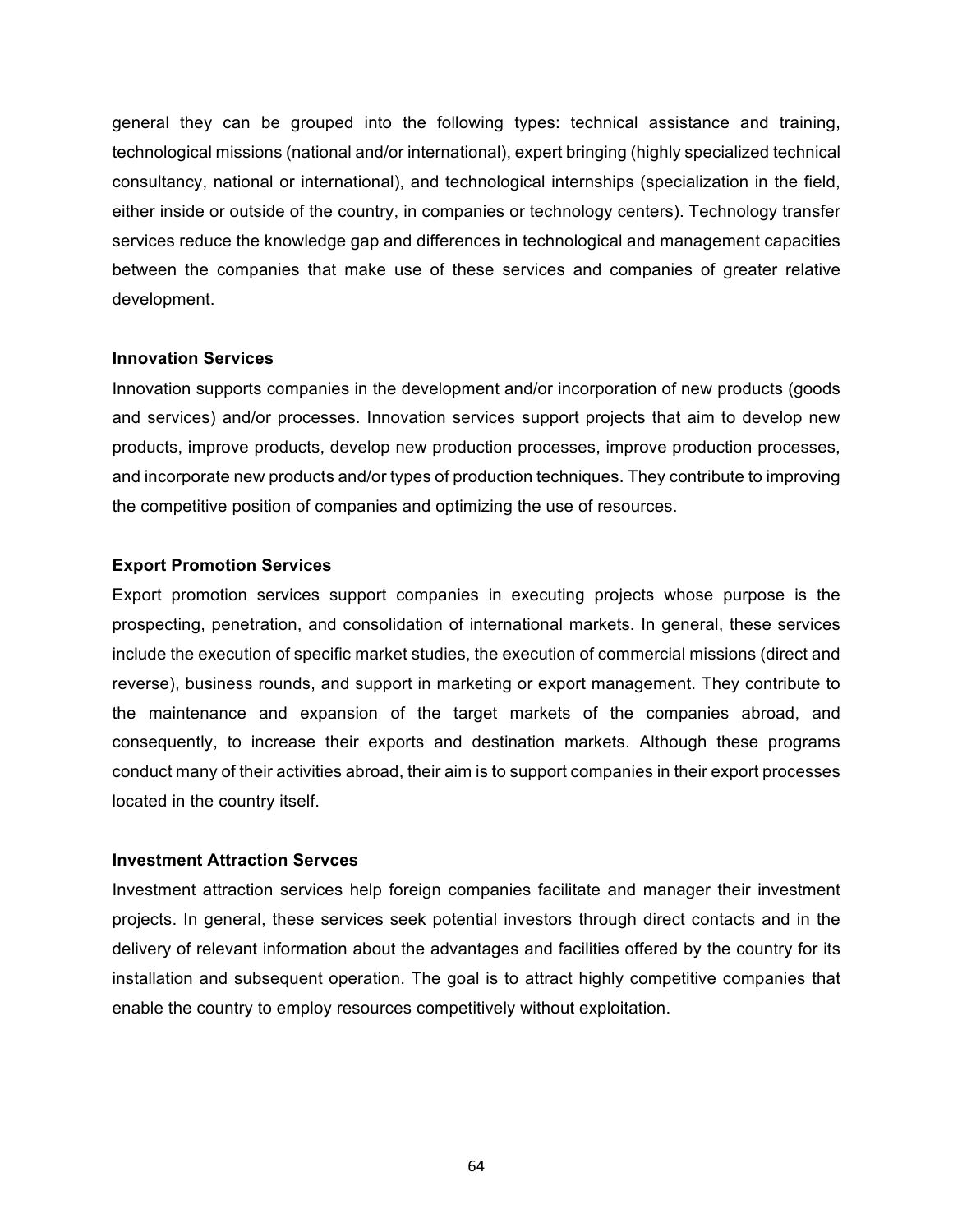# Annex 3. Risk Management in Value Chains: A Guide to Program Design<sup>24</sup>

Latin American and Caribbean countries have implemented support programs to improve the performance of value chains, through investment financing and technical support to their production processes. Although many of these programs have achieved good results, in general these efforts focused mainly on some actor, node, or value chain problem, in an atomized, nonintegrated way. The limitation of this approach is that the performance of value chains depends not only on the performance of an actor, node, or process of those chains, but on the performance of all actors, nodes, and processes. For this reason, greater effectiveness of public policies and programs for value chains can be achieved through comprehensive attention to the many problems that may arise along a chain. A practical quide is proposed to improve the performance of value chains, through the design of programs that allow the risks that may affect them to be managed in a systemic, non-segmented or atomized manner. The methodology proposed by Calatayud, Fernández and de Groote consists of three parts or phases: (i) identification and selection of value chains; (ii) mapping of value chains and their risks; and (iii) design of a risk management program for value chains.

## **Identification and Selection of Value Chains**

To proceed with the selection of the value chains to be supported, the following process should be followed:

- The process is initiated through the search of economic and social information at a general level, which allows the main productive sectors and their value chains in the country to be identified.
- Each value chain has its own characteristics that will make it more or less important for the achievement of development objectives (growth, distribution, employment, inclusion, and sustainability) and the relative weight assigned to them (weights) depending on the values established by the national authorities.
- $\bullet$  Each chain identified should be evaluated based on the development objectives established in the country, for which it will receive a score that will determine its place or relative position in relation to the other chains.

 $24$  This annex is based on Calatayud, Fernandez, and de Groote (2017).